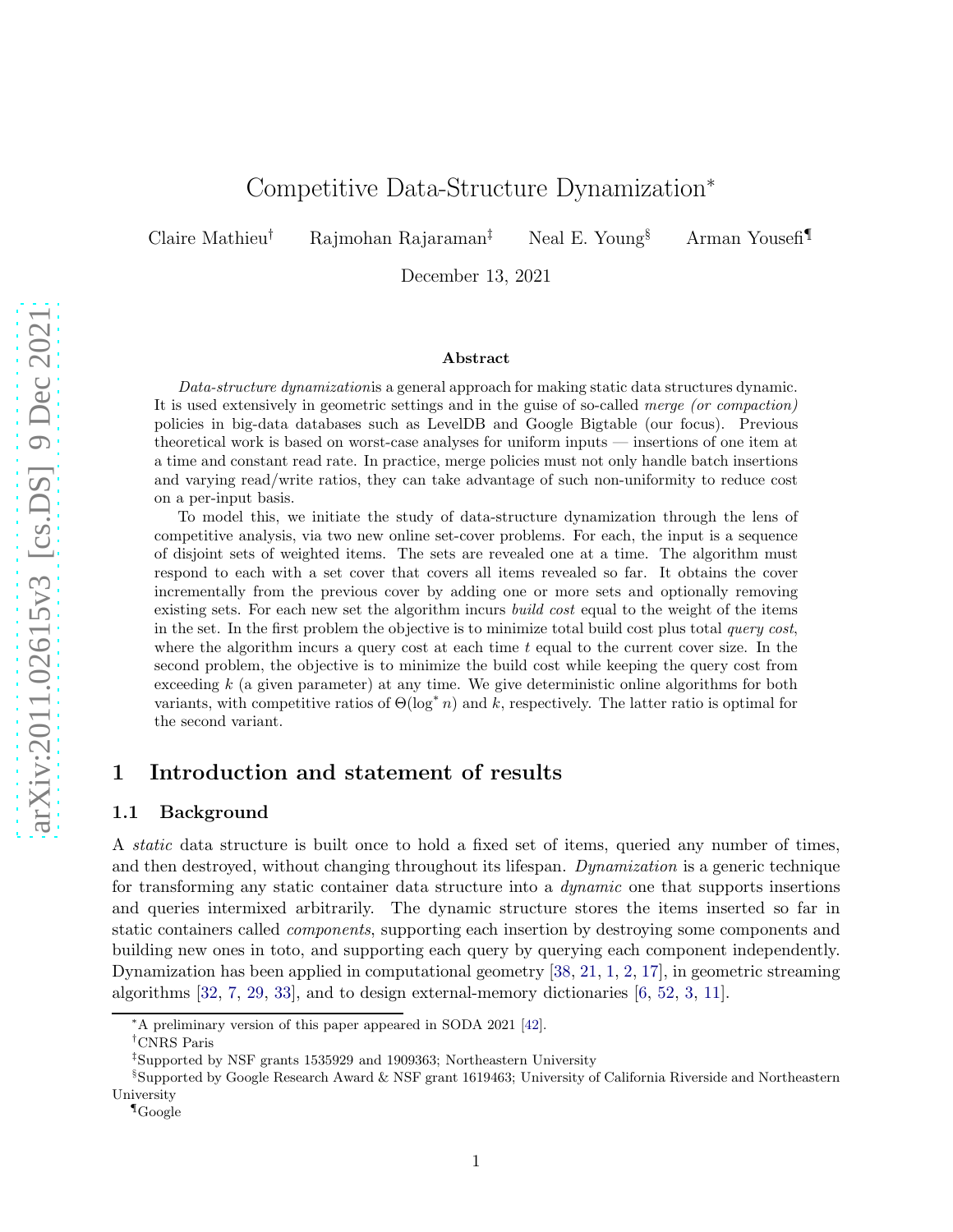1 t = 1 <sup>→</sup> <sup>2</sup> t = 2 → 1 2 t = 3 <sup>→</sup> <sup>4</sup> t = 4 → 1 4 t = 5 → 2 4 t = 6 → 1 2 4 t = 7 <sup>→</sup> <sup>8</sup> t = 8 → 1 8 t = 9 → 2 8 t = 10 → 1 2 8 t = 11

<span id="page-1-0"></span>Figure 1: Steps 1–11 of the binary transform [\[12,](#page-25-4) [13\]](#page-25-5). Each cell i is a component holding i items, where  $i$  is a distinct power of two. In each step one item is inserted and held in the new (top, bolded) component.



<span id="page-1-1"></span>Figure 2: Steps 1–11 of the 2-binomial transform [\[13\]](#page-25-5). At time  $t$  the top and bottom components hold  $\binom{i_1}{1}$  $\binom{i_1}{1}$  and  $\binom{i_2}{2}$  $\binom{i_2}{2}$  items where  $0 \leq i_1 < i_2$  and  $\binom{i_1}{1}$  $\binom{i_1}{1} + \binom{i_2}{2}$  $(z_2^2) = t$ . For example at time  $t = 8, i_1 = 2$ and  $i_2 = 4$ . If  $i_1 = 0$  there is only one component, the bottom component.

Bentley's binary transform [\[12,](#page-25-4) [13\]](#page-25-5), later called the logarithmic method [\[51,](#page-28-1) [45\]](#page-27-3), is a widely used example. It maintains its components so that the number of items in each component is a distinct power of two. Each insert operation mimics a binary increment: it destroys the components of size  $2^0, 2^1, 2^2, \ldots, 2^{j-1}$ , where  $j \geq 0$  is the minimum such that there is no component of size  $2^j$ , and builds one new component of size  $2<sup>j</sup>$ , holding the contents of the destroyed components and the inserted item. (See Figure [1.](#page-1-0)) Meanwhile, each query operation queries all current components, combining the results appropriately for the data type. During  $n$  insertions, whenever an item is incorporated into a new component, the item's new component is at least twice as large as its previous component, so the item is in at most  $log_2 n$  component builds. That is, the worst-case write amplification is at most  $\log_2 n$ . Meanwhile, the number of components never exceeds  $\log_2 n$ , so each query examines at most  $\log_2 n$  components. That is, the worst-case read amplification is at most  $\log_2 n$ .

Bentley and Saxe's  $k$ -binomial transform is a variant of the binary transform [\[13\]](#page-25-5). It maintains k components at all times, of respective sizes  $\binom{i_1}{1}$  $\binom{i_1}{1}, \ \binom{i_2}{2}$  $\binom{i_2}{2}, \ldots, \binom{i_k}{k}$  such that  $0 \leq i_1 < i_2 < \cdots <$  $i_k$ . (This decomposition is guaranteed to exist and be unique. See Figure [2.](#page-1-1)) It thus ensures read amplification at most k, independent of n, but its write amplification is at most  $(k! n)^{1/k}$ , about  $\frac{k}{e}n^{1/k}$  for large k. This tradeoff between worst-case read amplification and worst-case write amplification is optimal up to lower-order terms, as is the tradeoff achieved by the binary transform.

Dynamization underlies applied work on external-memory (i.e., big-data) ordered dictionaries, most famously O'Neil et al's log-structured merge (LSM) architecture [\[44\]](#page-27-4) (building on [\[48,](#page-28-2) [47\]](#page-27-5)). The dynamization scheme it uses can be viewed as a generalization of the binary transform. The worst-case tradeoff it achieves is optimal, in some parameter regimes, among all external-memory structures [\[5,](#page-25-6) [15,](#page-25-7) [53\]](#page-28-3). Many current industrial storage systems — NoSQL or NewSQL databases use such an LSM architecture. These include Google's Bigtable [\[20\]](#page-26-3) (and Spanner [\[24\]](#page-26-4)), Amazon's Dynamo [\[26\]](#page-26-5), Accumulo (by the NSA) [\[35\]](#page-27-6), AsterixDB [\[4\]](#page-24-3), Facebook's Cassandra [\[37\]](#page-27-7), HBase and Accordion (used by Yahoo! and others) [\[30,](#page-26-6) [14\]](#page-25-8), LevelDB [\[27\]](#page-26-7), and RocksDB [\[28\]](#page-26-8).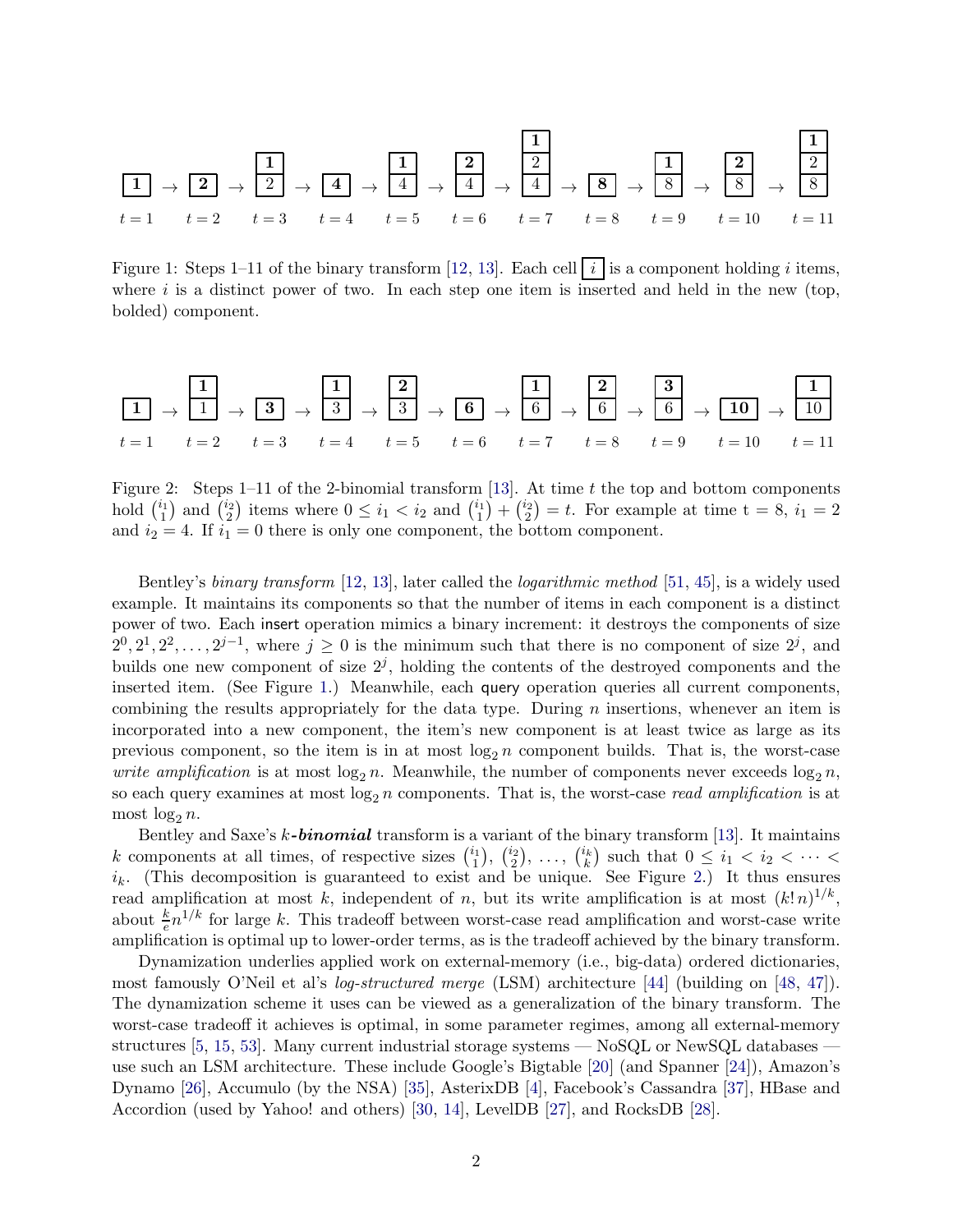In this context, dynamization algorithms are called merge (or compaction) policies [\[41\]](#page-27-8). Recently inserted items are cached in RAM, while all other items are stored in immutable (static) on-disk files, called components. Each query (if not resolved in cache) searches the current components for the queried item, using one disk  $access<sup>1</sup>$  $access<sup>1</sup>$  $access<sup>1</sup>$  per component. The components are managed using the merge policy: the items in cache are periodically flushed to disk in one batch, where they are incorporated by destroying and building components<sup>[2](#page-2-1)</sup> according to the policy. Any dynamization algorithm yields such a merge policy in a naive way, just by treating each inserted batch of items as a single unified item of unit size. The read and write amplifications of the resulting "naive" merge policy will be the same as those of the underlying dynamization algorithm.

But this naive approach leaves room for improvement. In production LSM systems the sizes of inserted batches can vary by orders of magnitude  $[14, 82]$  (see also  $[16, 10, 9]$  $[16, 10, 9]$  $[16, 10, 9]$  $[16, 10, 9]$ ). The relative query and insertion rates also vary with time. Such non-uniform workloads can be substantially easier in that they admit a solution with average write amplification (over all inserted items) and average read amplification (over all queries) well below worst case, achieving lower total cost. Theoretical dynamization models to date do not address this. Further, merge policies obtained by naively adapting theoretical algorithms don't adapt to non-uniformity, so their average read and write amplifications are close to worst case on most inputs.

In contrast, practical compaction policies do adapt to non-uniformity, but only heuristically. For example, Bigtable's default compaction policy (which, like the k-binomial transform, is configured by a single parameter k and maintains at most k components) is as follows: in response to each insert (cache flush), create a new component holding the inserted items; then, if there are more than k components, merge the i most-recently created components into one, where  $i \geq 2$  is chosen minimally so that, for each remaining component  $S$ , the size of  $S$  in bytes exceeds the total size of all components newer than  $S$  [\[50\]](#page-28-4).

This paper begins to bridge this gap between theory and practice. It proposes new dynamization problems —Min-Sum Dynamization and k-Component Dynamization— that model non-uniform insert/query rates and insertions of non-uniform size, and it brings competitive analysis to bear to measure how well algorithms take advantage of this non-uniformity. It introduces new algorithms that have substantially better theoretical competitive ratios than existing algorithms, and that outperform some currently used algorithms on typical inputs.

### 1.2 Min-Sum Dynamization

**Definition 1.** The input is a sequence  $I = (I_1, I_2, \ldots, I_n)$  of disjoint sets of items, where each item  $x \in I_t$  is "inserted at time t" and has a fixed, non-negative weight,  $wt(x)$ . A solution is a sequence  $\mathcal{C} = (\mathcal{C}_1, \mathcal{C}_2, \ldots, \mathcal{C}_n)$ , where each  $\mathcal{C}_t$  is a collection of sets (called components) satisfying  $\bigcup_{S \in \mathcal{C}_t} S = U_t$ , where  $U_t = \bigcup_{i=1}^t I_i$ . That is,  $\mathcal{C}_t$  is a set cover for the items inserted by time t.

 $\sum_{S \in \mathcal{C}_t \setminus \mathcal{C}_{t-1}} \mathsf{wt}(S)$ , where  $\mathsf{wt}(S)$  denotes  $\sum_{x \in S} \mathsf{wt}(x)$  and  $\mathcal{C}_0$  denotes the empty set. The query For each time  $t \in \{1, 2, ..., n\}$ , the build cost at time t is the total weight in new sets:  $S\in\mathcal{C}_t\backslash\mathcal{C}_{t-1}$ cost at time t is  $|\mathcal{C}_t|$  — the number of components in the current cover,  $\mathcal{C}_t$ . The objective is to minimize the cost of the solution, defined as the sum of all build costs and query costs over time.

<span id="page-2-0"></span> $1$ Database servers are typically configured so that RAM size is  $1-3\%$  of disk size, even as RAM and disk sizes grow according to Moore's law [\[31,](#page-26-9) p. 227]. A disk block typically holds at least thousands of items. Hence, an index for every disk component, storing the minimum item in each disk block in the component, fits easily in RAM. Then querying any component (a file storing its items in sorted order) for a given item requires accessing just one disk block, determined by checking the index [\[31,](#page-26-9) p. 232].

<span id="page-2-1"></span><sup>&</sup>lt;sup>2</sup>Crucially, builds use sequential (as opposed to random) disk access. This is why LSM systems outperform  $B^+$ trees on write-heavy workloads. See [\[41,](#page-27-8) § 2.2.1–2.2.2] for details.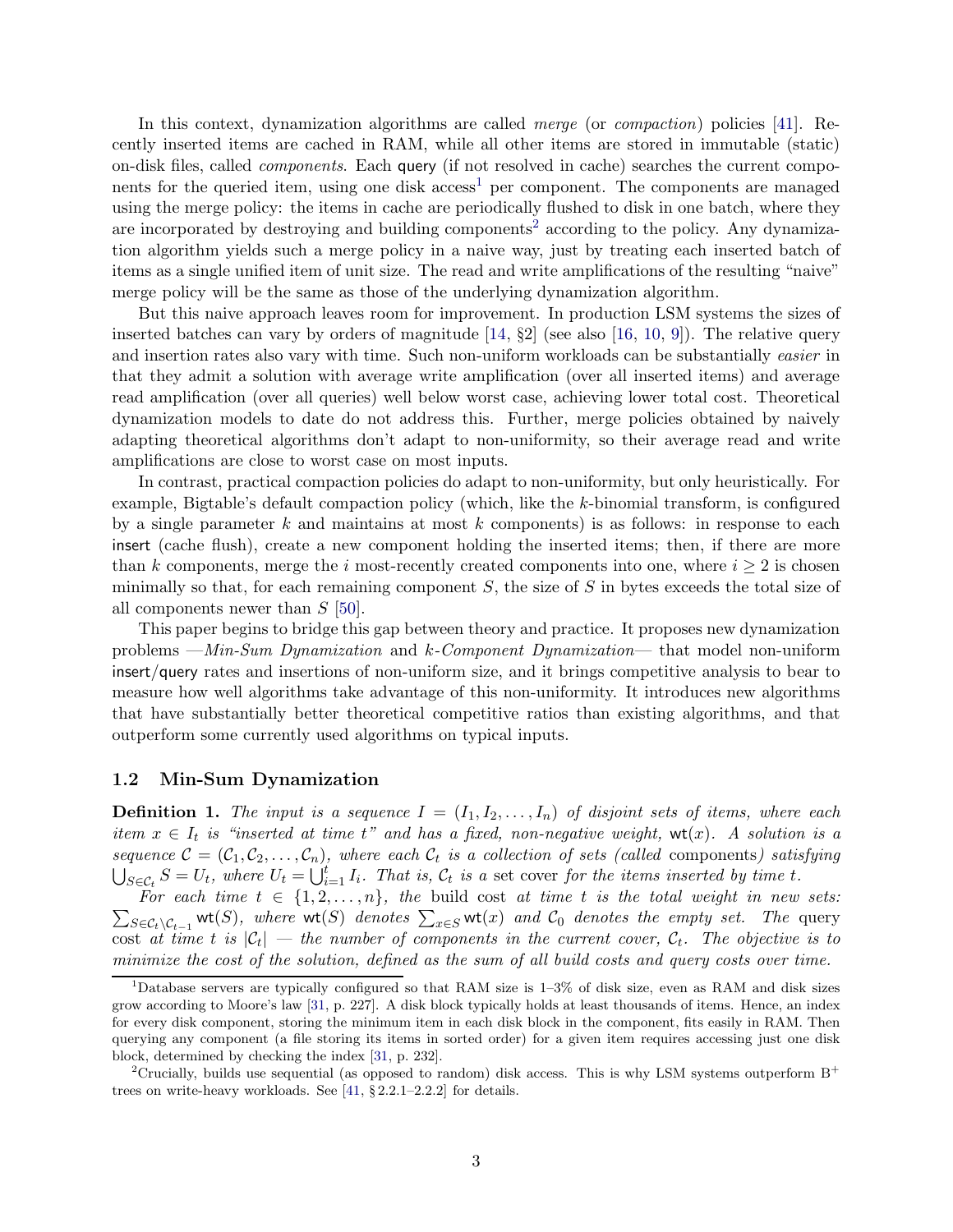algorithm Adaptive-Binary $(I_1, I_2, \ldots, I_n)$   $\hspace{1.6cm}$   $\hspace{1.6cm}$   $\hspace{1.6cm}$  for Min-Sum Dynamization

- 1. maintain a cover (collection of components), initially empty
- <span id="page-3-4"></span>2. for each time  $t = 1, 2, \ldots, n$ :
- <span id="page-3-2"></span>2.1. if  $I_t \neq \emptyset$ : add  $I_t$  as a new component
- <span id="page-3-3"></span>2.2. let  $j\geq 0$  be the maximum integer such that  $t$  is an integer multiple of  $2^j$
- 2.3. if there are multiple components  $S$  such that  $\mathsf{wt}(S) \le 2^j$ : merge them into one new component

<span id="page-3-0"></span>Figure 3: A  $\Theta(\log^* m)$ -competitive algorithm for Min-Sum Dynamization (Theorem [1\)](#page-7-0).



<span id="page-3-1"></span>Figure 4: The "merge tree" for an execution of the Adaptive-Binary algorithm (Figure [3\)](#page-3-0). The input sequence starts with  $m = 132$  inserts  $I_1, I_2, \ldots, I_{132}$  — one for each leaf, of weight equal to leaf's label. It continues with  $2^{16} - 132$  empty inserts  $(I_t = \emptyset)$ . At each time  $t = 2^9, 2^{10}, 2^{11}, \ldots, 2^{17}$  (during the empty inserts) the algorithm merges all components of weight  $t$  to form a single new component, their parent. In this way, the algorithm builds a component for each node, with weight equal to the node's label. At time  $t = 2^{17}$  the final component is built — the root, of weight  $2^{18}$ , containing all items. The algorithm merges each item four times, so pays build cost  $4 \times 2^{18}$ .

**Remarks.** A-priori, the definition of total read cost as  $\sum_{t=1}^{n} |\mathcal{C}_t|$  assumes one query per insert, but non-uniform query rates can be modeled by reduction: to model consecutive queries with no intervening insertions, separate the consecutive queries by artificial insertions with  $I_t = \emptyset$  (inserting an empty set); to model consecutive insertions with no intervening queries, aggregate the consecutive insertions into a single insertion.

In LSM applications, each unit of query cost represents the time for one random disk access, whereas each unit of build cost represents the (much smaller) time to read and write a byte during sequential disk access. For Min-Sum Dynamization, to normalize these relative costs, take the weight of each item x to be the time to read and write x to disk (within a batch read or write of many items, where disk access is sequential and disk-access time is amortized across many items) normalized by dividing by the disk-access time.

#### Results on Min-Sum Dynamization

**Theorem [1](#page-7-0)** (Section [2\)](#page-7-1). For Min-Sum Dynamization, the online algorithm Adaptive-Binary (Fig-ure [3\)](#page-3-0) has competitive ratio  $\Theta(\log^* m)$ , where  $m \leq n$  is the number of non-empty insertions.

The iterated logarithm is defined by  $\log^* m = 1 + \log^* \log_2 m$ , except  $\log^* m = 0$  for  $m \leq 1$ .

Roughly speaking, every  $2^j$  time steps  $(j \in \{0, 1, 2, \ldots\})$ , the algorithm merges all components of weight  $2<sup>j</sup>$  or less into one. Figure [4](#page-3-1) illustrates one execution of the algorithm. The bound in the theorem is tight for the algorithm.

In contrast, consider the naive adaptation of Bentley's binary transform (i.e., treat each insertion  $I_t$  as a size-1 item, then apply the transform). On inputs with  $wt(I_t) = 1$  for all t the algorithms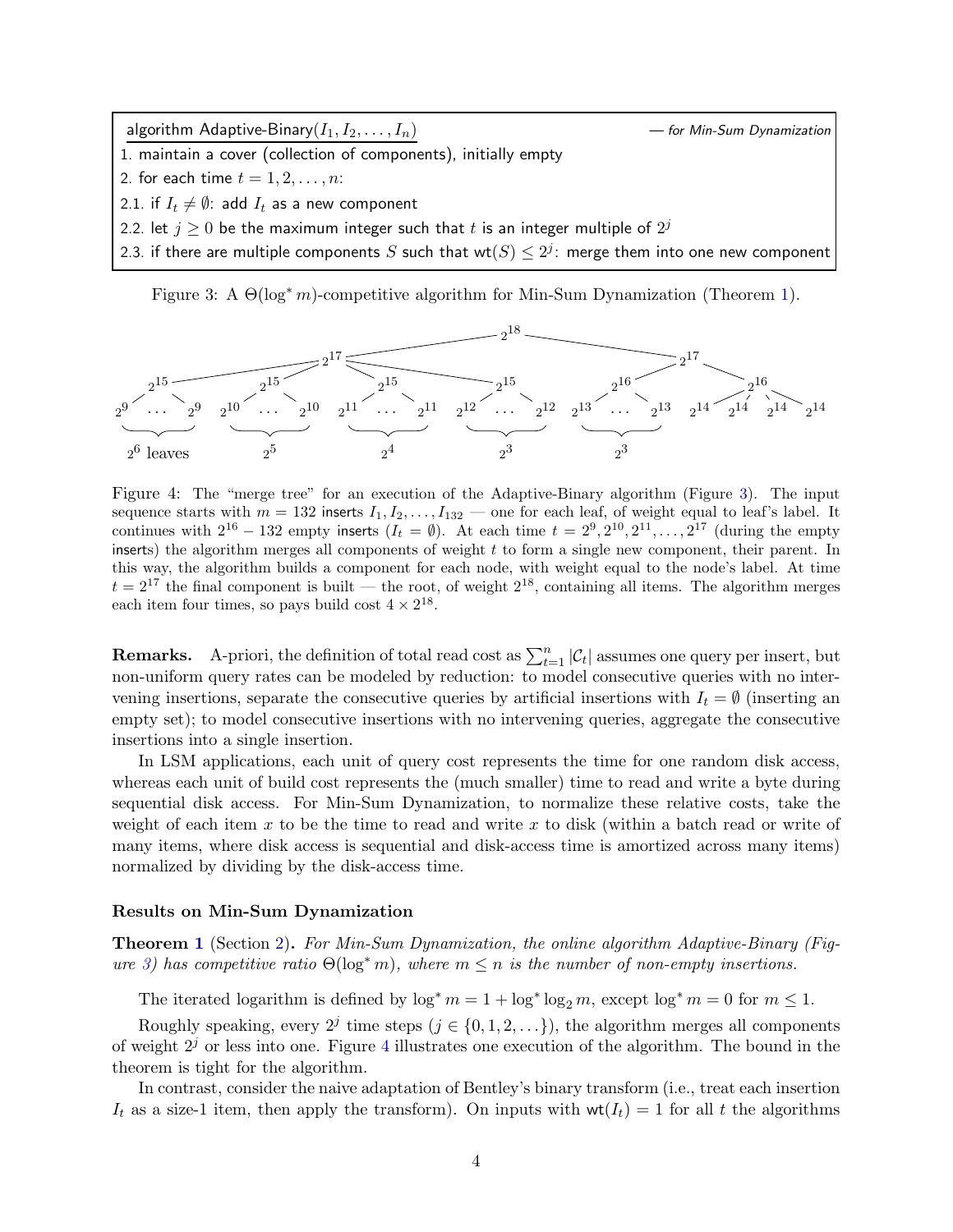produce the same (optimal) solution. But the competitive ratio of the naive adaptation is  $\Theta(\log n)$ . (To see the lower bound, consider an input that inserts an item of weight  $n^2$ , then  $n-1$  single new items of infinitesimal weight. The naive adaptation pays build cost  $\Omega(n^2 \log n)$ , whereas the optimum and the algorithm of Figure [3](#page-3-0) both pay build cost  $n^2$  plus query cost  $2n$ .

Min-Sum Dynamization is a special case of *Set Cover with Service Costs*, for which Buchbinder et al. give a randomized online algorithm [\[18\]](#page-25-12). For Min-Sum Dynamization, their bound on the algorithm's competitive ratio simplifies to  $O(\log^2 n)$ .

#### 1.3 K-Component Dynamization

Definition 2. The input is the same as for Min-Sum Dynamization, but solutions are restricted to those having query cost at most k at each time t (that is,  $\max_t |\mathcal{C}_t| \leq k$ ). The objective is to minimize the total build cost.

Remark. Perhaps the most closely related well-studied problem is dynamic TCP acknowledgment, a generalization of the classic ski-rental problem [\[34,](#page-27-9) [19\]](#page-26-10). TCP acknowledgement can be viewed as a variant of 2-Component Dynamization, in which time is continuous and building a new component that contains all items inserted so far (corresponding to a "TCP-ack") has cost 1 regardless of the component weight.

Deletions, updates, and expiration. The problem definitions above model queries and insertions. We next consider updates, deletions, and item expiration. We model items in LSM dictionaries as key/value pairs, timestamped by insertion time, and with an optional expiration time. Updates and deletions are lazy ("out of place" [\[41,](#page-27-8) §2], [\[40\]](#page-27-10)): update just inserts an item with the given key/value pair (as usual), while delete inserts an item for the given key with a so-called tombstone (a.k.a. *antimatter*) value. Multiple items with the same key may be stored, but only the newest matters: a query, given a key, returns the newest item inserted for that key, or "none" if that item is a tombstone or has expired. As a component  $S$  is built, it is "garbage collected": for each key, among the items in S with that key, only the newest is written to disk — all others are discarded.

To model this, we define three generalizations of the problems. To keep the definitions clean, in each variant the input sets must still be disjoint and the current cover must still contain all items inserted so far. To model aspects such as updates, deletions, and expirations, we only redefine the build cost.

- **Decreasing Weights.** Each item  $x \in I_t$  has weights  $\mathsf{wt}_t(x) \geq \mathsf{wt}_{t+1}(x) \geq \cdots \geq \mathsf{wt}_n(x)$ . The cost of building a component  $S \subseteq U_t$  at time t is redefined as  $\mathsf{wt}_t(S) = \sum_{x \in S} \mathsf{wt}_t(x)$ . This variant is useful for technical reasons.
- **LSM.** Each item is a timestamped key/value pair with an expiration time. Given a subset S of items, the set of non-redundant items in S, denoted nonred $(S)$ , consists of those that have no newer item in S with the same key. The cost of building a component S at time  $t$ , denoted  $\mathsf{wt}_t(S)$ , is redefined as the sum, over all non-redundant items x in S, of the item weight  $\mathsf{wt}(x)$ , or the weight of the tombstone item for x if x has expired. The latter weight must be at most  $wt(x)$ . Items with the same key may have different weights, and must have distinct timestamps. For any two items  $x \in I_t$  and  $x' \in I_{t'}$  with  $t < t'$ , the timestamp of x must be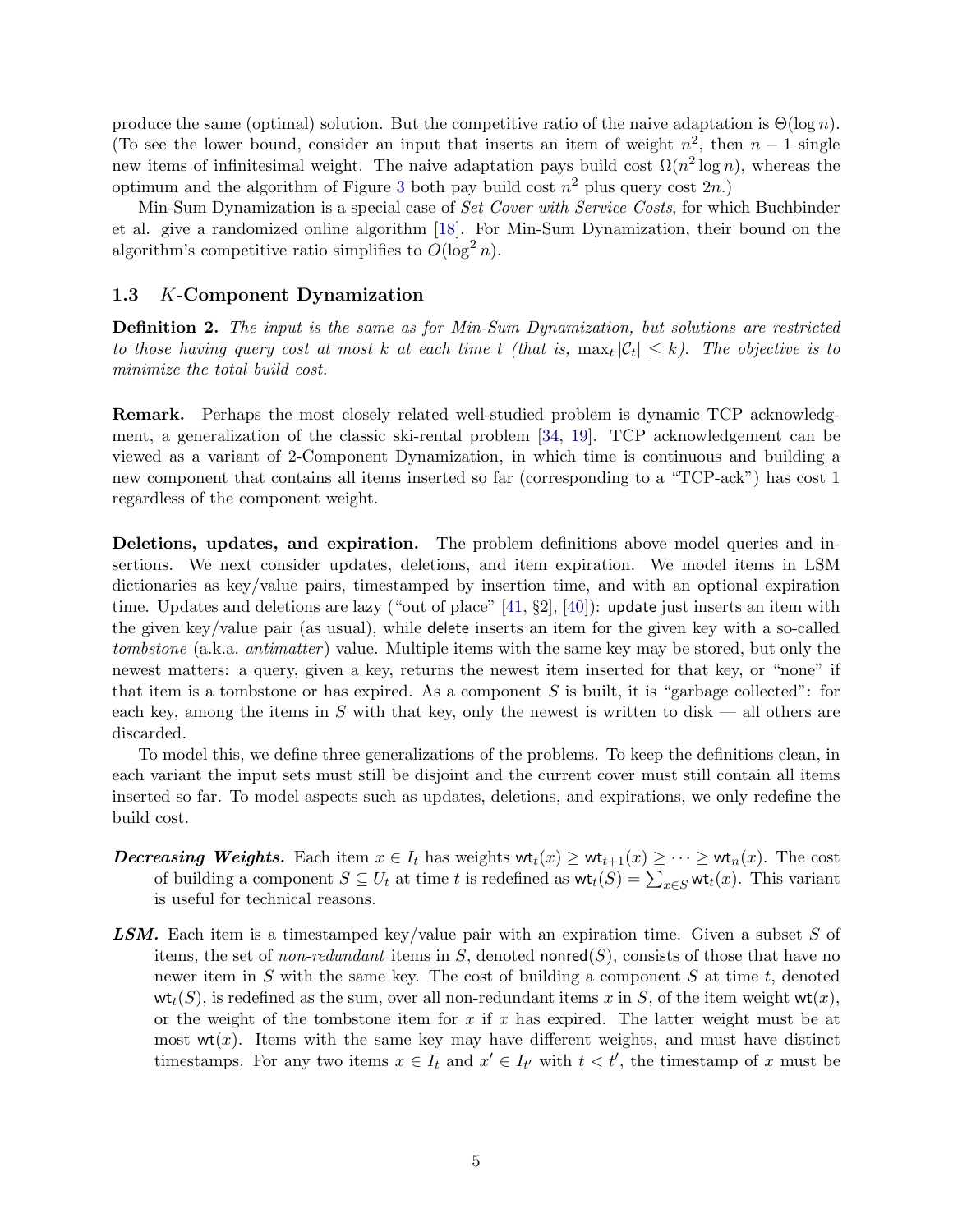<span id="page-5-7"></span><span id="page-5-6"></span><span id="page-5-0"></span>algorithm Greedy-Dual $(I_1, I_2, \ldots, I_n)$  and the state of the Component Dynamization with decreasing weights 1. maintain a cover (collection of components), initially empty 2. for each time  $t = 1, 2, ..., n$  such that  $I_t \neq \emptyset$ : 2.1. if there are  $k$  current components: 2.1.1. increase all components' credits continuously until some component S has credit $|S| \geq \text{wt}_t(S)$ 2.1.2. let  $S_0$  be the oldest component such that credit $[S_0] \geq \text{wt}_t(S_0)$ 2.1.3. merge  $I_t$ ,  $S_0$  and all components newer than  $S_0$  into one new component  $S^\prime$ 2.1.4. initialize credit $[S^\prime]$  to  $0$ 2.2. else: 2.2.1. create a new component from  $I_t$ , with zero credit

<span id="page-5-8"></span><span id="page-5-5"></span><span id="page-5-4"></span>Figure 5: A "newest-first" k-competitive algorithm for k-Component Dynamization with decreasing weights (Theorem [3\)](#page-15-0). To obtain a k-competitive algorithm for the LSM variant (Theorem [4,](#page-17-0) Corollary [5\)](#page-18-0), replace  $\text{wt}_t(S_0)$  throughout by  $\text{wt}'_t(S_0) = \text{wt}_t(S') - \text{wt}_t(S' \setminus S_0)$ , for S' as defined in Line [2.1.3](#page-5-0)  $(S' = \bigcup_{h=i}^{t} I_h)$ , for *i* s.t.  $(\exists j) S_0 = \bigcup_{h=i}^{j} I_h$ .

less than the timestamp of  $x'$ . This variant applies to LSM systems.<sup>[3](#page-5-1)</sup>

- **General.** Instead of weighting the items, build costs are specified directly for sets. At each time t a build-cost function  $\mathsf{wt}_t: 2^{U_t} \to \mathbb{R}_+$  is revealed (along with  $I_t$ ), directly specifying the build cost  $\mathsf{wt}_t(S)$  for every possible component  $S \subseteq U_t$ . The build-cost function must obey the following restrictions. For all times  $i \leq t$  and sets  $S, S' \subseteq U_t$ ,
- (R1) sub-additivity:  $\text{wt}_t(S \cup S') \leq \text{wt}_t(S) + \text{wt}_t(S')$
- (R2) suffix monotonicity: if  $S \neq U_t$ , then  $\mathsf{wt}_t(S \setminus U_i) \leq \mathsf{wt}_t(S)$ ,
- (R3) temporal monotonicity:  $\text{wt}_i(S) \geq \text{wt}_t(S)$

The build costs implicit in the other defined variants do obey Restrictions  $(R1)$ – $(R3)$ .<sup>[5](#page-5-3)</sup> The restrictions also hold, for example, if each item has a weight and  $\mathsf{wt}_t(S) = \max_{x \in S} \mathsf{wt}(x)$ .

**Definition 3** (competitive ratio). An algorithm is online if for every input I it outputs a solution C such that at each time t its cover  $\mathcal{C}_t$  is independent of  $I_{t+1}, I_{t+2}, \ldots, I_n$ , all build costs  $\mathsf{wt}_{t'}(S)$ at times  $t' > t$ , and n. The competitive ratio is the supremum, over all inputs with m non-empty insertions, of the cost of the algorithm's solution divided by the optimum cost for the input. An algorithm is  $c(m)$ -competitive if its competitive ratio is at most  $c(m)$ .

#### Results on k-Component Dynamization

Theorem [2](#page-13-0) (Section [3.1\)](#page-13-1). For k-Component Dynamization (and consequently for its generalizations) no deterministic online algorithm has ratio competitive ratio less than  $k$ .

<sup>&</sup>lt;sup>3</sup>LSM systems delete tombstone items during full merges (i.e., when building a component  $S = U_t$  at time t). This is not captured by the LSM model here, but is captured by the general model that follows. See Section [5.2.](#page-22-0)

<span id="page-5-2"></span><span id="page-5-1"></span><sup>&</sup>lt;sup>4</sup>The exception for  $S = U_t$  allows modeling deletion of tombstone items during full merges.

<span id="page-5-3"></span><sup>&</sup>lt;sup>5</sup>The LSM build cost obeys (R1) because nonred( $S \cup S'$ )  $\subseteq$  nonred( $S$ ) ∪ nonred( $S'$ )'. It obeys (R2) because nonred( $S \setminus U_i$ ) ⊂ nonred(S). It obeys (R3) because the tombstone weight for each item x is at most wt(x).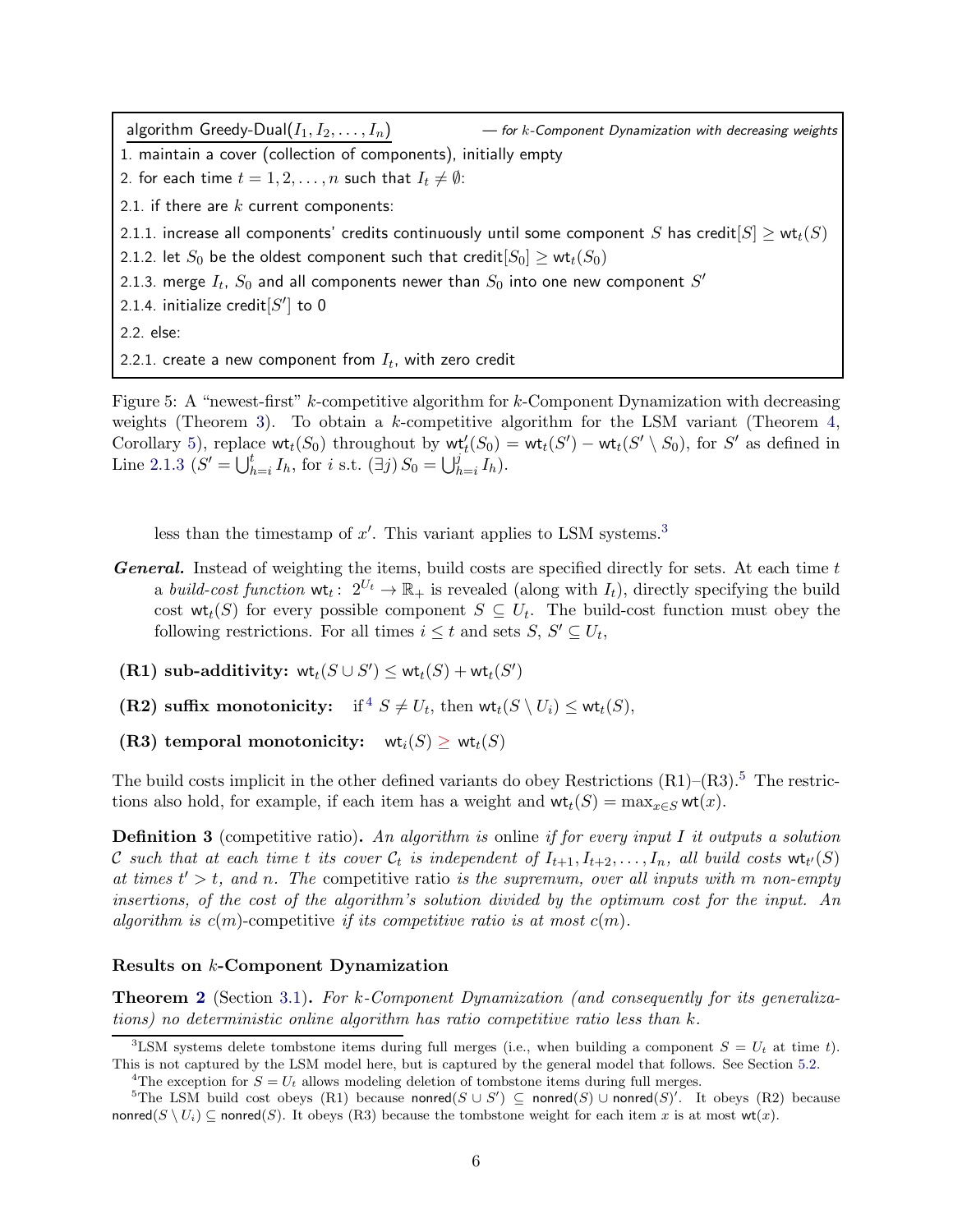| algorithm $B_1(I_1, I_2, \ldots, I_n)$                                                                                           | — for $k=1$                                                        |
|----------------------------------------------------------------------------------------------------------------------------------|--------------------------------------------------------------------|
| 1. for $t = 1, 2, \ldots, n$ : use cover $C_t = \{U_t\}$ where $U_t = \bigcup_{i=1}^t I_i$                                       | - one component holding all items                                  |
| algorithm $B_k(I_1, I_2, \ldots, I_n)$                                                                                           | — for $k \geq 2$                                                   |
| 1. initialize $t'=1$                                                                                                             | — variable $t'$ holds the start time of the current phase          |
| 2. for $t = 1, 2, , n$ :                                                                                                         |                                                                    |
| 2.1. let $C' = B_{k-1}(I_{t'}, I_{t'+1}, \ldots, I_t)$                                                                           | — the solution generated by $B_{k-1}$ for the current phase so far |
| 2.2. if the total cost of C' exceeds $(k-1)$ wt <sub>t</sub> $(U_t)$ : take $C_t = \{U_t\}$ and let $t' = t + 1$ — end the phase |                                                                    |
| 2.3. else: use cover $C_t = \{U_{t'}\} \cup C'_t$ , where $C'_t$ is the last cover in $C' = C'_t$ has at most $k-1$ components   |                                                                    |

<span id="page-6-0"></span>Figure 6: Recursive algorithm for general k-Component Dynamization (Theorem [6\)](#page-18-1).

Theorem [3](#page-15-0) (Section [3.2\)](#page-15-1). For k-Component Dynamization with decreasing weights (and plain k-Component Dynamization) the deterministic online algorithm in Figure [5](#page-5-4) is k-competitive.

For comparison, consider the naive generalization of Bentley and Saxe's k-binomial transform to k-Component Dynamization (treat each insertion  $I_t$  as one size-1 item, then apply the transform). On inputs with  $wt(I_t) = 1$  for all t, the two algorithms produce essentially the same optimal solution. But the competitive ratio of the naive algorithm is  $\Omega(kn^{1/k})$  for any  $k \geq 2$ . (Consider inserting a single item of weight 1, then  $n - 1$  single items of weight 0. The naive algorithm pays  $\Omega(kn^{1/k})$ . The optimum pays  $O(1)$ , as do the algorithms in Figures [5](#page-5-4) and [6.](#page-6-0))

Bigtable's default algorithm (Section [1.1\)](#page-0-0) solves k-Component Dynamization, but its competitive ratio is  $\Omega(n)$ . For example, with  $k = 2$ , given an instance with  $wt(I_1) = 3$ ,  $wt(I_2) = 1$ , and  $wt(I_t) = 0$  for  $t \geq 3$ , it pays  $n + 2$ , while the optimum is 4. (In fact, the algorithm is memoryless — each  $\mathcal{C}_t$  is determined by  $\mathcal{C}_{t-1}$  and  $I_t$ . No deterministic memoryless algorithm has competitive ratio independent of n.) Even for uniform instances ( $wt(I_t) = 1$  for all t), Bigtable's default incurs cost quadratic in n, whereas the optimum is  $\Theta(kn^{1+1/k})$ .

Bentley and Saxe showed that their solutions were optimal (for uniform inputs) among a restricted class of solutions that they called *arboreal transforms* [\[13\]](#page-25-5). Here we call such solutions newest-first:

**Definition 4.** A solution C is newest-first if at each time t, if  $I_t = \emptyset$  it creates no new components, and otherwise it creates one new component, by merging  $I_t$  with some  $i \geq 0$  newest components into a single component (destroying the merged components). Likewise,  $C$  is lightest-first if, at each time t with  $I_t \neq \emptyset$ , it merges  $I_t$  with some  $i \geq 0$  lightest components. An algorithm is newest-first (lightest-first) if it produces only newest-first (lightest-first) solutions.

The Min-Sum Dynamization algorithm Adaptive-Binary (Figure [3\)](#page-3-0) is lightest-first. The k-Component Dynamization algorithm Greedy-Dual (Figure [5\)](#page-5-4) is newest-first. In a newest-first solution, every cover  $\mathcal{C}_t$  partitions the set  $U_t$  of current items into components of the form  $\bigcup_{t=i}^j I_t$  for some  $i, j$ .

Any newest-first algorithm for the decreasing-weights variant of either problem can be "bootstrapped" into an equally good algorithm for the LSM variant:

Theorem [4](#page-17-0) (Section [3.3\)](#page-17-1). Any newest-first online algorithm for k-Component (or Min-Sum) dynamization with decreasing weights can be converted into an equally competitive algorithm for the LSM variant.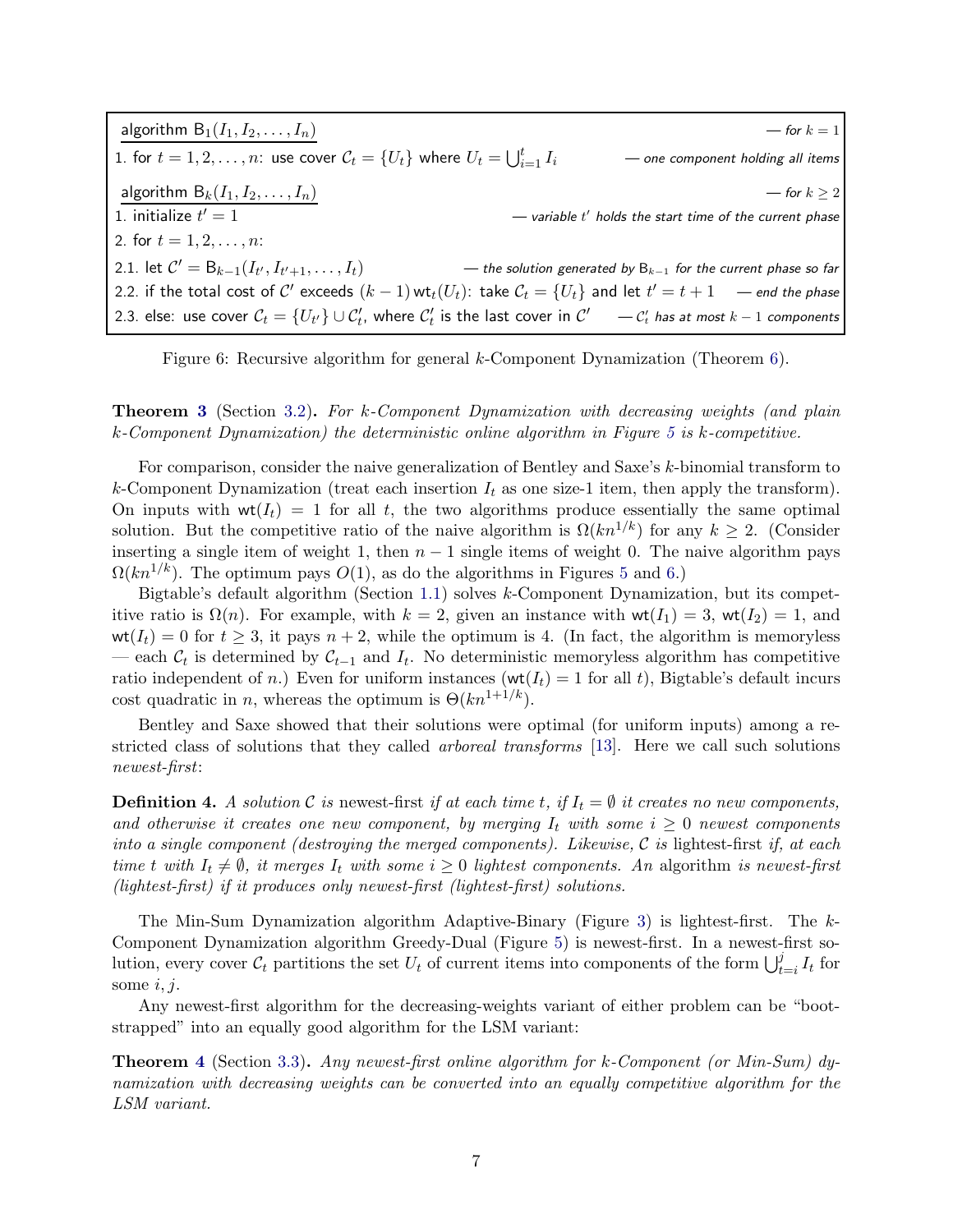Combined with the newest-first algorithm in Figure [5,](#page-5-4) Theorems [3](#page-15-0) and [4](#page-17-0) yield a k-competitive algorithm for LSM k-Component Dynamization:

Corollary [5](#page-18-0) (Section [3.3\)](#page-17-1). The online algorithm for LSM k-Component Dynamization described in the caption of Figure [5](#page-5-4) has competitive ratio  $k$ .

Our final algorithm is for the general variant:

Theorem [6](#page-18-1) (Section [3.4\)](#page-18-2). For general k-Component Dynamization, the deterministic online algorithm  $B_k$  in Figure [6](#page-6-0) is k-competitive.

The algorithm,  $B_k$ , partitions the input sequence into phases. Before the start of each phase, it has just one component in its cover, called the current "root", containing all items inserted before the start of the phase. During the phase,  $B_k$  recursively simulates  $B_{k-1}$  to handle the insertions occurring during the phase, and uses the cover that consists of the root component together with the (at most  $k-1$ ) components currently used by  $B_{k-1}$ . At the end of the phase,  $B_k$  does a full  $merge$  — it merges all components into one new component, which becomes the new root. It extends the phase maximally subject to the constraint that the cost incurred by  $B_{k-1}$  during the phase does not exceed  $k-1$  times the cost of the full merge that ends the phase.

### 1.4 Properties of Optimal Offline Solutions

Bentley and Saxe showed that, among newest-first solutions (which they called arboreal), their various transforms were near-optimal for uniform inputs [\[12,](#page-25-4) [13\]](#page-25-5). Mehlhorn showed (also for uniform inputs) that the best newest-first solutions have cost at most a constant times optimum [\[43\]](#page-27-11). We generalize and strengthen Mehlhorn's result:

Theorem [7](#page-20-0) (Section [4\)](#page-20-1). Every instance of k-Component or Min-Sum Dynamization has an optimal solution that is newest-first and lightest-first.

One consequence is that Bentley and Saxe's transforms give optimal solutions (up to lower-order terms) for uniform inputs. Another is that, for Min-Sum and k-Component Dynamization, optimal solutions can be computed in time  $O(n^3)$  and  $O(kn^3)$ , respectively, because optimal newest-first solutions can be computed in these time bounds via natural dynamic programs.

The body of the paper gives the proofs of Theorems [1](#page-7-0)[–7.](#page-20-0)

### <span id="page-7-1"></span>2 Min-Sum Dynamization (Theorem [1\)](#page-7-0)

<span id="page-7-0"></span>Theorem 1. For Min-Sum Dynamization, the online algorithm Adaptive-Binary (Figure [3\)](#page-3-0) has competitive ratio  $\Theta(\log^* m)$ , where  $m \leq n$  is the number of non-empty insertions.

We prove the theorem in two parts:

- (i) The competitive ratio is  $O(\log^* m)$  (proof in Section [2.1\)](#page-8-0).
- (ii) The competitive ratio is  $\Omega(\log^* m)$  (proof in Section [2.2\)](#page-11-0).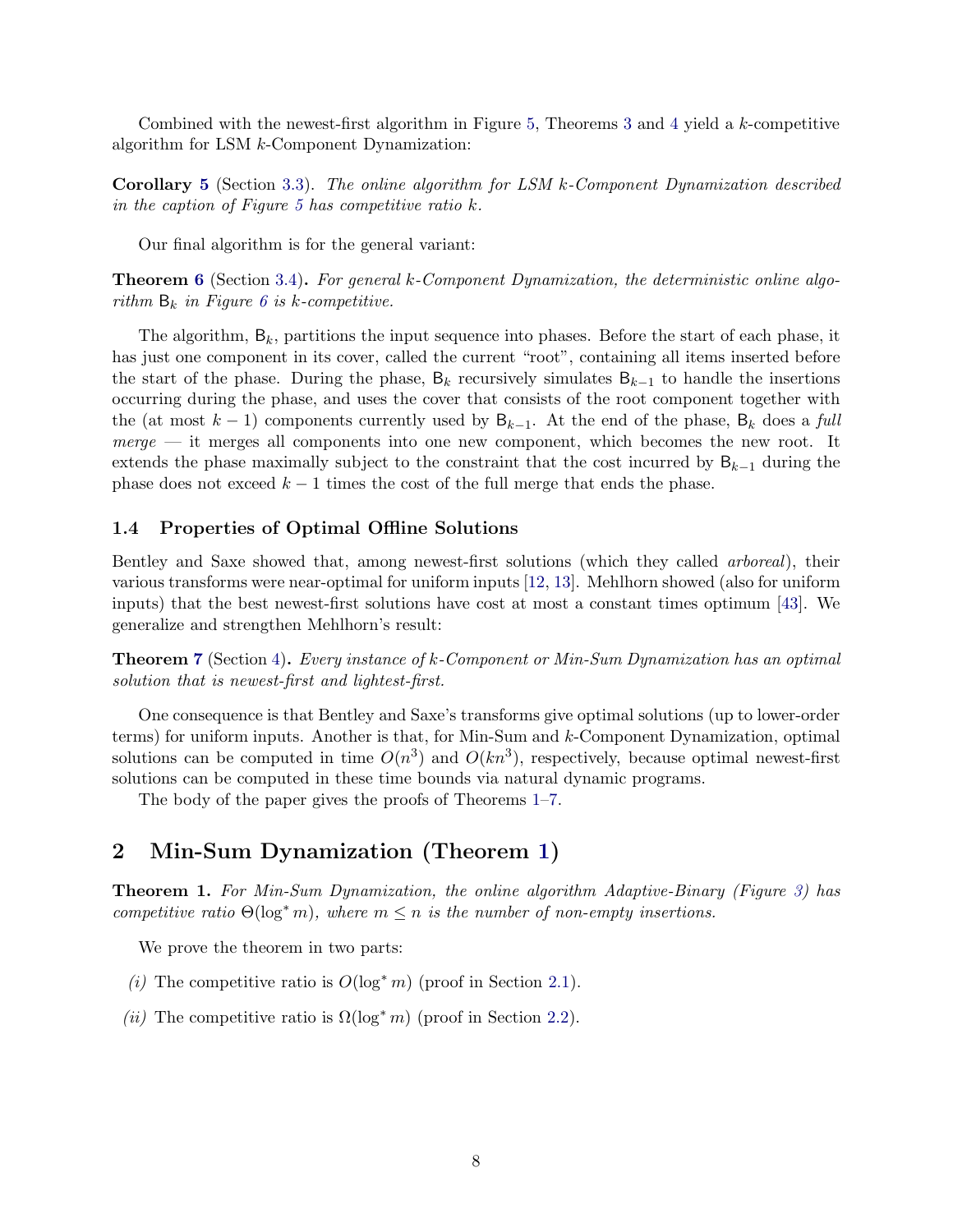### <span id="page-8-0"></span>2.1 Part (i): the competitive ratio is  $O(\log^* m)$

Fix an input  $I = (I_1, I_2, \ldots, I_n)$  with  $m \leq n$  non-empty sets. Let C be the algorithm's solution. Let  $\mathcal{C}^*$  be an optimal solution, of cost OPT. For any time t, call the  $2^j$  chosen in Line [2.2](#page-3-2) the *capacity*  $\mu(t)$  of time t, and let  $S_t$  be the newly created component (if any) in Line [2.3.](#page-3-3)

It is convenient to over-count the algorithm's build cost as follows. In Line [2.3,](#page-3-3) if there is exactly one component S with  $wt(S) \leq 2^j$ , the algorithm as stated doesn't change the current cover, but we pretend for the analysis that it does — specifically, that it destroys and rebuilds  $S$ , paying its build cost  $\text{wt}(S)$  again at time t. This allows a clean statement of the next lemma. In the remainder of the proof, the "build cost" of the algorithm refers to this over-counted build cost.

We first bound the total query cost,  $\sum_t |\mathcal{C}_t|$ , of  $\mathcal{C}$ .

<span id="page-8-1"></span>**Lemma 1.1.** The total query cost of C is at most twice the (over-counted) build cost of C, plus OPT.

*Proof.* Let S be any component in C of weight  $wt(S) \geq 1$ . Each new occurrence of S in C contributes at most 2wt(S) to C's query cost. Indeed, let  $2^j \geq \mathsf{wt}(S)$  be the next larger power of 2. Times with capacity  $2^j$  or more occur every  $2^j$  time steps. So, after C creates S, C destroys S within  $2^{j} \leq 2 \text{ wt}(S)$  time steps; note that we are using here the over-counted build cost. So C's query cost from such components is at most twice the build cost of  $C$ .

The query cost from the remaining components (with  $wt(S) < 1$ ) is at most n, because by inspection of the algorithm each cover  $C_t$  has at most one such component — the component  $S_t$  created at time t. The query cost of  $C^*$  is at least n, so  $n <$  OPT, proving the lemma. created at time t. The query cost of  $C^*$  is at least n, so  $n \leq \text{OPT}$ , proving the lemma.

Define  $\Delta$  to be the maximum number of components merged by the algorithm in response to any query. Note that  $\Delta \leq m$  simply because there are at most m components at any given time in C. (Only Line [2.1](#page-3-4) increases the number of components, and it does so only if  $I_t$  is non-empty.) The remainder of the section bounds the build cost of  $\mathcal C$  by  $O(log^*(\Delta) \textsf{OPT})$ . By Lemma [1.1,](#page-8-1) this will imply prove Part (i) of the theorem.

The total weight of all components  $I_t$  that the algorithm creates in Line [2.1](#page-3-4) is  $\sum_t \mathsf{wt}(I_t)$ , which is at most OPT because every  $x \in I_t$  is in at least one new component in  $\mathcal{C}^*$  (at time t). To finish, we bound the (over-counted) build cost of the components that the algorithm builds in Line [2.3,](#page-3-3) i.e.,  $\sum_t \mathsf{wt}(S_t)$ .

# <span id="page-8-2"></span>**Observation 1.2.** The difference between any two distinct times t and t' is at least  $min\{\mu(t), \mu(t')\}$ .

(This holds because t and t' are distinct integer multiples of  $\min\{\mu(t), \mu(t')\}$ . See Figure [7.](#page-9-0))

**Charging scheme.** For each time t at which Line [2.3](#page-3-3) creates a new component  $S_t$ , have  $S_t$  charge to each item  $x \in S_t$  the weight wt(x) of x. Have x in turn charge wt(x) to each optimal component  $S^* \in \mathcal{C}_t^*$  that contains x at time t. The entire build cost  $\sum_t \mathsf{wt}(S_t)$  is charged to components in  $\mathcal{C}^*$ . To finish, we show that each component  $S^*$  in  $\mathcal{C}^*$  is charged  $O(\log^* \Delta)$  times  $S^*$ 's contribution (via its build and query costs) to OPT. (Recall that  $\Delta$  is the maximum number of components the algorithm merges in response to any query.)

Fix any such  $S^*$ . Let  $[t_1, t_2]$  be the *interval* of  $S^*$  in  $\mathcal{C}^*$ . That is,  $\mathcal{C}^*$  adds  $S^*$  to its cover at time  $t_1$ , where it remains through time  $t_2$ , so its contribution to OPT is  $t_2 - t_1 + 1 + \text{wt}(S^*)$ . At each (integer) time  $t \in [t_1, t_2]$ , component  $S^*$  is charged  $\mathsf{wt}(S^* \cap S_t)$ . To finish, we show  $\sum_{t=1}^{t_2}$  $t_{t=t_1}^{t_2} \text{wt}(S^* \cap S_t) = O(t_2 - t_1 + \log^*(\Delta) \text{wt}(S^*)).$ 

By Observation [1.2,](#page-8-2) there can be at most one time  $t' \in [t_1, t_2]$  with capacity  $\mu(t') > t_2 - t_1 + 1$ . If there is such a time t', the charge received then, i.e.  $wt(S^* \cap S_{t'})$ , is at most  $wt(S^*)$ . To finish, we bound the charges at the times  $t \in [t_1, t_2] \setminus \{t'\}$ , with  $\mu(t) \leq t_2 - t_1 + 1$ .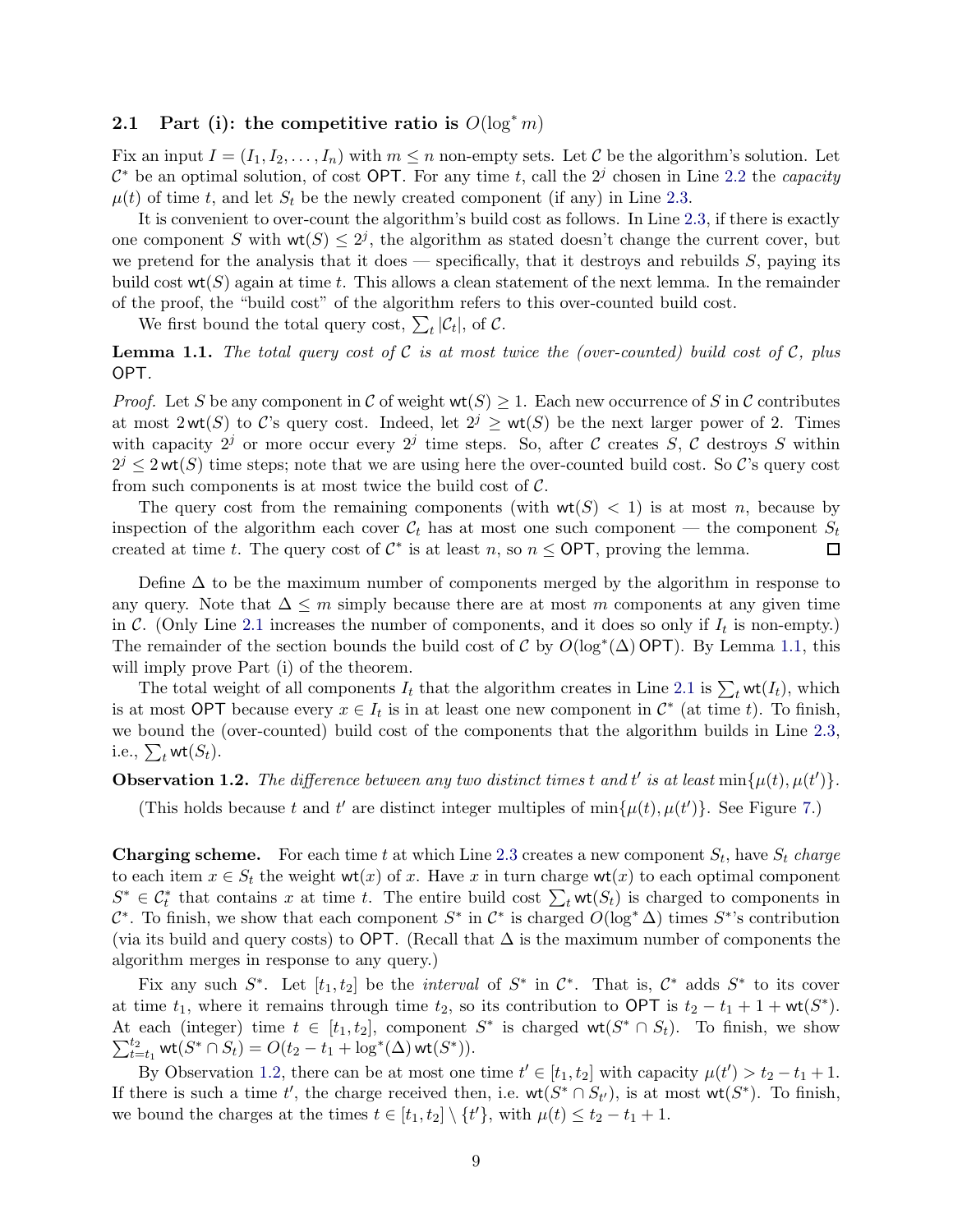

<span id="page-9-0"></span>Figure 7: The capacities  $\mu(t)$  as a function of t.

**Definition 5** (dominant). Classify each such time t and C's component  $S_t$  as dominant if the capacity  $\mu(t)$  strictly exceeds the capacity  $\mu(i)$  of every earlier time  $i \in [t_1, t-1]$   $(\mu(t) > \max_{i=t_1}^{t-1} \mu(i))$ in  $S^*$ 's interval  $[t_1, t_2]$ . Otherwise t and  $S_t$  are non-dominant.

<span id="page-9-1"></span>**Lemma 1.3** (non-dominant times). The net charge to  $S^*$  at non-dominant times is at most  $t_2-t_1$ .

*Proof.* Let  $\tau_1$  be any dominant time. Let  $\tau_2 > \tau_1$  be the next larger dominant time step, if any, else  $t_2 + 1$ . Consider the charge to  $S^*$  during the open interval  $(\tau_1, \tau_2)$ . We show that this charge is at most  $\tau_2 - \tau_1 - 1$ .

Component  $S^*$  is built at time  $t_1 \leq \tau_1$ , so  $S^* \subseteq U_{\tau_1}$ . At time  $\tau_1$ , every item x that can charge  $S^*$  (that is,  $x \in S^*$ ) is in some component S in  $\mathcal{C}_{\tau_1}$ . By the definition of dominant, each time in  $t \in (\tau_1, \tau_2)$  has capacity  $\mu(t) \leq \mu(\tau_1)$ , so the components S in  $C_{\tau_1}$  that have weight  $\text{wt}(S) > \mu(\tau_1)$ remain unchanged in C throughout  $(\tau_1, \tau_2)$ , and the items in them do not charge  $S^*$  during  $(\tau_1, \tau_2)$ . So we need only consider items in components S in  $\mathcal{C}_{\tau_1}$  with  $\mathsf{wt}(S) \leq \mu(\tau_1)$ . Assume there are such components. By inspection of the algorithm, there can only be one: the component  $S_{\tau_1}$  built at time  $\tau_1$ . All charges in  $(\tau_1, \tau_2)$  come from items  $x \in S_{\tau_1} \cap S^*$ .

Let  $\tau_1 = t'_1 < t'_2 < \cdots < t'_{\ell}$  be the times in  $[\tau_1, \tau_2)$  when these items are put in a new component. These are the times in  $(\tau_1, \tau_2)$  when  $S^*$  is charged, and, at each, the charge is  $\mathsf{wt}(S^* \cap S_{\tau_1}) \leq \mathsf{wt}(S_{\tau_1}),$ so the total charge to  $S^*$  during  $(\tau_1, \tau_2)$  is at most  $(\ell - 1)$  wt $(S_{\tau_1})$ .

At each time  $t'_i$  with  $i \geq 2$  the previous component  $S_{t'_{i-1}}$ , of weight at least  $\mathsf{wt}(S_{\tau_1})$ , is merged. So each time  $t'_i$  has capacity  $\mu(t'_i) \ge \text{wt}(S_{\tau_1})$ . By Observation [1.2,](#page-8-2) the difference between each time  $t'_{i}$  and the next  $t'_{i+1}$  is at least  $\textsf{wt}(S_{\tau_1})$ . So  $(\ell-1)\textsf{wt}(S_{\tau_1}) \leq t'_{\ell} - t'_{1} \leq \tau_2 - \tau_1 - 1$ .

By the two previous paragraphs the charge to  $S^*$  during  $(\tau_1, \tau_2)$  is at most  $\tau_2 - \tau_1 - 1$ . Summing over the dominant times  $\tau_1$  in  $[t_1, t_2]$  proves the lemma.

Let  $D$  be the set of dominant times. For the rest of the proof all times that we consider are dominant. Note that all times that are congested or uncongested (as defined next) are dominant.

**Definition 6** (congestion). For any time  $t \in D$  and component  $S_t$ , define the congestion of t and  $S_t$  to be  $\mathsf{wt}(S_t \cap S^*)/\mu(t)$ , the amount  $S_t$  charges  $S^*$ , divided by the capacity  $\mu(t)$ . Call t and  $S_t$ congested if this congestion exceeds 64, and uncongested otherwise.

**Lemma 1.4** (uncongested times). The total charge to  $S^*$  at uncongested times is  $O(t_2 - t_1)$ .

*Proof.* The charge to  $S^*$  at any uncongested time t is at most  $64\mu(t)$ , so the total charge to  $C^*$ during such times is at most  $64\sum_{t\in D}\mu(t)$ . By definition of *dominant*, the capacity  $\mu(t)$  for each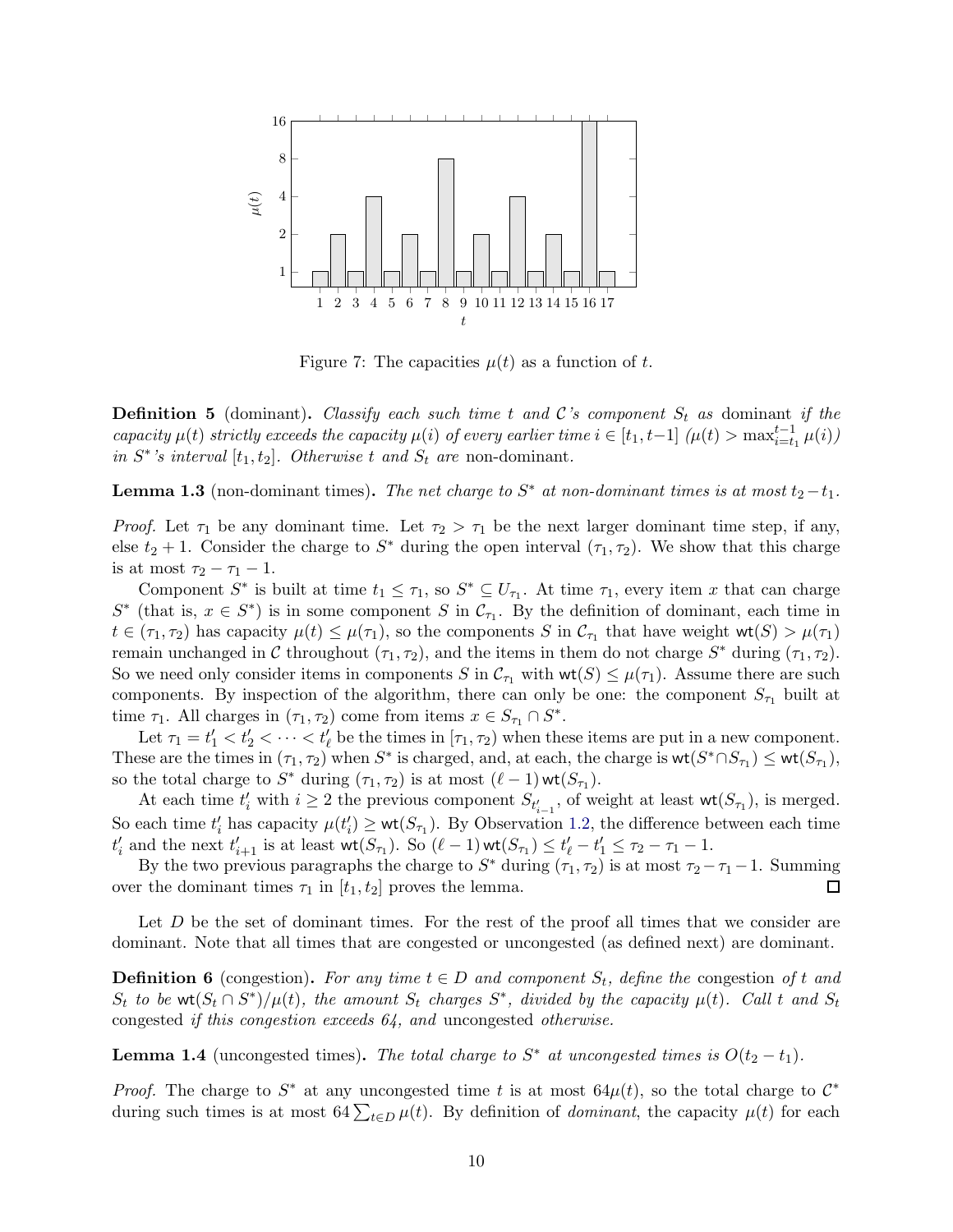$t \in D$  is a distinct power of 2 no larger than  $t_2 - t_1 + 1$ . So  $\sum_{t \in D} \mu(t)$  is at most  $2(t_2 - t_1 + 1)$ , and the total charge to  $\mathcal{C}^*$  during uncongested times is  $O(t_2 - t_1)$ .

<span id="page-10-3"></span>**Lemma 1.5** (congested times). The total charge to  $S^*$  at congested times is  $O(\text{wt}(S^*)\log^* \Delta)$ .

*Proof.* Let Z denote the set of congested times. For each item  $x \in S^*$ , let  $W(x)$  be the collection of congested components that contain x and charge  $S^*$ . The total charge to  $S^*$  at congested times is  $\sum_{x \in S^*} |W(x)| \text{wt}(x)$ .

To bound this, we use a random experiment that starts by choosing a random item  $X$  in  $S^*$ , where each item x has probability proportional to wt(x) of being chosen:  $Pr[X = x] =$  $\mathsf{wt}(x)/\mathsf{wt}(S^*)$ .

We will show that  $E_X[|W(X)|]$  is  $O(\log^* \Delta)$ . Since  $E_X[|W(X)|] = \sum_{x \in S^*} |W(x)| \text{wt}(x)/\text{wt}(S^*)$ , this will imply that the total charge is  $O(\log^* \Delta)$  wt $(S^*)$ , proving the lemma.

The merge forest for  $S^*$ . Define the following merge forest. There is a leaf  $\{x\}$  for each item  $x \in S^*$ . There is a non-leaf node  $S_t$  for each congested component  $S_t$ . The parent of each leaf  $\{x\}$ is the first congested component  $S_t$  that contains x (that is,  $t = \min\{i \in Z : x \in S_i\}$ , if any. The parent of each node  $S_t$  is the next congested component  $S_{t'}$  that contains all items in  $S_t$  (that is,  $t' = \min\{i \in \mathbb{Z} : i > t, S_t \subseteq S_i\}$ , if any. Parentless nodes are roots.

The random walk starts at the root of the tree that holds leaf  $\{X\}$ , then steps along the path to that leaf in the tree. In this way it traces (in reverse) the sequence  $W(X) = \{S_i : X \in S_i\}$  of congested components that X entered during  $[t_1, t_2]$ . The number of steps is  $|W(X)|$ . To finish, we show that the expected number of steps is  $O(\log^* \Delta)$ .

Each non-leaf node  $S_t$  in the tree has congestion  $\mathsf{wt}(S_t \cap S^*) / \mu(t)$ , which is at least 64 and at most  $\Delta$ . For the proof, define the congestion of each leaf x to be  $2^{\Delta}$ . To finish, we argue that with each step of the random walk, the iterated logarithm of the current node's congestion increases in expectation by at least 1/5.

**A** step in the random walk. Fix any non-leaf node  $S_t$ . Let  $\alpha_t = \text{wt}(S_t \cap S^*)/\mu(t)$  be its congestion. The walk visits  $S_t$  with probability  $\mathsf{wt}(S^* \cap S_t) / \mathsf{wt}(S^*)$ . Condition on this event (that is,  $X \in S_t$ ). Let random variable  $\alpha'$  be the congestion of the child of  $S_t$  next visited.

<span id="page-10-2"></span>**Sublemma 1.5.1.** For any  $\beta \in [\alpha_t, 2^{\Delta})$ ,  $Pr[\alpha' > \beta | X \in S_t]$  is at least  $1 - \alpha_t^{-1}(2 + \log_2 \beta)$ .

*Proof.* Consider any child  $S_{t'}$  of  $S_t$  with  $\alpha_{t'} \leq \beta$ . We will bound the probability that  $S_{t'}$  is visited next (i.e.,  $X \in S_{t'}$ ). Node  $S_{t'}$  is not a leaf, as  $\alpha_{t'} < 2^{\Delta}$ . Define  $j(t')$  so that its capacity  $\mu(t')$  equals  $\mu(t)/2^{j(t')}$ . (That is,  $j(t') = \log_2(\mu(t)/\mu(t'))$ .) The definitions and  $\alpha_{t'} \leq \beta$  imply

$$
\Pr[X \in S_{t'} \mid X \in S_t] = \frac{\mathsf{wt}(S_{t'} \cap S^*)}{\mathsf{wt}(S_t \cap S^*)} = \frac{\alpha_{t'} \mu(t')}{\alpha_t \mu(t)} \leq \frac{\beta \mu(t)/2^{j(t')}}{\alpha_t \mu(t)} = \frac{\beta}{\alpha_t 2^{j(t')}}.
$$
 (1)

Also, the algorithm merged a component containing  $S_{t'}$  at time t, so  $\text{wt}(S_{t'}) \leq \mu(t)$ , so

<span id="page-10-1"></span><span id="page-10-0"></span>
$$
\Pr[X \in S_{t'} \mid X \in S_t] = \frac{\text{wt}(S_{t'} \cap S^*)}{\text{wt}(S_t \cap S^*)} = \frac{\text{wt}(S_{t'} \cap S^*)}{\alpha_t \mu(t)} \leq \frac{\text{wt}(S_{t'})}{\alpha_t \mu(t)} \leq \frac{1}{\alpha_t}.
$$
 (2)

Combining Bounds [\(1\)](#page-10-0) and [\(2\)](#page-10-1),  $Pr[X \in S_t | X \in S_t]$  is at most  $\alpha_t^{-1} \min(1, \beta 2^{-j(t)})$ . Summing this bound over all children  $S_{t'}$  of  $S_t$  with congestion  $\alpha_{t'} \leq \beta$ , and using that each  $j(t')$  is a distinct positive integer, the probability that  $\alpha' \leq \beta$  is at most

$$
\alpha_t^{-1} \sum_{j=1}^{\infty} \min(1, \beta \, 2^{-j}) \le \alpha_t^{-1} \int_0^{\infty} \min(1, \beta \, 2^{-j}) \, dj = \alpha_t^{-1} (\log_2(\beta) + 1/\ln 2)
$$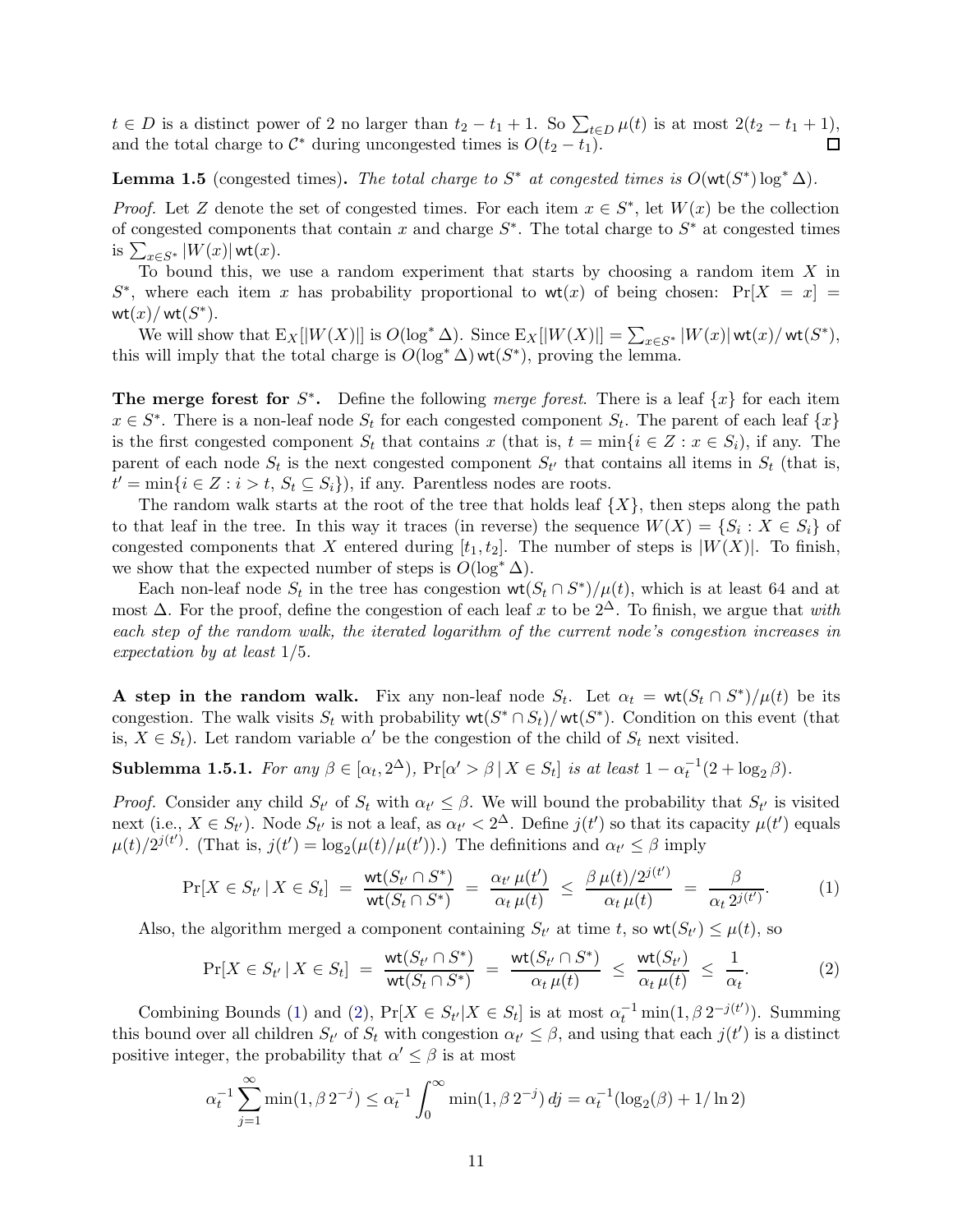(splitting the integral at  $j = \log_2 \beta$ ). The sublemma follows from  $1/\ln 2 \leq 2$ .

Next we lower-bound the expected increase in the  $log^*$  of the congestion in this step. We use  $\sqrt{2}$  as the base of the iterated log.<sup>[6](#page-11-1)</sup> Then log<sup>\*</sup>( $2^{\alpha_t/2}$ ) = 1 + log<sup>\*</sup>  $\alpha_t$ , so, conditioned on  $X \in S_t$ ,

$$
\mathrm{E}[\log^* \alpha'] \ge \Pr[\alpha' \ge \alpha_t] \log^* \alpha_t + \Pr[\alpha' \ge 2^{\alpha_t/2}].
$$

Bounding the two probabilities above via Sublemma [1.5.1](#page-10-2) with  $\beta = \alpha_t$  and  $\beta = 2^{\alpha_t/2}$ , the right-hand side above is

$$
\geq [1 - \alpha_t^{-1}(2 + \log_2 \alpha_t)] \log^* \alpha_t + [1 - \alpha_t^{-1}(2 + \alpha_t/2)]
$$
  
=  $\log^*(\alpha_t) + 1/2 - [2 + (2 + \log_2 \alpha_t) \log^* \alpha_t]/\alpha_t$   

$$
\geq \log^*(\alpha_t) + 1/2 - 3/10 = \log^*(\alpha_t) + 1/5,
$$

using in the last inequality that  $\alpha_t \geq 64$  (*t* is congested). It follows that  $E[\log^* \alpha' - \log^* \alpha_t | X \in$  $S_t$   $\geq$  1/5. That is, in each step, the expected increase in the iterated logarithm of the congestion is at least 1/5.

Let random variable  $L = |W(X)|$  be the length of the random walk. Let random variable  $\alpha'_i$  be the congestion of the *i*th node on the walk. By the previous section, for each i, given that  $i < L$ ,  $\mathbb{E}[\log^* \alpha'_{i+1} - \log^* \alpha'_{i}] \geq 1/5$ . It follows by Wald's equation that  $\mathbb{E}[\log^* \alpha'_{L} - \log^* \alpha'_{1}] \geq \mathbb{E}[L]/5$ . Since  $\alpha'_{\underline{L}} = 2^{\Delta}$  and  $\log^* \alpha'_1 \geq 0$ , we have  $E[\log^* \alpha'_{\underline{L}} - \log^* \alpha'_1] \leq \log^* 2^{\Delta}$ . It follows that  $E[L] \leq$  $5 \log^* 2^{\overline{\Delta}} \leq 10 + 5 \log^* \Delta$ . That is, the expected length of the random walk is  $O(\log^* \Delta)$ . By the discussion at the start of the proof, this implies the lemma.

To recap, for each component  $S_t$  built by the algorithm, the (over-counted) build cost is charged item by item to those components in the optimal solution  $\mathcal{C}^*$  that currently contain the item. In this way, the algorithm's total over-counted build cost  $\sum_t \mathsf{wt}(S_t)$  is charged to components in  $\mathcal{C}^*$ . By Lemmas [1.3–](#page-9-1)[1.5,](#page-10-3) each component  $S^*$  in the optimal solution  $\mathcal{C}^*$  is charged  $O(1)$  times its contribution  $t_2 - t_1$  to the query cost of  $C^*$  plus (in expectation)  $O(\log^* m)$  times its contribution  $wt(S^*)$  to the build cost of  $C^*$ . It follows that the expected build cost incurred by the algorithm is  $O(\log^* m)$  times the cost of  $\mathcal{C}^*$ .

By Lemma [1.1,](#page-8-1) the total *query* cost incurred by the algorithm is at most twice the algorithm's over-counted build cost plus the cost of  $\mathcal{C}^*$ . It follows that the total (build and query) cost incurred by the algorithm is  $O(\log^*(m))$  times the cost of  $\mathcal{C}^*$ . That is, the competitive ratio is  $O(\log^* m)$ , proving Part (i) of Theorem [1.](#page-7-0) [7](#page-11-2)

### <span id="page-11-0"></span>2.2 Part (ii): the competitive ratio is  $\Omega(\log^* m)$

<span id="page-11-3"></span>**Lemma 1.6.** The competitive ratio of the Adaptive-Binary algorithm (Figure [3\)](#page-3-0) is  $\Omega(\log^* m)$ .

*Proof.* We will show a ratio of  $\Omega(\log^* m)$  on a particular class of inputs, one for each integer  $D \geq 0$ . (Figure [4](#page-3-1) describes the input I for  $D = 2$  and the resulting merge tree, of depth  $D + 1$ .)

**The desired merge tree.** For reference, define an infinite rooted tree  $T_{\infty}$  with node set  $\{1, 2, 3, \ldots\}$ by the iterative process shown in Figure [9.](#page-12-0) Each iteration  $i$  defines the children of node  $i$ . Node  $i$ has  $2^{i-p(i)}$  children, allocated greedily from the "next available" nodes, so that each node  $i \geq 2$  is

<sup>&</sup>lt;sup>6</sup>Defined by  $\log_{\sqrt{2}}^* \alpha_t = 0$  if  $\alpha_t \leq 8$ , else  $1 + \log_{\sqrt{2}}^* (\log_{\sqrt{2}} \alpha_t)$ . Note that  $\log_{\sqrt{2}}^* \alpha_t = \Theta(\log_e^* \alpha_t)$ .

<span id="page-11-2"></span><span id="page-11-1"></span><sup>&</sup>lt;sup>7</sup>Curiously, the algorithm's cost is in fact  $O(1)$  times the query cost of  $C^*$  plus  $O(\log^* m)$  times its build cost.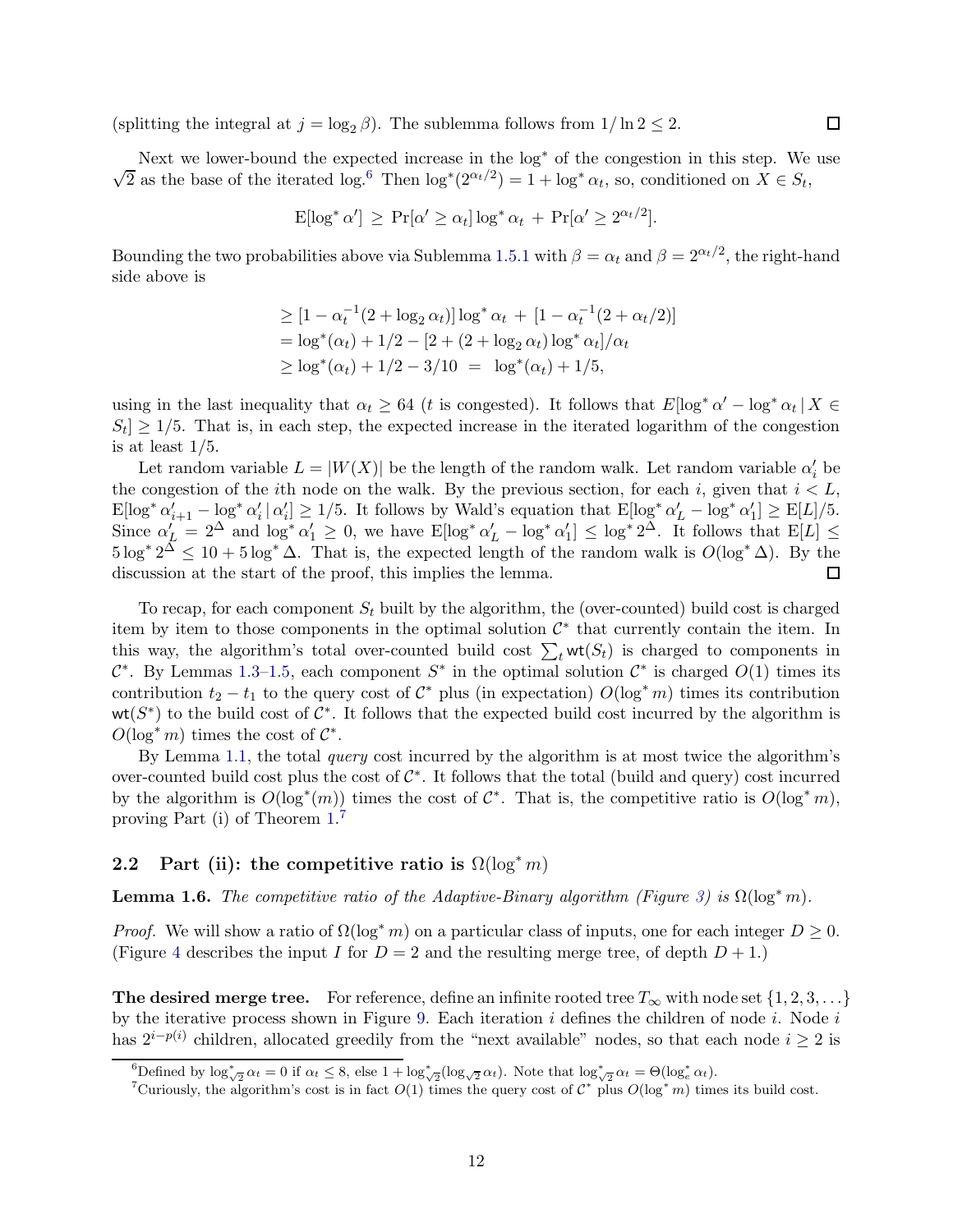1 3 9 141 · · · 78 8 77 · · · 46 7 45 · · · 30 6 29 · · · 22 2 5 21 · · · 14 4 13 12 11 10 2 3 2 3 2 4 2 5 2 <sup>6</sup> nodes

<span id="page-12-2"></span>Figure 8: The top three levels of  $T_{\infty}$ . Each node i has  $2^{i-p(i)}$  children, where  $p(i)$  is the parent of i (exc.  $p(1) = 0$ ). The merge tree  $T_2^N$  (Figure [4\)](#page-3-1) consists of these three levels, with each node *i* given weight  $2^{N-p(i)}$ , so the nodes with weight  $2^{N-i}$  are the  $2^{i-p(i)}$  children of node *i*, and their total weight equals the weight of node *i*. Note that the merge tree of Figure [4](#page-3-1) is  $T_2^{18}$ .

<span id="page-12-3"></span>1. make node 1 the root 2. for  $i \leftarrow 1, 2, 3, \ldots$  do: 2.1. let  $p(i)$  be the parent of i, except  $p(1) = 0$ 2.2. give node  $i$  the  $2^{i-p(i)}$  children  $\{c(i-1)+j : 1 \leq j \leq 2^{i-p(i)}\},\$ where  $c(i - 1)$  is the max child of  $i - 1$ , except  $c(0) = 1$ 

<span id="page-12-0"></span>Figure 9: An algorithm defining the tree  $T_{\infty}$ , with nodes  $\{1, 2, 3, \ldots\}$ .

given exactly one parent. The depth of i is non-decreasing with  $i$ <sup>[8](#page-12-2)</sup>. Figure 8 shows the top three levels of  $T_{\infty}$ .

Let  $n_d$  be the number of nodes of depth d or less in  $T_\infty$ . Each such node i satisfies  $i \leq n_d$ (as depth is non-decreasing with i), so, inspecting Line [2.2,](#page-12-3) node i has at most  $2^i \leq 2^{n_d}$  children. Each node of depth  $d + 1$  or less is either the root or a child of a node of depth d or less, so  $n_{d+1} \leq 1 + n_d 2^{n_d} \leq 2^{2^{n_d}}$ . Taking the log<sup>\*</sup> of both sides gives log<sup>\*</sup>  $n_{d+1} \leq 2 + \log^* n_d$ . Inductively,  $\log^* n_d \leq 2d$  for each d.

Now fix an integer  $D \geq 0$ . Define the desired merge tree,  $T_D^N$ , to be the subtree of  $T_\infty$  induced by the nodes of depth at most  $D + 1$ . Let m be the number of leaves in  $T_D^N$ . By the previous paragraph (and  $m \leq n_{D+1}$ ), every leaf in  $T_D^N$  has depth  $\Omega(\log^* m)$ .

Assign weights to the nodes in  $T_D^N$  as follows. Fix  $N = 2 n_D$ . Give each node i weight  $2^{N-p(i)}$ , where  $p(i)$  is the parent of i (except  $p(1) = 0$ ). Each weight is a power of two, and the nodes of any given weight  $2^{N-i}$  are exactly the  $2^{i-p(i)}$  children of node i. The weight of each parent i equals the total weight of its children.

**The input.** Define the input I as follows. For each time  $t \in \{1, 2, ..., m\}$ , insert a set  $I_t$  containing just one item whose weight equals the weight of the tth leaf of  $T_D^N$ . Then, at each time  $t \in$  ${m+1, m+2, \ldots, 2^{N-1}}$ , insert an empty set  $I_t = \emptyset$ .

No merges until last non-empty insertion. The algorithm does no merges before time  $\min_{i=1}^m \text{wt}(I_i)$ , which is the minimum leaf weight in  $T_D^N$ . The lightest leaves are the children of

<span id="page-12-1"></span><sup>&</sup>lt;sup>8</sup>This follows by induction: Line [2.2](#page-12-3) ensures that  $p(i') \leq p(i)$  for  $i' < i$ , so inductively depth $(i') = 1 + \text{depth}(p(i')) \leq$  $1 + \operatorname{depth}(p(i)) = \operatorname{depth}(i).$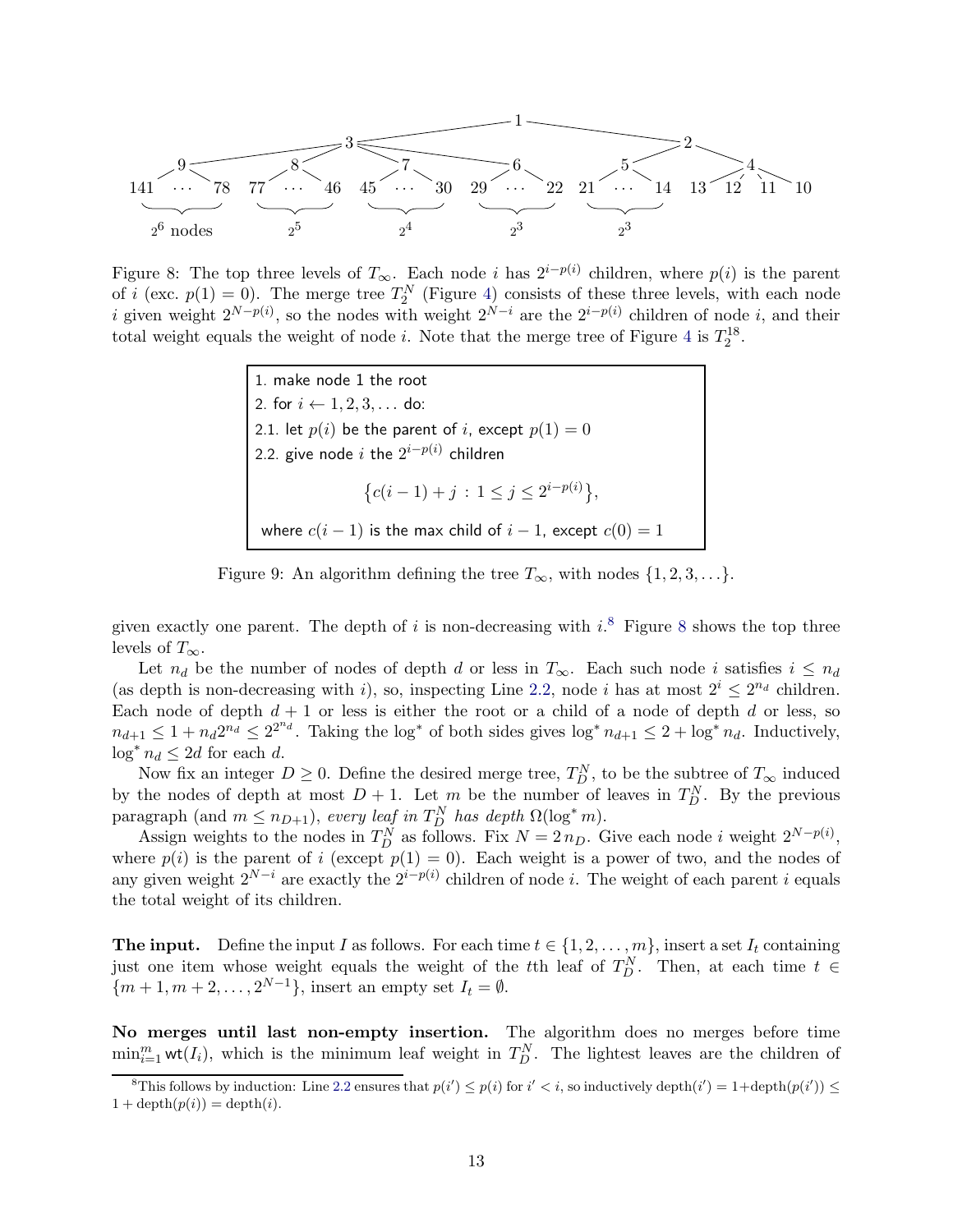node  $n_D$ , of weight  $2^{N-n_D}$ . Since the total leaf weight is the weight of the root,  $2^N$ , it follows that  $m2^{N-n_D} \leq 2^N$ , that is,  $m \leq 2^{n_D} = 2^{N-n_D}$  (using  $N = 2n_D$ ). So, the algorithm does no merges until time  $t(n_D) = 2^{N-n_D}$  (after all non-empty insertions).

The algorithm's merge tree matches  $T_D^N$ . By the previous two paragraphs, just before time  $t(n_D) = 2^{N-n_D}$  the algorithm's cover *matches* the leaves of  $T_D^N$ , meaning that the cover's components correspond to the leaves, with each component weighing the same as its corresponding node. The leaves are  $\{j : p(j) \leq n_d < j\}$ . So the following invariant holds initially, for  $i = n_D$ :

For each  $i \in \{n_D, n_D-1, \ldots, 2, 1\}$ , just before time  $t(i) = 2^{N-i}$ , the algorithm's cover  $\mathcal{C}_{t(i)}$ matches the nodes in  $Q_i$ , defined as

$$
Q_i \doteq \{j: 2^{N-j} < t(i) \le 2^{N-p(j)}\} = \{j: p(j) \le i < j\}.
$$

Informally, these are the nodes j that have not yet been merged by time  $t(i)$ , because their weight  $2^{N-p(j)}$  is at least  $t(i)$ , but whose children (the nodes of weight  $2^{N-j}$ ) if any, have already been merged.

Assume the invariant holds for a given i. We show it holds for  $i-1$ . At time  $t(i)$ , the algorithm merges the components of weight at most  $\mu(t(i)) = t(i) = 2^{N-i}$  in its cover. By the invariant, these are the components of weight  $t(i) = 2^{N-i}$ , corresponding to the children of node i (which are all in  $Q_i$ ). They leave the cover and are replaced by their union, whose weight equals  $2^{N-p(i)}$ . Likewise, by the definition (and  $p(j) < j$ )

$$
Q_{i-1} = \{i\} \cup Q_i \setminus \{j : p(j) = i\},\
$$

so the resulting cover matches  $Q_{i-1}$ , with the new component corresponding to node i. The minimum-weight nodes in  $Q_{i-1}$  are then  $\{j : p(j) = i - 1\}$ , the children of node  $i - 1$ . These have weight  $2^{N-(i-1)} = t(i-1)$ , so the algorithm keeps this cover until just before time  $t(i-1)$ , so that the invariant is maintained for  $i - 1$ .

Inductively the invariant holds for  $i = 1$ : just before time  $t(1) = 2^{N-1} = n$ , the algorithm's cover contains the components corresponding to  $\{j : p(j) = 1 \lt j\}$ , with weight  $2^{N-p(j)} = 2^{N-1} = n$ . At time *n* they are merged form the final component of weight  $2^N$ , corresponding to the root node 1. So the algorithm's merge tree matches  $T_D^N$ .

**Competitive ratio.** Each leaf in the merge tree has depth  $\Omega(\log^* m)$ , so every item is merged  $\Omega(\log^* m)$  times, and the algorithm's build cost is  $\Omega(\text{wt}(1) \log^* m) = \Omega(n \log^* m)$  (using  $\text{wt}(1) = 2n$ ).

But the optimal cost is  $\Theta(n)$ . (Consider the solution that merges all input sets into one component at time m, just after all non-empty insertions. Its query cost is  $\sum_{t=1}^{m-1} t + \sum_{t=m}^{n} 1 = O(m^2 + n)$ . Its merge cost is  $2wt(1) = O(n)$ . Recalling that  $m \leq 2^{n_D} = 2^{N/2} = O(\sqrt{n})$ , the optimal cost is  $O(n)$ .

So the competitive ratio is  $\Omega(\log^* m)$ .

Note that in Lemma [1.6,](#page-11-3)  $n \approx m^2$ , so  $\log^* m = \Omega(\log^* n)$ . The upper bound in Section [2.1](#page-8-0) and the lower bound in Lemma [1.6](#page-11-3) prove Theorem [1.](#page-7-0)

 $\Box$ 

## 3 K-Component Dynamization and variants (Theorems [2–](#page-13-0)[6\)](#page-18-1)

### <span id="page-13-1"></span>3.1 Lower bound on optimal competitive ratio

<span id="page-13-0"></span>Theorem 2. For k-Component Dynamization (and consequently for its generalizations) no deterministic online algorithm has ratio competitive ratio less than k.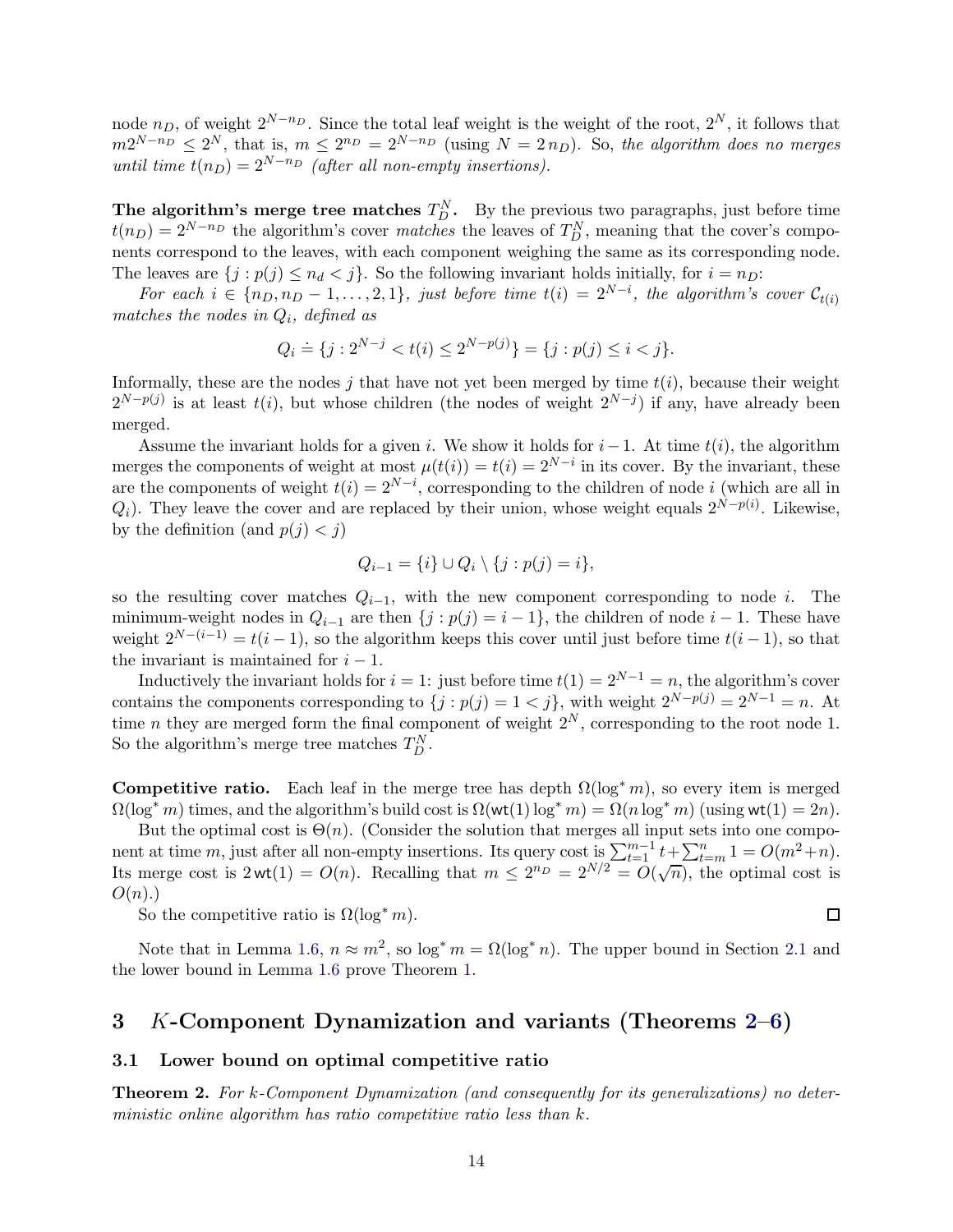Before we give the proof, here is a proof sketch for  $k = 2$ . The adversary begins by inserting one item of weight 1 and one item of infinitesimal weight  $\varepsilon > 0$ , followed by a sequence of  $n-2$ weight-zero items just until the algorithm's cover has just one component. (This must happen, or the competitive ratio is unbounded  $-$  OPT pays only at time 1, while the algorithm continues to pay at least  $\varepsilon$  each time step.) By calculation the algorithm pays at least  $2 + (n-1)\varepsilon$ , while OPT pays min $(2 + \varepsilon, 1 + (n-1)\varepsilon)$ , giving a ratio of  $1.5 - O(\varepsilon)$ .

This lower bound does not reach 2 (in contrast to the standard "rent-or-buy" lower bound) because the algorithm and OPT both pay a "setup cost" of 1 at time 1. However, at the end of sequence, the algorithm and OPT are left with a component of weight  $\sim 1$  in place. The adversary can now continue, doing a second phase without the setup cost, by inserting an item of weight  $\sqrt{\varepsilon}$ , then zeros just until the algorithm's cover has just one component (again this must happen or the ratio is unbounded). Let m be the length of this second phase. By calculation, for this phase, the algorithm pays at least  $(m-1)\sqrt{\varepsilon}+1$  while OPT pays at most  $\min(1+\sqrt{\varepsilon}+\varepsilon,(m-1)\sqrt{\varepsilon}+\varepsilon)$ ), giving a ratio of  $2 - O(\sqrt{\varepsilon})$  for just the phase.

The ratio of the whole sequence (both phases together) is now 1.75− $O(\sqrt{\varepsilon})$ . By doing additional phases (using infinitesimal  $\varepsilon^{1/i}$  in the *i*th phase), the adversary can drive the ratio arbitrarily close to 2. The proof generalizes this idea.

*Proof of Theorem [2.](#page-13-0)* Fix an arbitrarily small  $\varepsilon > 0$ . Define  $k + 1$  sequences of items (weights) as follows. Sequence  $\sigma(k+1)$  has just one item,  $\sigma_1(k+1) = \varepsilon$ . For  $j \in \{k, k-1, \ldots, 1\}$ , in decreasing order, define sequence  $\sigma(j)$  to have  $n_j = [k/\sigma_1(j+1)]$  items, with the *i*th item being  $\sigma_i(j) = \varepsilon^{n_k+n_{k-1}+\cdots+n_j-i+2}$ . Each sequence  $\sigma(j)$  is strictly increasing, and all items in  $\sigma(j)$  are smaller than all items in  $\sigma(j+1)$ . Every two items differ by a factor of at least  $1/\varepsilon$ , so the cost to build any component will be at most  $1/(1 - \varepsilon)$  times the largest item in the component.

Adversarial input sequence I. Fix any deterministic online algorithm A. Define the input sequence I to interleave the  $k+1$  sequences in  $\{\sigma(j): 1 \leq j \leq k+1\}$  as follows. Start by inserting the only item from sequence  $\sigma(k+1)$ : take  $I_1 = {\sigma_1(k+1)} = {\varepsilon}.$  For each time  $t \geq 1$ , after A responds to the insertion at time t, determine the next insertion  $I_{t+1} = \{x\}$  as follows. For each sequence  $\sigma(j)$ , call the most recent (and largest) item inserted so far from  $\sigma(j)$ , if any, the representative of the sequence. Define index  $\ell(t)$  so that the largest representative in any new component at time t is the representative of  $\sigma(\ell(t))$ . (The item inserted at time t is necessarily a representative and in at least one new component, so  $\ell(t)$  is well-defined.) At time  $t+1$  choose the inserted item x to be the next unused item from sequence  $\sigma(\ell(t)-1)$ . Define the parent of x, denoted  $p(x)$ , to be the representative of  $\sigma(\ell(t))$  at time t. (Note: A's build cost at time t was at least  $p(x) \gg x$ .) Stop when the cumulative cost paid by A reaches k. This defines the input sequence I.

**The input I is well-defined.** Next we verify that I is well-defined, that is, that  $(a) \ell(t) \neq 1$ for all t (so x's specified sequence  $\sigma(\ell(t)-1)$  exists) and (b) each sequence  $\sigma(j)$  is chosen at most  $n_j$  times. First we verify (a). Choosing x as described above forces the algorithm to maintain the following invariants at each time t: (i) each of the sequences in  $\{\sigma(j): \ell(t) \leq j \leq k+1\}$  has a representative, and (ii) no two of these  $k - \ell(t) + 2$  representatives are in any one component. (Indeed, the invariants hold at time  $t = 1$  when  $\ell(t) = k + 1$ . Assume they hold at some time t. At time  $t + 1$  the newly inserted element x is the new representative of  $\sigma(\ell(t) - 1)$  and is in some new component, so  $\ell(t+1) \geq \ell(t) - 1$ . These facts imply that Invariant (i) is maintained. By the definition of  $\ell(t+1)$ , the components built at time  $t+1$  contain the representative from  $\sigma(\ell(t+1))$  but no representative from any  $\sigma(j)$  with  $j > \ell(t+1)$ . This and  $\ell(t+1) \geq \ell(t) - 1$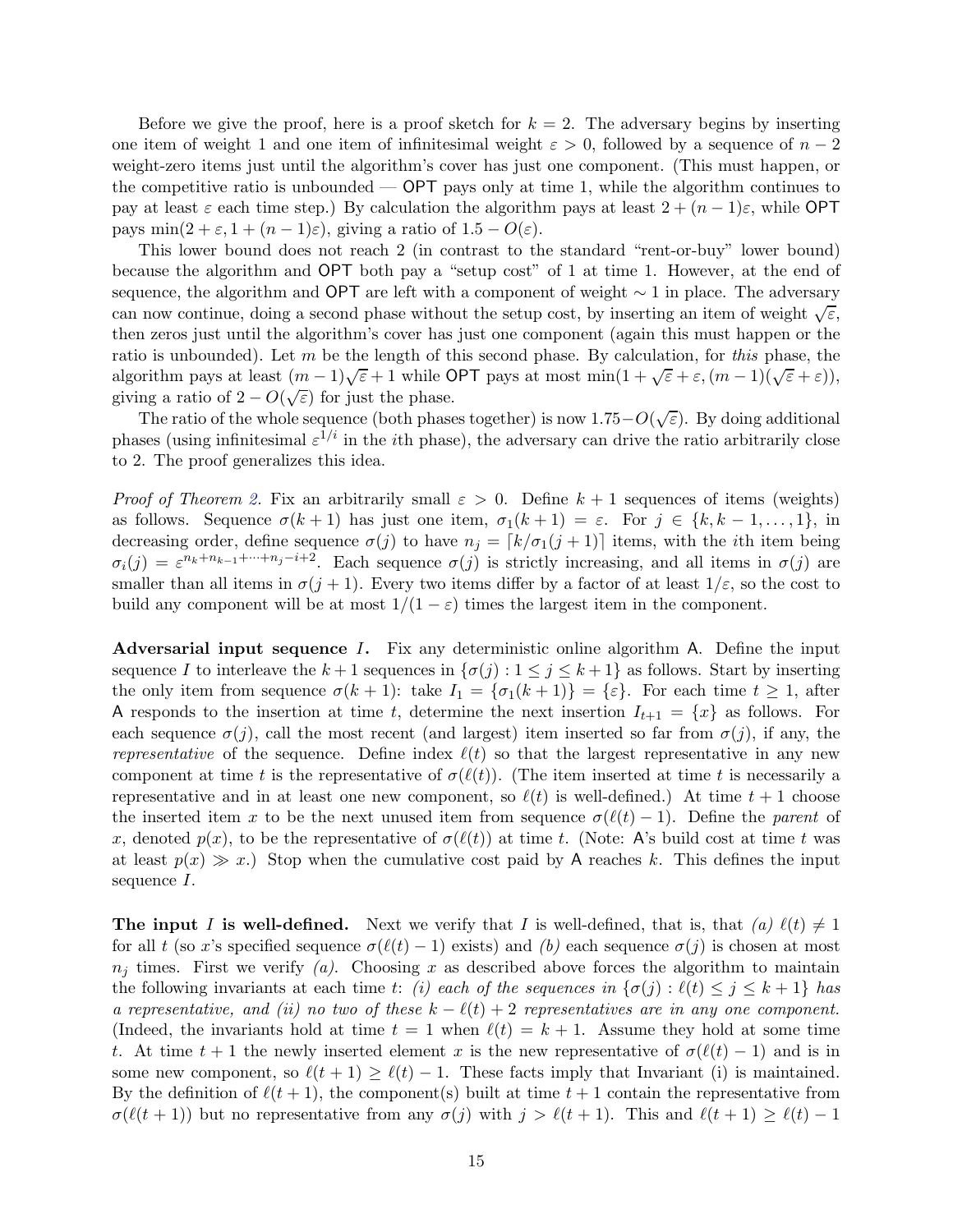imply that Invariant (ii) is maintained.) By inspection, Invariants (i) and (ii) imply that A has at least  $k - \ell(t) + 2$  components at time t. But A has at most k components, so  $\ell(t) \geq 2$ .

Next we verify (b), that I takes at most  $n_j$  items from each sequence  $\sigma(j)$ . This holds for  $\sigma(k+1)$  just because, by definition, after time 1, I cannot insert an item from  $\sigma(k+1)$ . Consider any  $\sigma(j)$  with  $j \leq k$ . For each item  $\sigma_i(j)$  in  $\sigma(j)$ , when I inserted  $\sigma_i(j)$ , algorithm A paid at least  $p(\sigma_i(j)) \geq \sigma_1(j+1)$  at the previous time step. So, before all  $n_j$  items from  $\sigma(j)$  are inserted, A must pay at least  $n_j \sigma_1(j+1) \geq k$  (by the definition of  $n_j$ ), and the input stops. It follows that I is well-defined.

**Upper-bound on optimum cost.** Next we upper-bound the optimum cost for  $I$ . For each  $j \in \{1, \ldots, k\}$ , define  $\mathcal{C}(j)$  to be the solution for I that partitions the items inserted so far into the following k components: one component containing items from  $\sigma(j)$  and  $\sigma(j+1)$ , and, for each  $h \in \{1, \ldots, k+1\} \setminus \{j, j+1\}$ , one containing items from  $\sigma(h)$ .

To bound  $\text{cost}(\mathcal{C}(j))$ , i.e., the total cost of new components in  $\mathcal{C}(j)$ , first consider the new components such that the largest item in the new component is the just-inserted item, say,  $x$ . The cost of such a component is at most  $x/(1-\varepsilon)$ . Each item x is inserted at most once, so the total cost of all such components is at most  $1/(1-\varepsilon)$  times the sum of all defined items, and therefore at most  $\sum_{i=1}^{\infty} \varepsilon^i/(1-\varepsilon) = \varepsilon/(1-\varepsilon)^2$ . For every other new component, the just-inserted item x must be from sequence  $\sigma(j+1)$ , so the largest item in the component is the parent  $p(x)$  (in  $\sigma(j)$ ) and the build cost is at most  $p(x)/(1 - \varepsilon)$ . Defining  $m_j \leq n_j$  to be the number of items inserted from  $\sigma(j)$ , the total cost of building all such components is at most  $\sum_{i=1}^{m_j} p(\sigma_i(j))/(1-\varepsilon)$ . So cost $(\mathcal{C}(j))$ is at most  $\varepsilon/(1-\varepsilon)^2 + \sum_{i=1}^{m_j} p(\sigma_i(j))/(1-\varepsilon).$ 

The cost of OPT is at most  $\min_j \text{cost}(\mathcal{C}(j))$ . The minimum is at most the average, so

$$
(1-\varepsilon)^2 \cot(\mathsf{OPT}) \leq \min_{j=1,\dots,k} \varepsilon + \sum_{i=1}^{m_j} p(\sigma_i(j)) \leq \varepsilon + \frac{1}{k} \sum_{j=1}^k \sum_{i=1}^{m_j} p(\sigma_i(j)).
$$

Lower bound on algorithm cost. The right-hand side of the above inequality is at most  $(\varepsilon/k + 1/k) \text{cost}(A)$ , because  $\text{cost}(A) \geq k$  (by the stopping condition) and  $\sum_{j=1}^{k} \sum_{i=1}^{m_j} p(\sigma_i(j)) \leq$ cost(A). (Indeed, for each  $j \in \{1, ..., k\}$  and  $i \in \{1, ..., m_j\}$ , the item  $\sigma_i(j)$  was inserted at some time  $t \geq 2$ , and A paid at least  $p(\sigma_i(j))$  at the previous time  $t-1$ .) So the competitive ratio is at least  $(1 - \varepsilon)^2/(\varepsilon/k + 1/k) \ge (1 - 3\varepsilon)k$ . This holds for all  $\varepsilon > 0$ , so the ratio is at least k. □

#### <span id="page-15-1"></span>3.2 Upper bound for decreasing weights

<span id="page-15-0"></span>Theorem 3. For k-Component Dynamization with decreasing weights (and plain k-Component Dynamization) the deterministic online algorithm in Figure  $5$  is  $k$ -competitive.

*Proof.* Consider any execution of the algorithm on any input  $I_1, I_2, \ldots, I_n$ . Let  $\delta_t$  be such that each component's credit increases by  $\delta_t$  at time t. (If Block [2.2](#page-5-5) is executed,  $\delta_t = 0$ .) To prove the theorem we show the following lemmas.

<span id="page-15-2"></span>**Lemma 3.1.** The cost incurred by the algorithm is at most  $k \sum_{t=1}^{n} \mathsf{wt}_t(I_t) + \delta_t$ .

<span id="page-15-3"></span>**Lemma 3.2.** The cost incurred by the optimal solution is at least  $\sum_{t=1}^{n} \mathsf{wt}_t(I_t) + \delta_t$ .

Proof of Lemma [3.1.](#page-15-2) As the algorithm executes, keep the components ordered by age, oldest first. Assign each component a *rank* equal to its rank in this ordering. Say that the rank of any *item* is the rank of its current component, or  $k + 1$  if the item is not yet in any component. At each time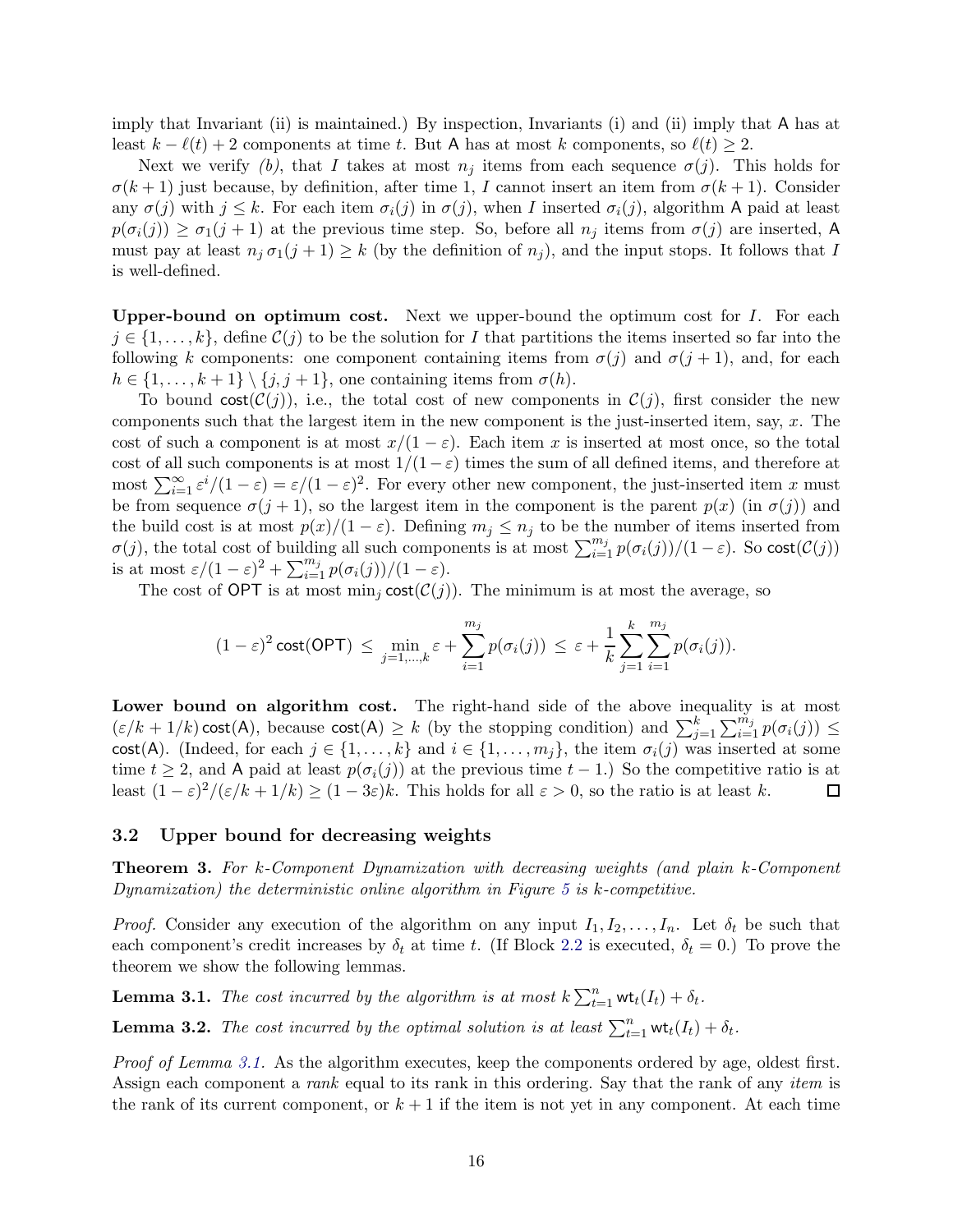t, when a new component is created in Line [2.1.3,](#page-5-0) the ranks of the items in  $S_0$  stay the same, but the ranks of all other items decrease by at least 1. Divide the cost of the new component into two parts: the contribution from the items that decrease in rank, and the remaining cost.

Throughout the execution of the algorithm, each item's rank can decrease at most  $k$  times, so the total contribution from items as their ranks decrease is at most  $k \sum_{t=1}^{n} \mathsf{wt}_t(I_t)$  (using here that the weights are non-increasing with time). To complete the proof of the lemma, observe that the remaining cost is the sum, over times t when Line [2.1.3](#page-5-0) is executed, of the weight  $wt_t(S_0)$  of the component  $S_0$  at time t. This sum is at most the total credit created, because, when a component  $S_0$  is destroyed in Line [2.1.3,](#page-5-0) at least the same amount of credit (on  $S_0$ ) is also destroyed. But the total credit created is  $k \sum_{t=1}^{n} \delta_t$ , because when Line [2.1.1](#page-5-6) executes it increases the total component credit by  $k\delta_t$ .  $\Box$ 

*Proof of Lemma [3.2.](#page-15-3)* Let  $C^*$  be an optimal solution. Let C denote the algorithm's solution. At each time t, when the algorithm executes Line  $2.1.1$ , it increases the credit of each of its k components in  $\mathcal{C}_{t-1}$  by  $\delta_t$ . So the total credit the algorithm gives is  $k \sum_t \delta_t$ .

For each component  $S \in C_{t-1}$ , think of the credit given to S as being distributed over the component's items  $x \in S$  in proportion to their weights,  $\mathsf{wt}_t(x)$ : at time t, each item  $x \in S$  receives credit  $\delta_t$  wt<sub>t</sub>(x)/wt<sub>t</sub>(S). Have each x, in turn, charge this amount to one component in OPT's current cover  $\mathcal{C}_t^*$  that contains x. In this way, the entire credit  $k \sum_{t=1}^n \delta_t$  is charged to components in  $\mathcal{C}^*$ .

<span id="page-16-0"></span>**Sublemma 3.2.1.** Let x be any item. Let  $[t, t']$  be any time interval throughout which x remains in the same component in C. The cumulative credit given to x during  $[t, t']$  is at most  $\mathsf{wt}_t(x)$ .

*Proof.* Let S be the component in C that contains x throughout  $[t, t']$ . Assume that  $\delta_{t'} > 0$ (otherwise reduce t' by one). Let credit<sub>t'</sub> [S] denote credit [S] at the end of iteration t'. Weights are non-increasing with time, so the credit that x receives during  $[t, t']$  is

$$
\sum_{i=t}^{t'} \frac{{\rm wt}_i(x)}{{\rm wt}_i(S)} \delta_i \, \leq \, \frac{{\rm wt}_t(x)}{{\rm wt}_{t'}(S)} \sum_{i=t}^{t'} \delta_i \, \leq \, \frac{{\rm wt}_t(x)}{{\rm wt}_{t'}(S)} \, {\rm credit}_{t'}[S].
$$

The right-hand side is at most  $wt_t(x)$ , because  $\delta_{t'} > 0$  so by inspection of Block [2.1](#page-5-7) credit<sub> $t'[S] \leq$ </sub> wt $_{t'}(S).$ 

Next we bound how much charge OPT's components (in  $\mathcal{C}^*$ ) receive. For any time t, let  $\mathcal{N}_t^* = \mathcal{C}_t^* \setminus \mathcal{C}_{t-1}^*$  contain the components that OPT creates at time t, and let  $N_t^* = \bigcup_{S \in \mathcal{N}_t^*} S$ contain the items in these components. Call the charges received by components in  $\mathcal{N}_t^*$  from components created by the algorithm before time  $t$  forward charges. Call the remaining charges (from components created by the algorithm at time t or after) backward charges.

Consider first the *backward* charges to components in  $\mathcal{N}_t^*$ . These charges come from components in  $\mathcal{C}_{t-1}$ , via items x in  $N_t^* \cap U_{t-1}$ , from time t until the algorithm destroys the component in  $\mathcal{C}_{t-1}$ that contains x. By Lemma [3.2.1,](#page-16-0) the total charge via a given x from time t until its component is destroyed is at most  $\mathsf{wt}_t(x)$ , so the cumulative charge to components in  $\mathcal{N}_t^*$  from older components is at most  $\operatorname{wt}_t(N_t^* \cap U_{t-1}) = \operatorname{wt}_t(N_t^*) - \operatorname{wt}_t(I_t)$  (using that  $N_t^* \setminus U_{t-1} = I_t$ ). Using that OPT pays at least  $\mathsf{wt}_t(N_t^*)$  at time t, and summing over t, the sum of all backward charges is at most  $\text{cost}(\mathsf{OPT}) - \sum_t \mathsf{wt}_t(I_t).$ 

Next consider the *forward* charges, from components created at time t or later, to any component  $S^*$  in  $\mathcal{N}_t^*$ . Component  $S^*$  receives no forward charges at time t, because components created by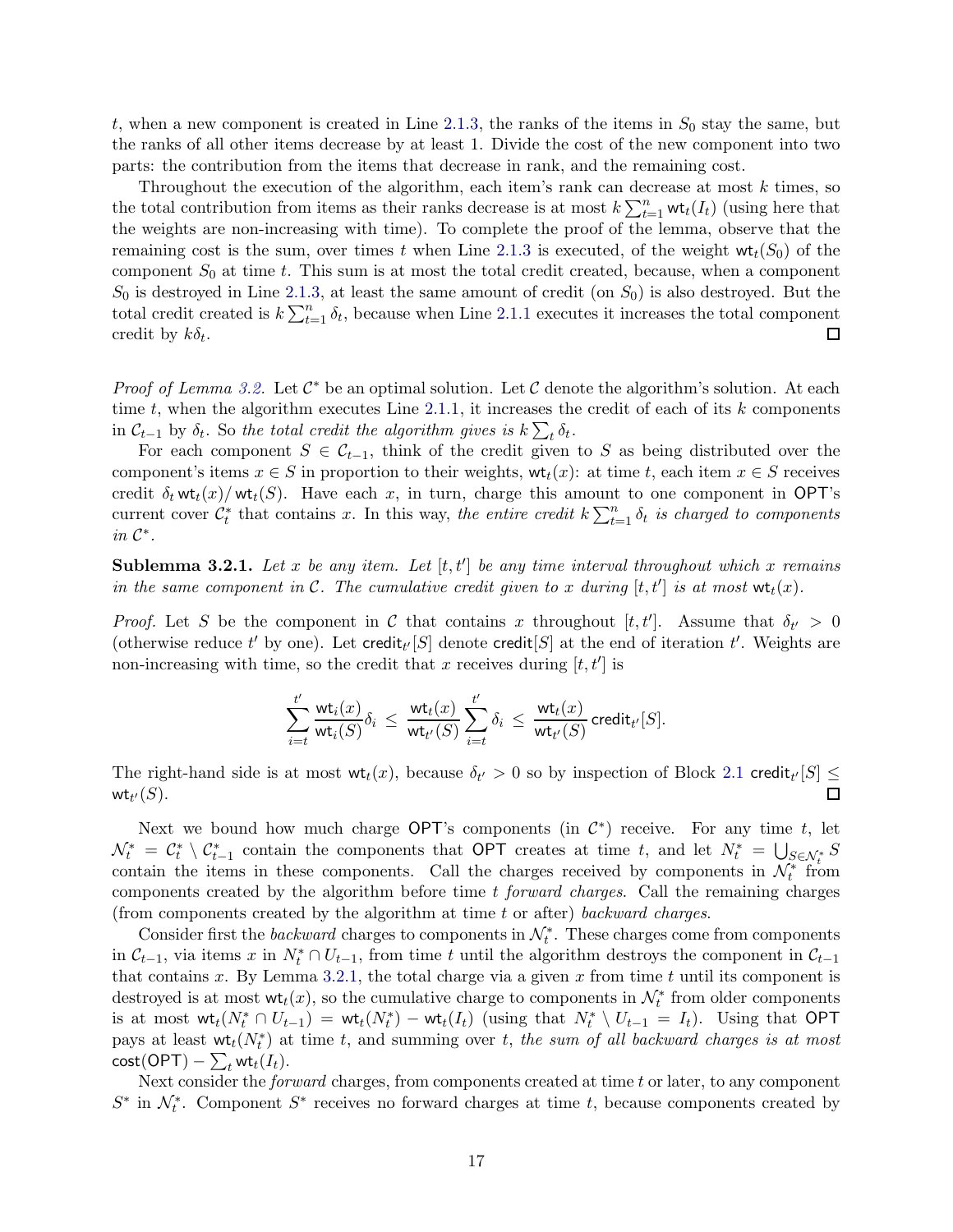the algorithm at time t receive no credit at time t. Consider the forward charges  $S^*$  receives at any time  $t' \geq t+1$ . At most one component (in  $\mathcal{C}_{t'-1}$ ) can contain items in  $N_t^*$ , namely, the component in  $\mathcal{C}_{t'-1}$  that contains  $I_t$ . (Indeed, the algorithm merges components "newest first", so any other component in  $\mathcal{C}_{t'-1}$  created after time t only contains items inserted after time t, none of which are in  $N_t^*$ .) At time t', the credit given to that component is  $\delta_{t'}$ , so the components created by the algorithm at time t' charge a total of at most  $\delta_{t'}$  to  $S^*$ . Let  $m(t, t') = |{\mathcal{N}}_t^* \cap {\mathcal{C}}_{t'}^*|$  be the number of components  $S^*$  that OPT created at time t that remain at time t'. Summing over  $t' \geq t + 1$  and  $S^* \in \mathcal{N}_t^*$ , the forward charges to components in  $\mathcal{N}_t^*$  total at most  $\sum_{t'=t+1}^n m(t,t') \delta_{t'}$ . Summing over t, the sum of all forward charges is at most

$$
\sum_{t=1}^{n} \sum_{t'=t+1}^{n} m(t, t') \delta_{t'} = \sum_{t'=2}^{n} \delta_{t'} \sum_{t=1}^{t'-1} m(t, t') \leq \sum_{t'=1}^{n} \delta_{t'}(k-1)
$$

(using that  $\sum_{t=1}^{t'-1} m(t, t') \leq k-1$  for all t, because OPT has at most k components at time t', at least one of which is created at time  $t'$ ).

Recall that the entire credit  $k \sum_{t=1}^{n} \delta_t$  is charged to components in  $\mathcal{C}^*$ . Summing the bounds from the two previous paragraphs on the (forward and backward) charges, this implies that

$$
k\sum_{t=1}^n \delta_t \le \text{cost}(\mathsf{OPT}) - \sum_{t=1}^n \mathsf{wt}_t(I_t) + (k-1)\sum_{t=1}^n \delta_t.
$$

This proves the lemma, as it is equivalent to the desired bound  $\text{cost}(\text{OPT}) \geq \sum_{t=1}^{n} \text{wt}_t(I_t) + \delta_t$ .  $\Box$ 

This proves Theorem [3.](#page-15-0)

### <span id="page-17-1"></span>3.3 Bootstrapping newest-first algorithms

<span id="page-17-0"></span>Theorem 4. Any newest-first online algorithm for k-Component (or Min-Sum) dynamization with decreasing weights can be converted into an equally competitive algorithm for the LSM variant.

*Proof.* Fix an instance  $(I, \text{wt})$  of LSM k-Component (or Min-Sum) Dynamization. For any solution C to this instance, let  $\text{wt}(\mathcal{C})$  denote its build cost using build-cost function wt. For any set S of items and any item  $x \in S$ , let  $nr(x, S)$  be 0 if x is redundant in S (that is, there exists a newer item in S with the same key) and 1 otherwise. Then  $\mathsf{wt}_t(S) = \sum_{x \in S} \mathsf{nr}(x, S) \mathsf{wt}_t({x})$ . (Recall that  $wt_t({x})$  is  $wt(x)$  unless x is expired, in which case  $wt_t(x)$  is the tombstone weight of x.)

For any time t and item  $x \in U_t$ , define  $\mathsf{wt}'_t(x) = \mathsf{nr}(x, U_t) \mathsf{wt}_t(\{x\})$ . For any item x,  $\mathsf{wt}'_t(x)$ is non-increasing with  $t$ , so  $(I, \text{wt}')$  is an instance of k-Component Dynamization with decreasing weights. For any solution  $C$  for this instance, let  $wt'(C)$  denote its build cost using build-cost function wt′ .

<span id="page-17-4"></span>**Lemma 4.1.** For any time t and set  $S \subseteq U_t$ , we have  $\mathsf{wt}_t'(S) \leq \mathsf{wt}_t(S)$ .

*Proof.* Redundant items in S are redundant in  $U_t$ , so

$$
\operatorname{wt}'_t(S) = \sum_{x \in S} \operatorname{wt}'_t(x) = \sum_{x \in S} \operatorname{nr}(x, U_t) \operatorname{wt}_t(\{x\}) \le \sum_{x \in S} \operatorname{nr}(x, S) \operatorname{wt}_t(\{x\}) = \operatorname{wt}_t(S). \tag{3}
$$

<span id="page-17-3"></span>**Lemma 4.2.** Let C be any newest-first solution for  $(I, \text{wt}')$  and  $(I, \text{wt})$ . Then  $\text{wt}'(\mathcal{C}) = \text{wt}(\mathcal{C})$ .

 $\Box$ 

<span id="page-17-2"></span> $\Box$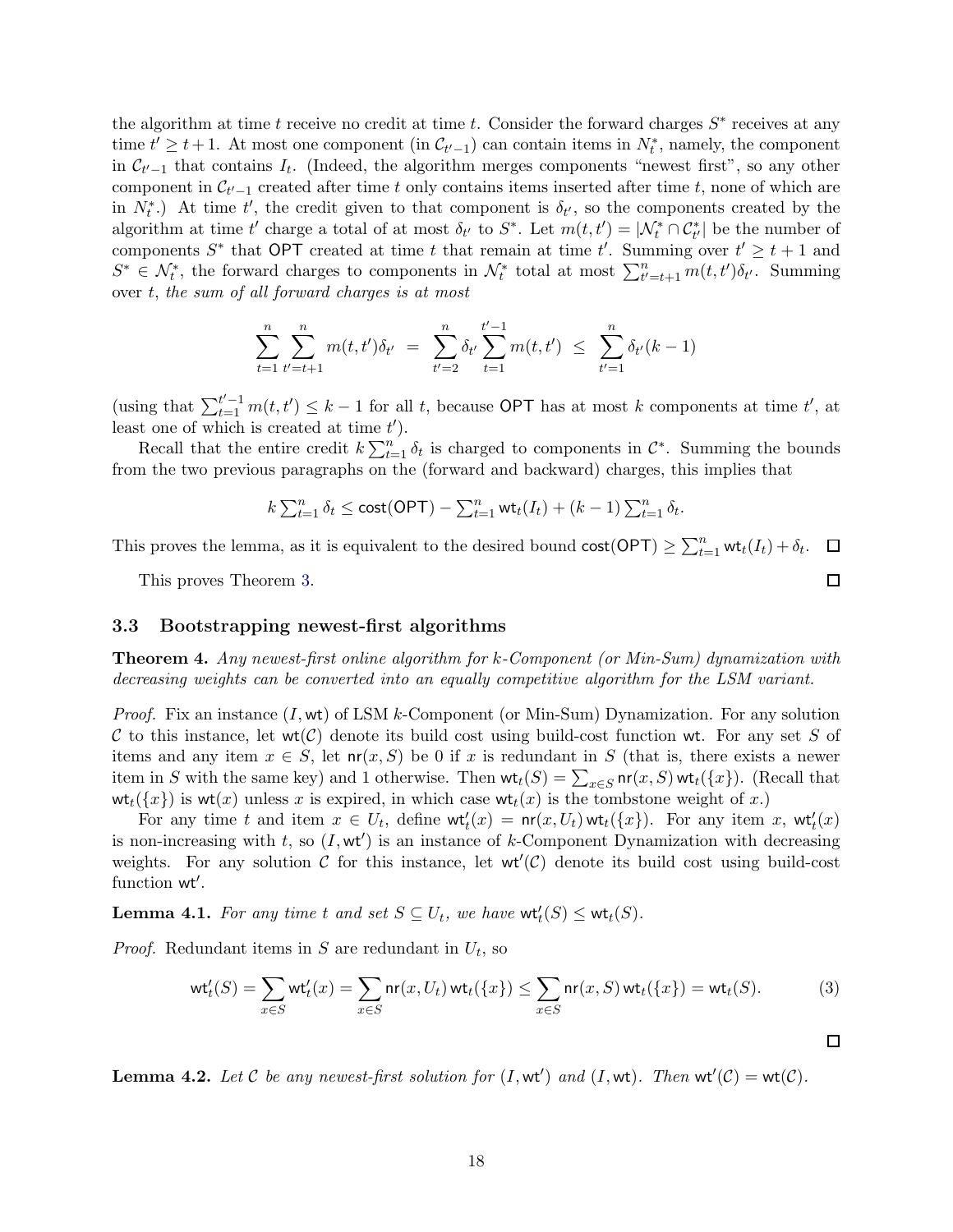*Proof.* Consider any time t with  $I_t \neq \emptyset$ . Let S be C's new component at time t (so  $C_t \setminus C_{t-1} = \{S\}$ ). Consider any item  $x \in S$ . Because C is newest-first, S includes all items inserted with or after x. So x is redundant in  $U_t$  iff x is redundant in S, that is,  $\text{nr}(x, U_t) = \text{nr}(x, S)$ , so  $\text{wt}'_t(S) = \text{wt}_t(S)$ (because Bound [\(3\)](#page-17-2) above holds with equality). Summing over all t gives  $wt'(C) = wt(C)$ .  $\Box$ 

Given an instance  $(I, \mathsf{wt})$  of LSM k-Component Dynamization, the algorithm  $\mathsf{A}'$  simulates  $\mathsf{A}$  on the instance  $(I, \text{wt}')$  defined above. Using Lemma [4.2,](#page-17-3) that A is c-competitive, and  $\text{wt}'(\text{OPT}(I, \text{wt}')) \le$ wt( $OPT(I, wt)$ ) (by Lemma [4.1\)](#page-17-4), we get

$$
\text{wt}(\mathsf{A}'(I,\textsf{wt})) = \text{wt}'(\mathsf{A}(I,\textsf{wt}')) \leq c \,\text{wt}'(\mathsf{OPT}(I,\textsf{wt}')) \leq c \,\text{wt}(\mathsf{OPT}(I,\textsf{wt})).
$$

So A is *c*-competitive.

When applying Theorem [4,](#page-17-0) we can use that, for any time t and  $S \subseteq U_t$ ,  $\mathsf{wt}'_t(S) = \mathsf{wt}_t(S') \mathsf{wt}_t(S' \setminus S)$  for any  $S' \subseteq U_t$  such that, for all  $x \in S$ , item x and every newer item in  $U_t$  are in  $S'$ .

Combined with the newest-first algorithm Greedy-Dual (Figure [5\)](#page-5-4), Theorems [3](#page-15-0) and [4](#page-17-0) yield a k-competitive algorithm for LSM k-Component Dynamization:

<span id="page-18-0"></span>Corollary 5. The online algorithm for LSM k-Component Dynamization described in the caption of Figure [5](#page-5-4) has competitive ratio k.

#### <span id="page-18-2"></span>3.4 Upper bound for general variant

<span id="page-18-1"></span>**Theorem 6.** For general k-Component Dynamization, the deterministic online algorithm  $B_k$  in Figure [6](#page-6-0) is k-competitive.

*Proof.* The proof is by induction on k. For  $k = 1$ , Algorithm  $B_1$  is 1-competitive (optimal) because there is only one solution for any instance. Consider any  $k \geq 2$ , and assume inductively that  $B_{k-1}$ is  $(k-1)$ -competitive. Fix any input  $(I, w)$  with  $I = (I_1, \ldots, I_n)$ . Let OPT<sub>k</sub> denote the optimal (offline) algorithm, and let  $C^* = \text{OPT}_k(I_1, \ldots, I_n)$  be an optimal solution for I.

Let  $\mathcal{N}_t^* = \mathcal{C}_t^* \setminus \mathcal{C}_{t-1}^*$  denote OPT's new components at time t. Let  $\Delta_a^b$  OPT<sub>k</sub> denote the cost incurred by  $\mathsf{OPT}_k$  during  $[a, b]$ , that is,  $\sum_{i=a}^b \sum_{S \in \mathcal{N}_i^*} w_i(S)$ . Likewise, let  $\Delta_a^b$  B<sub>k</sub> denote the cost incurred by  $B_k$  during  $[a, b]$ . Let  $\mathcal{I}_a^b = (I_a, I_{a+1}, \ldots, I_b)$  denote the subproblem formed by the insertions during  $[a, b]$ , with build-costs inherited from w.

Recall that  $B_k$  partitions the input sequence into *phases*, each of which (except possibly the last) ends with  $B_k$  doing a *full merge* (i.e., at a time t with  $|\mathcal{C}_t| = 1$ ). Assume without loss of generality that  $B_k$  does end the last phase with a full merge. (Otherwise, append a final empty insertion at time  $n + 1$  and define  $w_{n+1}(U_{n+1}) = 0$ . This does not increase the optimal cost, and causes the algorithm to do a full merge at time  $n + 1$  unless its total cost in the phase is zero.) Consider any phase. Now fix  $a$  and  $b$  to be the first and last time steps during the phase. To prove the theorem, we show  $\Delta_a^b$  B<sub>k</sub>  $\leq k \Delta_a^b$  OPT<sub>k</sub>. (The theorem follows by summing over the phases.)

The proof is via a series of lemmas. Recall that  $U_t$  denotes  $\bigcup_{i=1}^t I_i$ .

<span id="page-18-3"></span>**Lemma 6.1.** For any  $j \in [a, b]$ ,  $\text{cost}(\mathsf{B}_{k-1}(\mathcal{I}_a^j)) \leq (k-1)\text{cost}(\text{OPT}_{k-1}(\mathcal{I}_a^j)).$ 

*Proof.* By the inductive assumption,  $B_{k-1}$  is  $(k-1)$ -competitive for  $\mathcal{I}_{a}^{j}$ . (We use here that the instance  $(I, w)$  obeys Restrictions (R1)–(R3), so  $\mathcal{I}_a^j$  does also, so  $\mathcal{I}_a^j$  is also a valid instance of general  $(k - 1)$ -component Dynamization.)  $\Box$ 

For  $j \in [a, b]$ , say that OPT *rebuilds by time* j if  $U_{a-1} \subseteq \bigcup_{i=a}^{j} \bigcup_{S \in \mathcal{N}_j} S$ . That is, every element inserted before time a is in some new component during [a, j]. (Equivalently,  $\bigcup_{i=a}^{j} \bigcup_{S \in \mathcal{N}_j} S = U_j$ .)

 $\Box$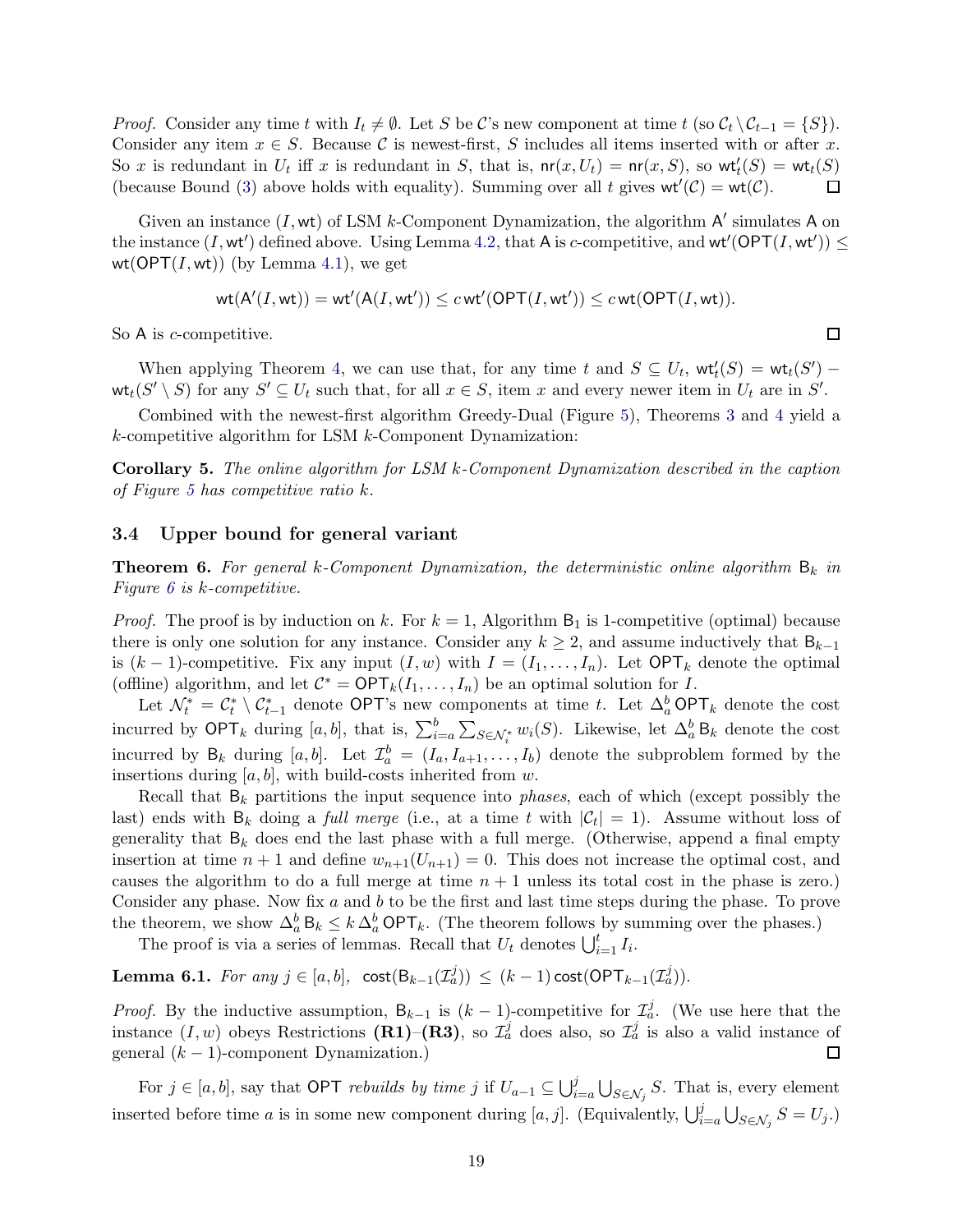<span id="page-19-0"></span>**Lemma 6.2.** Suppose OPT rebuilds by time j. Then  $\Delta_a^j$  OPT<sub>k</sub>  $\geq w_j(U_j)$ .

Proof.

$$
w_j(U_j) = w_j \left( \bigcup_{i=a}^j \bigcup_{S \in \mathcal{N}_i} S \right) \qquad \qquad \text{(OPT
$$
 *rebuilds by time j*)  
\n
$$
\leq \sum_{i=a}^j \sum_{S \in \mathcal{N}_i} w_j(S) \qquad \qquad \text{(by sub-additivity (\mathbf{R1}))}
$$
  
\n
$$
\leq \sum_{i=a}^j \sum_{S \in \mathcal{N}_i} w_i(S) \qquad \qquad \text{(by temporal monotonicity (\mathbf{R3}))}
$$
  
\n
$$
= \Delta_a^j \text{OPT}_k \, . \qquad \qquad \text{(by definition)}
$$

<span id="page-19-1"></span>**Lemma 6.3.** Suppose OPT doesn't rebuild by time  $j \in [a, b]$ . Then  $\Delta_a^j$  OPT<sub>k</sub>  $\geq$  cost(OPT<sub>k-1</sub>( $\mathcal{I}_a^j$ )).

*Proof.* Because OPT doesn't rebuild by time j, some element x in  $U_{a-1}$  is not in any new component during  $[a, j]$ . Let component  $S^* \in C_j^*$  contain x. Since  $S^*$  is not new during  $[a, j]$ , it must be that  $S^*$  is in  $C_i^*$  for every  $i \in [a-1,j]$ , and  $S^* \subseteq U_{a-1}$ .

For  $i \in [a, j]$ , define  $\mathcal{C}'_i = \{ S \setminus U_{a-1} : S \in \mathcal{C}_i^* \} \setminus \{ \emptyset \}$ . Then  $C'$  is a solution for  $\mathcal{I}_a^j$ . Because each  $\mathcal{C}_i^*$  has at most k components, one of which is  $S^*$ , and  $S^* \subseteq U_{a-1}$ , it follows that each  $\mathcal{C}_i$  has at most  $k-1$  components. So  $cost(OPT_{k-1}(\mathcal{I}_a^j)) \leq cost(C').$ 

If a given component  $S \setminus U_{a-1}$  is new in  $C'$  at time  $i \in [a, j]$ , then the corresponding component S is new in  $\mathcal{C}^*$  at time *i*. Further, by suffix monotonicity (R2), the cost  $w_i(S \setminus U_{a-1})$  paid by  $C'$  for  $S \setminus U_{a-1}$  is at most the cost  $w_i(S)$  paid by  $\mathcal{C}^*$  for S. (Inspecting the definition of  $(\mathbf{R2})$ , we require that  $S \neq U_i$ , which holds because OPT hasn't rebuilt by time j.) So  $\text{cost}(C') \leq \Delta_a^j \text{OPT}_k$ . 囗

<span id="page-19-2"></span>Lemma 6.4.  $\text{cost}(\mathsf{B}_{k-1}(\mathcal{I}_{a}^{b-1})) \leq (k-1)\Delta_a^{b-1} \text{OPT}_k$ 

*Proof.* If OPT rebuilds by time  $b-1$ , then

$$
\begin{aligned}\n\text{cost}(B_{k-1}(\mathcal{I}_a^{b-1})) &\leq (k-1)w_{b-1}(U_{b-1}) & \quad (B_k \text{ doesn't end the phase at time } b-1) \\
&\leq (k-1)\Delta_a^{b-1} \text{OPT}_k & \quad (Lemma 6.2 \text{ with } j = b-1).\n\end{aligned}
$$

Otherwise OPT doesn't rebuild by time  $b - 1$ , so

$$
\begin{aligned}\n\text{cost}(B_{k-1}(\mathcal{I}_a^{b-1})) &\leq (k-1)\,\text{cost}(\text{OPT}_{k-1}(\mathcal{I}_a^{b-1})) \\
&\leq (k-1)\Delta_a^{b-1}\,\text{OPT}_k\n\end{aligned}\n\quad\n(\text{Lemma 6.1 with } j = b-1).\n\tag{Lemma 6.3 with } j = b-1).
$$

<span id="page-19-3"></span>Lemma 6.5.  $w_b(U_b) \leq \Delta_a^b$  OPT<sub>k</sub>

Proof. If OPT rebuilds by time b, then

$$
w_b(U_b) \le \Delta_a^b \text{ OPT}_k \qquad \qquad (Lemma 6.2 \text{ with } j = b).
$$

Otherwise  $\mathsf{OPT}$  doesn't rebuild by time b, so

$$
w_b(U_b) < \text{cost}(\mathsf{B}_{k-1}(\mathcal{I}_a^b))/(k-1)
$$
\n
$$
\leq \text{cost}(\mathsf{OPT}_{k-1}(\mathcal{I}_a^b))
$$
\n
$$
\leq \Delta_a^b \mathsf{OPT}_k
$$

(because  $B_k$  ends the phase at time b) (Lemma [6.1](#page-18-3) with  $j = b$ ) (Lemma [6.3](#page-19-1) with  $j = b$ ).

 $\Box$ 

 $\Box$ 

 $\Box$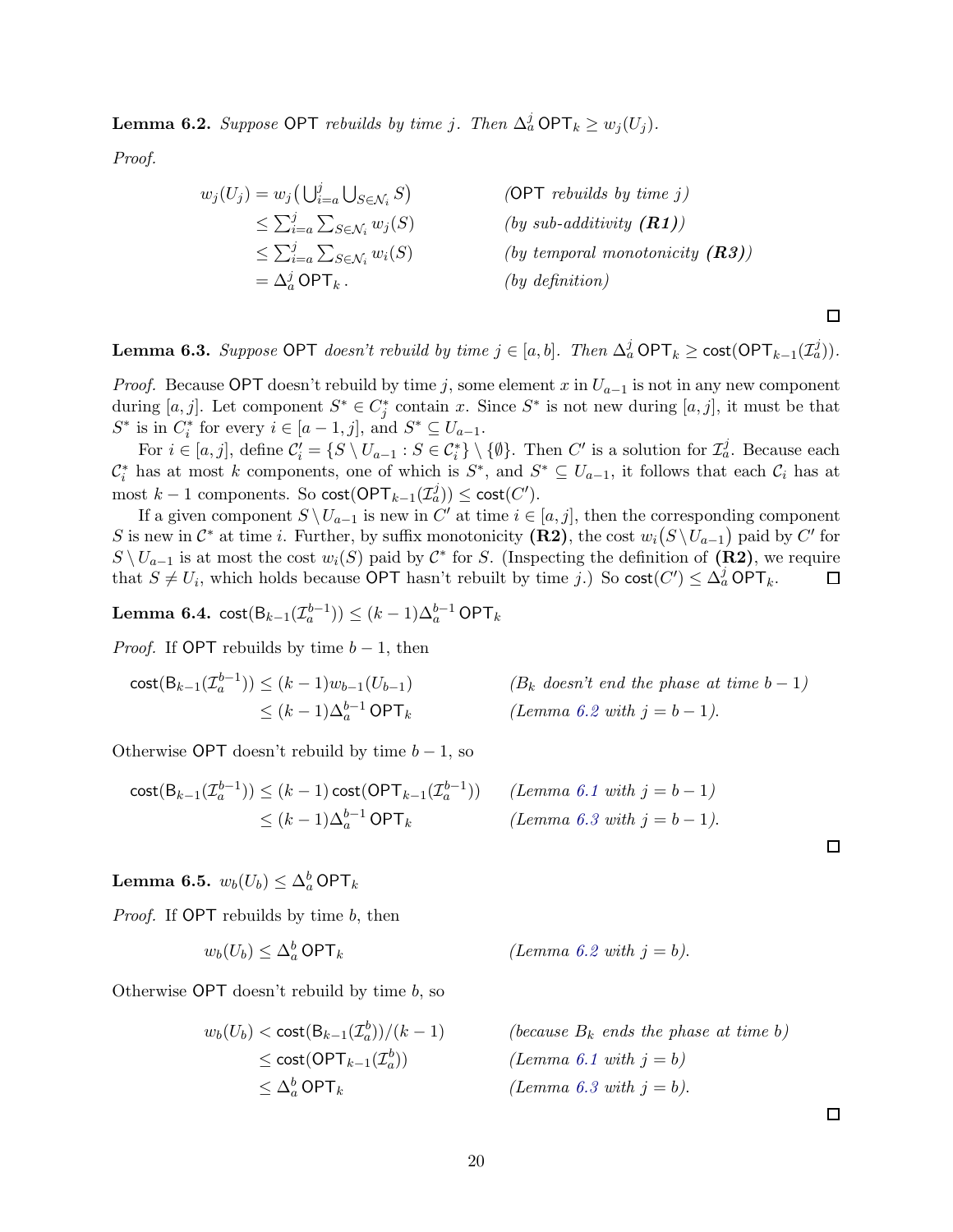

<span id="page-20-2"></span>Figure 10: Replacing intervals V and V' by  $V'_1$  and  $V'_2$  (proof of Theorem [7\)](#page-20-0).

We now finish the proof of Theorem [6.](#page-18-1) The definition of  $B_k$  gives  $\Delta_a^b B_k = \text{cost}(B_{k-1}(\mathcal{I}_a^{b-1})) + w_b(U_b)$ . If  $a = b$  we have  $\text{cost}(\mathsf{B}_{k-1}(\mathcal{I}_a^{b-1})) = 0.$ Otherwise  $(a < b)$ , Lemma [6.4](#page-19-2) with  $j = b - 1$  gives  $\text{cost}(\mathsf{B}_{k-1}(\mathcal{I}_a^{b-1})) \leq (k-1)\Delta_a^{b-1} \text{OPT}_k$ . Lemma [6.5](#page-19-3) gives  $w_b(U_b) \leq \Delta_a^b \textsf{OPT}_k$ . The preceding four paragraphs imply  $\Delta_a^b$  B<sub>k</sub>  $\leq (k-1)\Delta_a^{b-1}$  OPT<sub>k</sub> +  $\Delta_a^b$  OPT<sub>k</sub>  $\leq k \Delta_a^b$  OPT<sub>k</sub>.

### <span id="page-20-1"></span>4 Properties of optimal offline solutions

<span id="page-20-0"></span>Theorem 7. Every instance of k-Component or Min-Sum Dynamization has an optimal solution that is newest-first and lightest-first.

*Proof.* Fix an instance  $I = (I_1, \ldots, I_n)$ . Abusing notation, let  $[i, j]$  denote  $\{i, i+1, \ldots, j\}$ . For any component S that is new at some time t of a given solution  $\mathcal{C}$ , we say that S uses (time) interval  $[t, t']$ , where  $t' = \max\{j \in [t, n] : (\forall i \in [t, j]) \mid S \in C_i\}$  is the time that (this occurence of) S is destroyed. We refer to  $[t, t']$  as the *interval* of (this occurence of) S. For the proof we think of any solution  $\mathcal C$  as being constructed in two steps: (i) choose the set T of time intervals that the components of C will use, then (ii) given T, for each interval  $[t, t'] \in T$ , choose a set S of items for  $[t, t']$ , then form a component S in C with interval  $[t, t']$  (that is, add S to C<sub>i</sub> for  $i \in [t, t']$ ). We shall see that the second step (ii) decomposes by item: an optimal solution can be found by greedily choosing the intervals for each item  $x \in U_n$  independently. The resulting solution has the desired properties. Here are the details.

Fix an optimal solution  $\mathcal{C}^*$  for the given instance, breaking ties by choosing  $\mathcal{C}^*$  to minimize the total query cost  $\sum_{[t,t'] \in T^*} t' - t + 1$  where  $T^*$  is the set of intervals of components in  $\mathcal{C}^*$ . Assume without loss of generality that, for each  $t \in [1, n]$ , if  $I_t = \emptyset$ , then  $\mathcal{C}_t^* = \mathcal{C}_{t-1}^*$  (interpreting  $\mathcal{C}_0^*$  as  $\emptyset$ ). (If not, replace  $\mathcal{C}_t^*$  by  $\mathcal{C}_{t-1}^*$ .) For each item  $x \in U_n$ , let  $\alpha^*(x)$  denote the set of intervals in  $T^*$  of components that contain x. The build cost of  $\mathcal{C}^*$  equals  $\sum_{x \in U_n} \mathsf{wt}(x) |\alpha^*(x)|$ . For each time t and item  $x \in I_t$ , the intervals  $\alpha^*(x)$  of x cover [t, n], meaning that the union of the intervals in  $\alpha^*(x)$ is  $[t, n]$ .

Next construct the desired solution  $\mathcal{C}'$  from  $T^*$ . For each time t and item  $x \in I_t$ , let  $\alpha(x) =$  ${V_1, \ldots, V_\ell}$  be a sequence of intervals chosen greedily from  $T^*$  as follows. Interval  $V_1$  is the latestending interval starting at time t. For  $i \geq 2$ , interval  $V_i$  is the latest-ending interval starting at time  $t'_{i-1} + 1$  or earlier, where  $t'_{i-1}$  is the end-time of  $V_{i-1}$ . The final interval has end-time  $t'_{\ell} = n$ . By a standard argument, this greedy algorithm chooses from  $T^*$  a minimum-size interval cover of [t, n], so  $|\alpha(x)| \leq |\alpha^*(x)|$ .

Obtain  $\mathcal{C}'$  as follows. For each interval  $[i, j] \in T^*$ , add a component in  $\mathcal{C}'$  with time interval  $[i, j]$  containing the items x such that  $[i, j] \in \alpha(x)$ . This is a valid solution because, for each time t and  $x \in I_t$ ,  $\alpha(x)$  covers  $[t, n]$ . Its build cost is at most the build cost of  $\mathcal{C}^*$ , because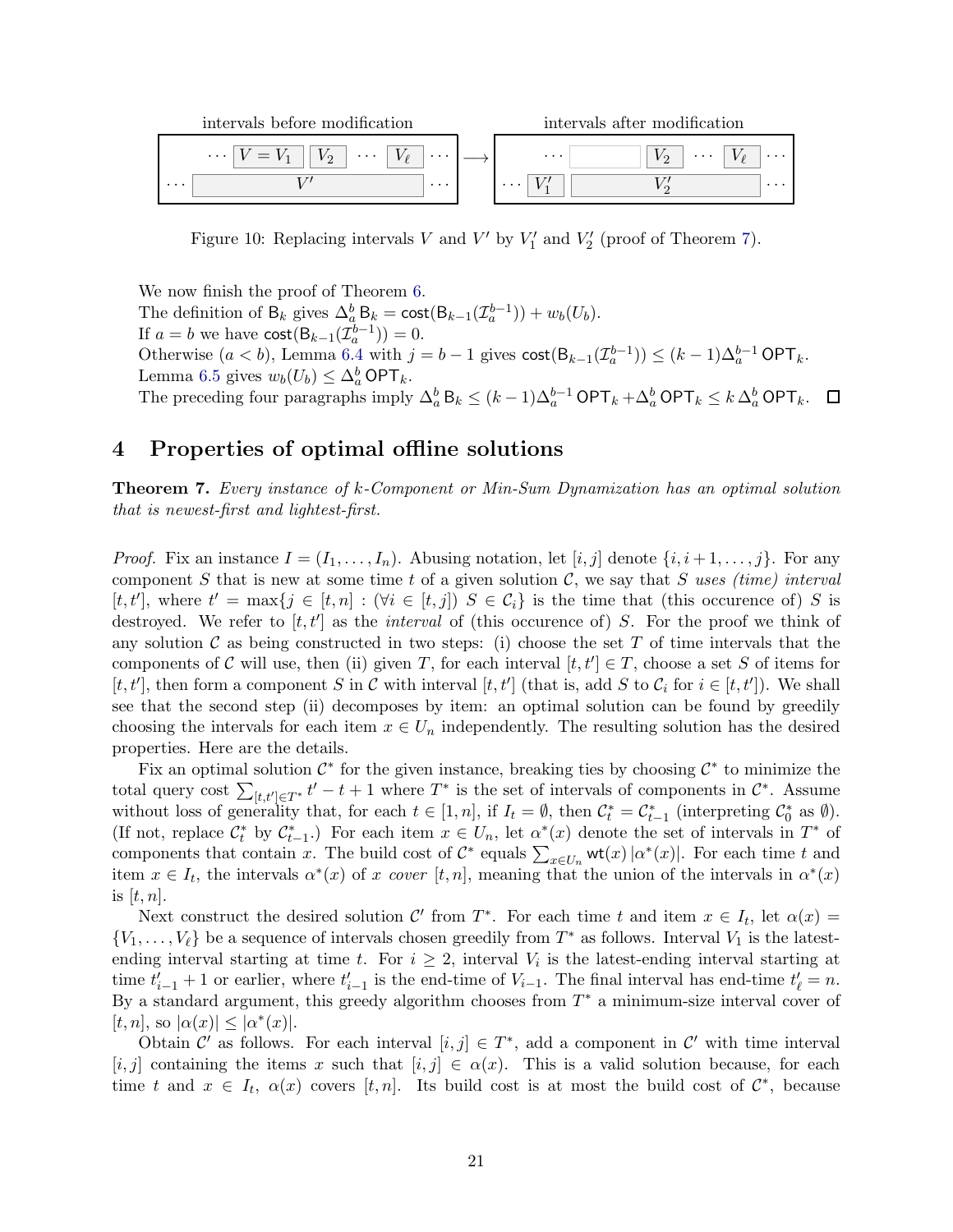$\sum_{x\in U_n} \text{wt}(x)|\alpha(x)| \leq \sum_{x\in U_n} \text{wt}(x)|\alpha^*(x)|$ . At each time t, its query cost is at most the query cost of  $\mathcal{C}^*$ , because it uses the same set  $T^*$  of intervals. So  $\mathcal{C}'$  is an optimal solution.

 $\mathcal{C}'$  is newest-first. The following properties hold:

- 1.  $\alpha$  uses (assigns at least one item to) each interval  $V \in T^*$ . Otherwise removing V from  $T^*$ (and using the same  $\alpha$ ) would give a solution with the same build cost but lower query cost, contradicting the definition of  $\mathcal{C}^*$ .
- 2. For all  $t \in [1, n]$ , the number of intervals in  $T^*$  starting at time t is 1 if  $I_t \neq \emptyset$  and 0 otherwise. Among intervals in  $T^*$  that start at t, only one — the latest ending — can be used in any  $\alpha(x)$ . So by Property 1 above, T<sup>\*</sup> has at most interval starting at t. If  $I_t \neq \emptyset$ ,  $\mathcal{C}^*$  must have a new component at time t, so there is such an interval. If  $I_t = \emptyset$  there isn't (by the initial choice of  $\mathcal{C}^*$  it has no new component at time  $t$ ).
- 3. For every two consecutive intervals  $V_i$ ,  $V_{i+1}$  in any  $\alpha(x)$ ,  $V_{i+1}$  is the interval in  $T^*$  that starts just after  $V_i$  ends. Fix any such  $V_i$ ,  $V_{i+1}$ . For every other item y with  $V_i \in \alpha(y)$ , the interval following  $V_i$  in  $\alpha(y)$  must also (by the greedy choice) be  $V_{i+1}$ . That is, every item assigned to  $V_i$  is also assigned to  $V_{i+1}$ . If  $V_{i+1}$  were to overlap  $V_i$ , replacing  $V_i$  by the interval  $V_i \setminus V_{i+1}$ (within  $T^*$  and every  $\alpha(x)$ ) would give a valid solution with the same build cost but smaller total query cost, contradicting the choice of  $C^*$ . So  $V_{i+1}$  starts just after  $V_i$  ends. By Property 2 above,  $V_{i+1}$  is the only interval starting then.
- 4. For every pair of intervals V and V' in  $T^*$ , either  $V \cap V' = \emptyset$ , or one contains the other. Assume otherwise for contradiction, that is, two intervals cross:  $V \cap V' \neq \emptyset$  and neither contains the other. Let  $[a, a']$  and  $[b, b']$  be a rightmost crossing pair in  $T^*$ , that is, such that  $a < b < a' < b'$  and no crossing pair lies in  $[a + 1, n]$ . By Property 1 above,  $[a, a']$  is in some  $\alpha(x)$ . Also  $a' < n$ . Let  $[a' + 1, c]$  be the interval added greedily to  $\alpha(x)$  following  $[a, a']$ . (It starts at time  $a' + 1$  by Property 3 above.) The start-time of  $[b, b']$  is in  $[a, a' + 1]$  (as  $a < b < a'$ ), so by the greedy choice (for [a, a']) [b, b'] ends no later than [a' + 1, c]. Further, by the tie-breaking in the greedy choice,  $c > b'$ . So  $[a' + 1, c]$  crosses  $[b, b']$ , contradicting that no crossing pair lies in  $[a + 1, n]$ .

By inspection of the definition of newest-first, Properties 2 and 4 imply that  $\mathcal{C}'$  is newest-first.

C' is lightest-first. To finish we show that C' is lightest-first. For any time  $t \in [1, n]$ , consider any intervals  $V, V' \in T^*$  where V ends at time t while V' includes t but doesn't end then. To prove that  $\mathcal{C}'$  is lightest-first, we show  $\mathsf{wt}(V) < \mathsf{wt}(V')$ .

The intervals of C' are nested (Property 4 above), so  $V \subset V'$  and the items assigned to  $V = V_1$ are subsequently assigned (by Property 3 above) to intervals  $V_2, \ldots, V_\ell$  within V' as shown in Figure [10,](#page-20-2) with  $V_{\ell}$  and  $V'$  ending at the same time. Since V' doesn't end when V does,  $\ell \geq 2$ . Consider modifying the solution  $\mathcal{C}'$  as follows. Remove intervals V and V' from  $T^*$ , and replace them by intervals  $V'_1$  and  $V'_2$  obtained by splitting V' so that  $V'_2$  starts when V started. (See the right side of Figure [10.](#page-20-2))

Reassign all of  $V'$ 's items to  $V'_1$  and  $V'_2$ . Reassign all of V's items to  $V'_2$  and unassign those items from each interval  $V_i$ . This gives another valid solution. It has lower query cost (as V is gone), so by the choice of  $\mathcal{C}^*$  (including the tie-breaking) the new solution must have strictly larger build cost. That is, the change in the build cost,  $wt(V)(1-\ell) + wt(V')$ , must be positive, implying that  $\text{wt}(V') > \text{wt}(V)(\ell - 1) \ge \text{wt}(V)$  (using  $\ell \ge 2$ ). Hence  $\text{wt}(V') > \text{wt}(V)$ .  $\Box$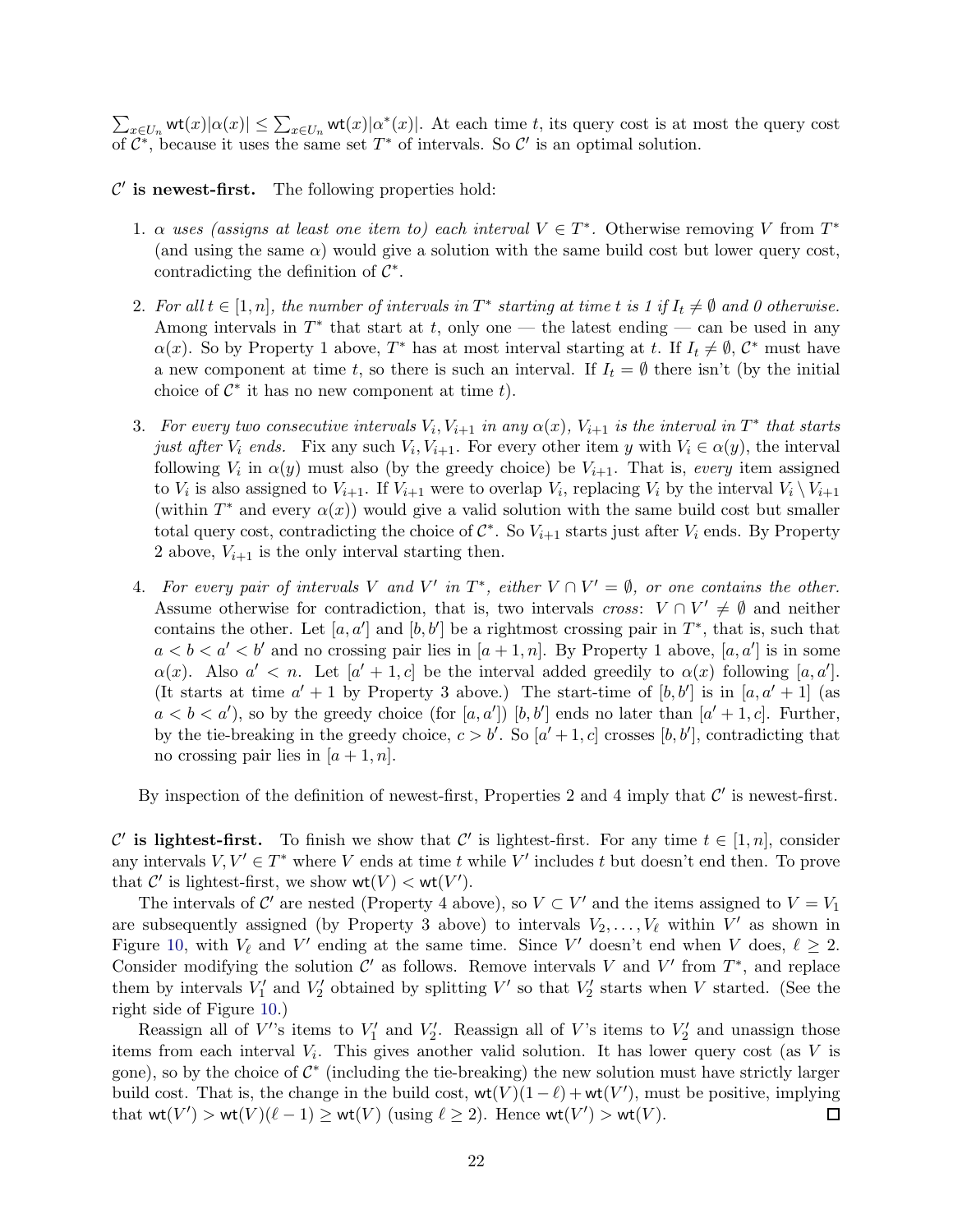# 5 Open problems and miscellaneous practical considerations

### 5.1 Open problems

For k-Component Dynamization:

- Is there an online algorithm with competive ratio  $O(\min(k, \log^* m))$ ?
- Is there an algorithm with ratio  $O(k/(k-h+1))$  versus  $\mathsf{OPT}_h$  (the optimal solution with maximum query cost  $h \leq k$ ?
- Is there a randomized algorithm with ratio  $o(k)$ ?
- A memoryless randomized algorithm with ratio k, or  $O(k)$ ?

For Min-Sum Dynamization:

- Is there an  $O(1)$ -competitive algorithm?
- Is there a newest-first algorithm with competitive ratio  $O(\log^* m)$ ? (Some LSM architectures only support newest-first algorithms.)
- What are the best ratios for the LSM and general variants?

For both problems:

- If we assume that  $\max_{t,t'} \mathsf{wt}(I_t) / \mathsf{wt}(I_{t'})$  (for t' such that  $\mathsf{wt}(I_{t'}) > 0$ ) is bounded, as may occur in practice, can we prove a better ratio?
- For the decreasing-weights and LSM variants, is there always an optimal newest-first solution?

### <span id="page-22-0"></span>5.2 Variations on the model

**Tombstones deleted during major compactions.** Times when the cover  $\mathcal{C}_t$  has just one component (containing all inserted items) are called full merges or major compactions. At these times, LSM systems delete all tombstone items (even non-redundant tombstones). Our definition of LSM k-Component Dynamization doesn't capture this, but our definition of General k-Component Dynamization does, so the algorithm  $B_k$  in Figure [6](#page-6-0) is k-competitive in this case.

Monolithic builds. Our model underestimates query costs because it assumes that new components can be built in response to each query, before responding to the query. In reality, builds take time. Can this be modelled cleanly, perhaps via a problem that constrains the build cost at each time t (and  $wt(I_t)$ ) to be at most 1, with the objective of minimizing the total query cost?

Splitting the key space. To avoid monolithic builds, when the data size reaches some threshold (e.g., when the available RAM can hold 1% of the stored data) some LSM systems "split": they divide the workload into two parts — the keys above and below some threshold — then restart, handling each part on separate servers. This requires a mechanism for routing insertions and queries by key to the appropriate server. Can this (including a routing layer supporting multiple splits) be cleanly modeled?

Other LSM systems (LevelDB and its derivatives) instead use many small (disk-block size) components, storing in the (cached) indices each component's key interval (its minimum and maximum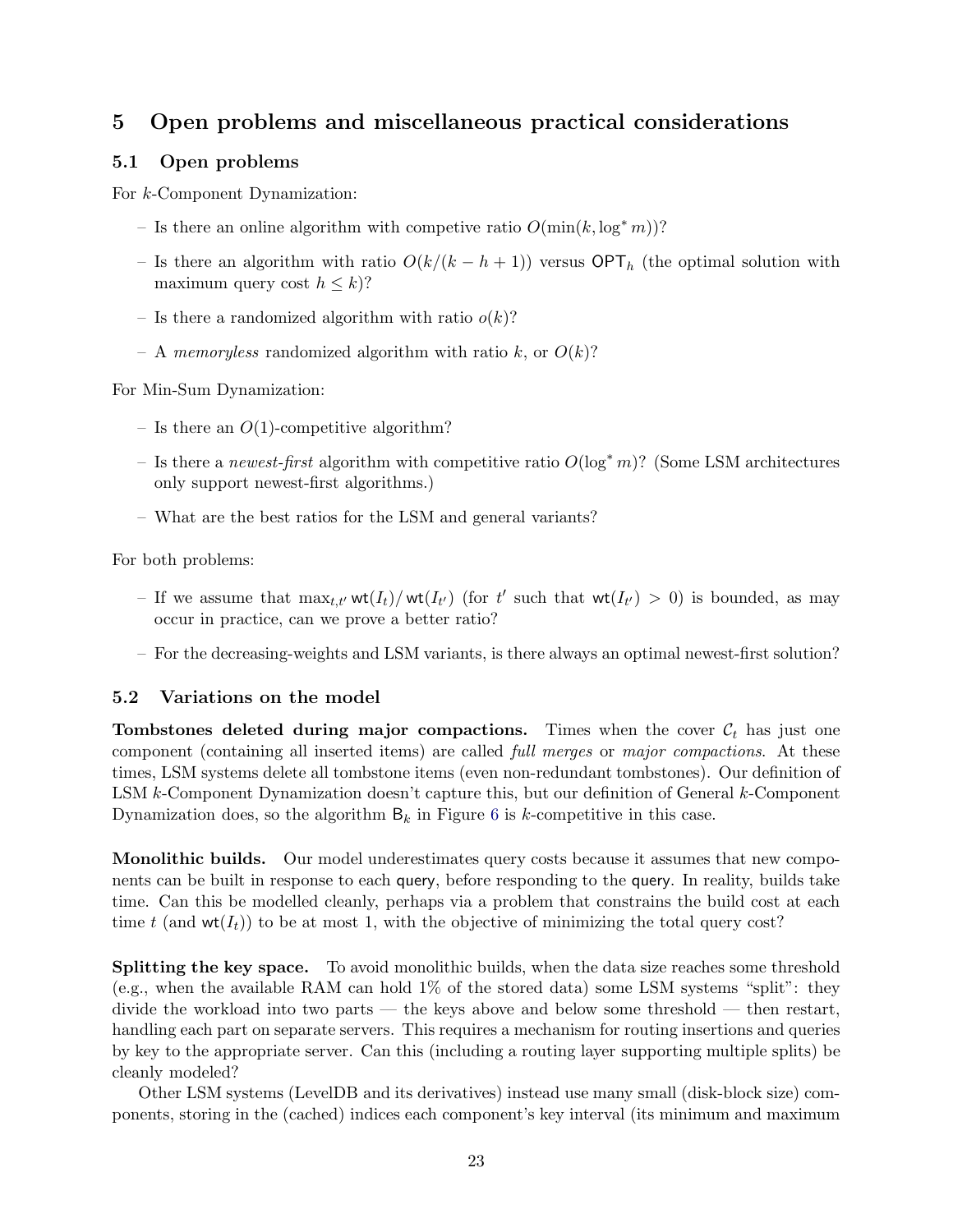key). A query for a given key accesses only the components whose intervals contain the key. This suggests a natural modification of our model: redefine the query cost at time  $t$  to be the maximum number of such components for any key.

Bloom filters. Most practical LSM systems are configurable to use a Bloom filter for each component, so as to avoid (with some probability) accessing component that don't hold the queried key. However, Bloom filters are only cost-effective when they are small enough to be cached. They require about a byte per key, so are effective only for the smallest components (with a total number of keys no more than the bytes available in RAM). Used effectively, they can save a few disk accesses per query (see [\[25\]](#page-26-11)). They do not speed up range queries (that is, efficient searches for all keys in a given interval, which LSM systems support but hash-based external-memory dictionaries do not).

External-memory. More generally, to what extent can we apply competitive analysis to the standard I/O (external-memory) model? Given an input sequence (rather than being constrained to maintain a cover) the algorithm would be free to use the cache and disk as it pleases, subjective only to the constraints of the I/O model, with the objective of minimizing the number of disk  $I/O$ 's, divided by the minimum possible number of disk I/O's for that particular input. This setting may be too general to work with. Is there a clean compromise?

The results below don't address this per se, but they do analyze external-memory algorithms using metrics other than standard worst-case analysis, with a somewhat similar flavor:

- [\[8\]](#page-25-13) Studies competitive algorithms for allocating cache space to competing processes.
- [\[10\]](#page-25-10) Analyzes external-memory algorithms while available RAM varies with time, seeking an algorithm such that, no matter how RAM availability varies, the worst-case performance is as good as that of any other algorithm.
- [\[16\]](#page-25-9) Presents external-memory sorting algorithms that have per-input guarantees they use fewer I/O's for inputs that are "close" to sorted.
- [\[22,](#page-26-12) [36\]](#page-27-12) Present external-memory dictionaries with a kind of static-optimality property: for any sequence of queries, they incur cost bounded in terms of the minimum achievable by any static tree of a certain kind. (This is analogous to the static optimality of splay trees [\[49,](#page-28-5) [39\]](#page-27-13).)

### 5.3 Practical considerations

Heuristics for newest-first solutions. Some LSM systems require newest-first solutions. The Min-Sum Dynamization algorithm Adaptive-Binary (Figure [3\)](#page-3-0) can produce solutions that are not newest-first. Here is one naive heuristic to make it newest-first: at time  $t$ , do the minimal newestfirst merge that includes all of the components that the algorithm would otherwise have selected to merge. This might result in only a small cost increase on some workloads.

Major compactions. For various reasons, it can be useful to force major compactions at specified times. An easy way to model this is to treat each interval between forced major compactions as a separate problem instance, starting each instance by inserting all items from the major compaction.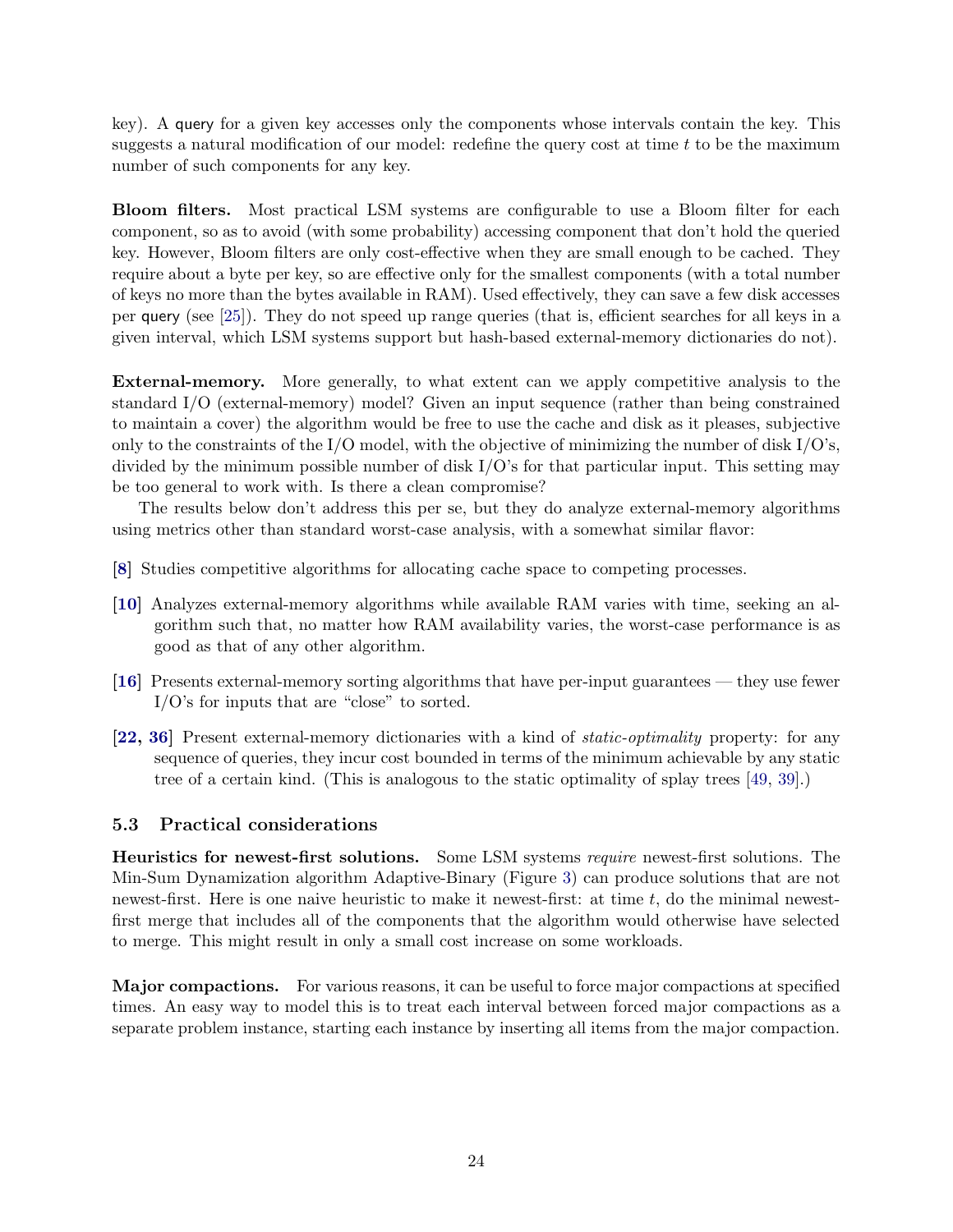**Estimating the build cost**  $wt_t(S)$ **.** Our algorithms for the decreasing-weights, LSM, and general variants depend on the build costs  $\mathbf{wt}_t(S)$  of components S that are not yet built. These can be hard to know exactly in practice. However, the algorithms only depend on the build costs of components S that are unions of the current components. For the LSM variant, it may be possible to construct, along with each component S, a small signature that can be used to estimate the build costs of unions of such components (at later times  $t$ ), using techniques for estimating intersections of large sets (e.g. [\[23,](#page-26-13) [46\]](#page-27-14)). It would be desirable to show that dynamization algorithms are robust in this context — that their competitive ratios are approximately preserved if they use approximate build costs.

**Exploiting slack in the Greedy-Dual algorithm.** For paging, LEAST-RECENTLY-USED (LRU) is preferred in practice to Flush-When-Full (FWF), although their competitive ratios are equal. In practice, it can be useful to tune an algorithm while preserving its theoretical performance guarantee. In this spirit, consider the following variant of the Greedy-Dual algorithm in Figure [5.](#page-5-4) As the algorithm runs, maintain a "spare credit"  $\phi$ . Initially  $\phi = 0$ . When the algorithm does a merge in Line [2.1.3,](#page-5-0) increase  $\phi$  by the total credit of the components newer than  $S_0$ , which the algorithm destroys. Then, at any time, optionally, reduce  $\phi$  by some amount  $\delta \leq \phi$ , and increase the credit of any component in the cover by  $\phi$ . The proof of Theorem [3,](#page-15-0) essentially unchanged, shows that the modified algorithm is still  $k$ -competitive. This kind of additional flexibility may be useful in tuning the algorithm. As an example, consider classifying the spare credit by the rank of the component that contributes it, and, when a new component  $S'$  of some rank r is created, transferring all spare credit associated with rank r to credit  $S'$  (after Line [2.1.4](#page-5-8) initializes credit  $S'$ ) to 0). This natural Balance algorithm balances the work done for each of the k ranks.

# 6 Acknowledgements

Thanks to Carl Staelin for bringing the problem to our attention and for informative discussions about Bigtable.

### <span id="page-24-0"></span>References

- [1] P. K. Agarwal, L. Arge, O. Procopiuc, and J. S. Vitter. A framework for index bulk loading and dynamization. In F. Orejas, P. G. Spirakis, and J. van Leeuwen, editors, Automata, Languages and Programming, Lecture Notes in Computer Science, pages 115–127. Springer Berlin Heidelberg, 2001.
- <span id="page-24-1"></span>[2] P. K. Agarwal, S. Har-Peled, and K. R. Varadarajan. Approximating extent measures of points. Journal of the ACM (JACM), 51(4):606–635, 2004.
- <span id="page-24-2"></span>[3] A. Aggarwal, A. K. Chandra, and M. Snir. Hierarchical memory with block transfer. In 28th Annual Symposium on Foundations of Computer Science (FOCS 1987), pages 204–216. IEEE, Oct. 1987.
- <span id="page-24-3"></span>[4] S. Alsubaiee, Y. Altowim, H. Altwaijry, A. Behm, V. Borkar, Y. Bu, M. Carey, I. Cetindil, M. Cheelangi, and K. Faraaz. AsterixDB: A scalable, open source BDMS. Proceedings of the VLDB Endowment, 7(14):1905–1916, 2014.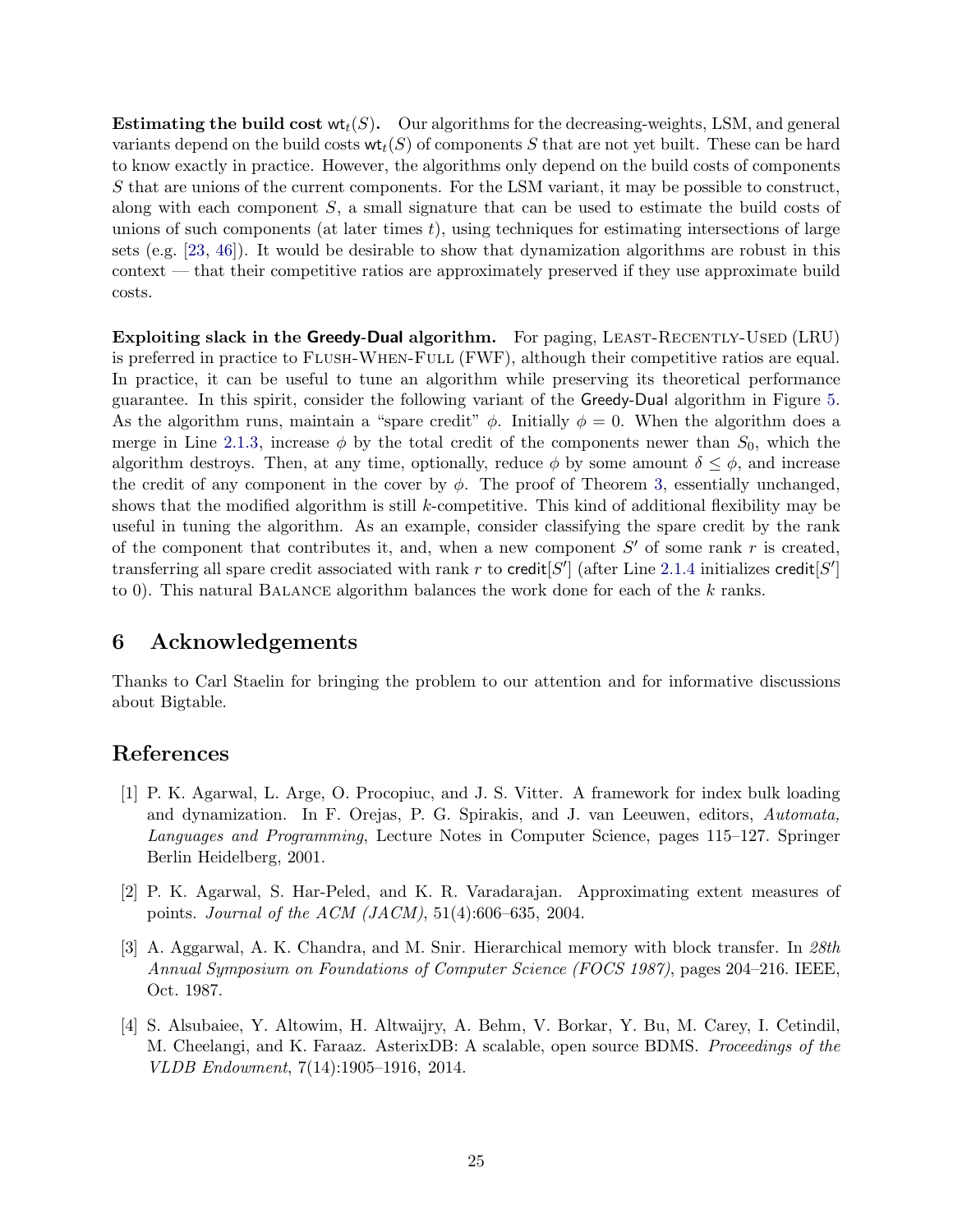- <span id="page-25-6"></span>[5] L. Arge. External Memory Data Structures. In J. Abello, P. M. Pardalos, and M. G. C. Resende, editors, Handbook of Massive Data Sets, Massive Computing, pages 313–357. Springer US, Boston, MA, 2002.
- <span id="page-25-2"></span><span id="page-25-1"></span>[6] L. Arge and J. Vahrenhold. I/O-efficient dynamic planar point location. Computational Geometry,  $29(2):147-162$ , Oct. 2004.
- <span id="page-25-13"></span>[7] A. Bagchi, A. Chaudhary, D. Eppstein, and M. T. Goodrich. Deterministic sampling and range counting in geometric data streams. ACM Trans. Algorithms, 3(2), May 2007.
- <span id="page-25-11"></span>[8] R. D. Barve, E. F. Grove, and J. S. Vitter. Application-controlled paging for a shared cache. SIAM Journal on Computing, 29(4):1290–1303, Jan. 2000.
- [9] M. A. Bender, R. A. Chowdhury, R. Das, R. Johnson, W. Kuszmaul, A. Lincoln, Q. C. Liu, J. Lynch, and H. Xu. Closing the Gap Between Cache-oblivious and Cache-adaptive Analysis. In Proceedings of the 32nd ACM Symposium on Parallelism in Algorithms and Architectures, pages 63–73, Virtual Event USA, July 2020. ACM.
- <span id="page-25-10"></span>[10] M. A. Bender, R. Ebrahimi, J. T. Fineman, G. Ghasemiesfeh, R. Johnson, and S. McCauley. Cache-adaptive Algorithms. In Proceedings of the Twenty-Fifth Annual ACM-SIAM Symposium on Discrete Algorithms, SODA '14, pages 958–971, Philadelphia, PA, USA, 2014. Society for Industrial and Applied Mathematics.
- <span id="page-25-3"></span>[11] M. A. Bender, M. Farach-Colton, J. T. Fineman, Y. R. Fogel, B. C. Kuszmaul, and J. Nelson. Cache-oblivious streaming b-trees. In Proceedings of the Nineteenth Annual ACM Symposium on Parallel Algorithms and Architectures, SPAA '07, pages 81–92, New York, NY, USA, 2007. ACM.
- <span id="page-25-5"></span><span id="page-25-4"></span>[12] J. L. Bentley. Decomposable searching problems. Information Processing Letters, 8(5):244–251, June 1979.
- [13] J. L. Bentley and J. B. Saxe. Decomposable searching problems I. Static-to-dynamic transformation. Journal of Algorithms, 1(4):301–358, Dec. 1980.
- <span id="page-25-8"></span>[14] E. Bortnikov, A. Braginsky, E. Hillel, I. Keidar, and G. Sheffi. Accordion: Better memory organization for LSM key-value stores. Proceedings of the VLDB Endowment, 11(12):1863– 1875, Aug. 2018.
- <span id="page-25-7"></span>[15] G. S. Brodal and R. Fagerberg. Lower bounds for external memory dictionaries. In Proceedings of the Fourteenth Annual ACM-SIAM Symposium on Discrete Algorithms, SODA '03, pages 546–554, Philadelphia, PA, USA, 2003. Society for Industrial and Applied Mathematics.
- <span id="page-25-9"></span>[16] G. S. l. Brodal, R. Fagerberg, and G. Moruz. Cache-aware and cache-oblivious adaptive sorting. In Automata, Languages and Programming, Lecture Notes in Computer Science, pages 576– 588. Springer, Berlin, Heidelberg, July 2005.
- <span id="page-25-0"></span>[17] H. Brönnimann, T. M. Chan, and E. Y. Chen. Towards In-place Geometric Algorithms and Data Structures. In Proceedings of the Twentieth Annual Symposium on Computational Geometry, SCG '04, pages 239–246, New York, NY, USA, 2004. ACM.
- <span id="page-25-12"></span>[18] N. Buchbinder, S. Chen, and J. Naor. Competitive analysis via regularization. In *Proceedings of* the twenty-fifth annual ACM-SIAM symposium on Discrete algorithms, pages 436–444. SIAM, 2014.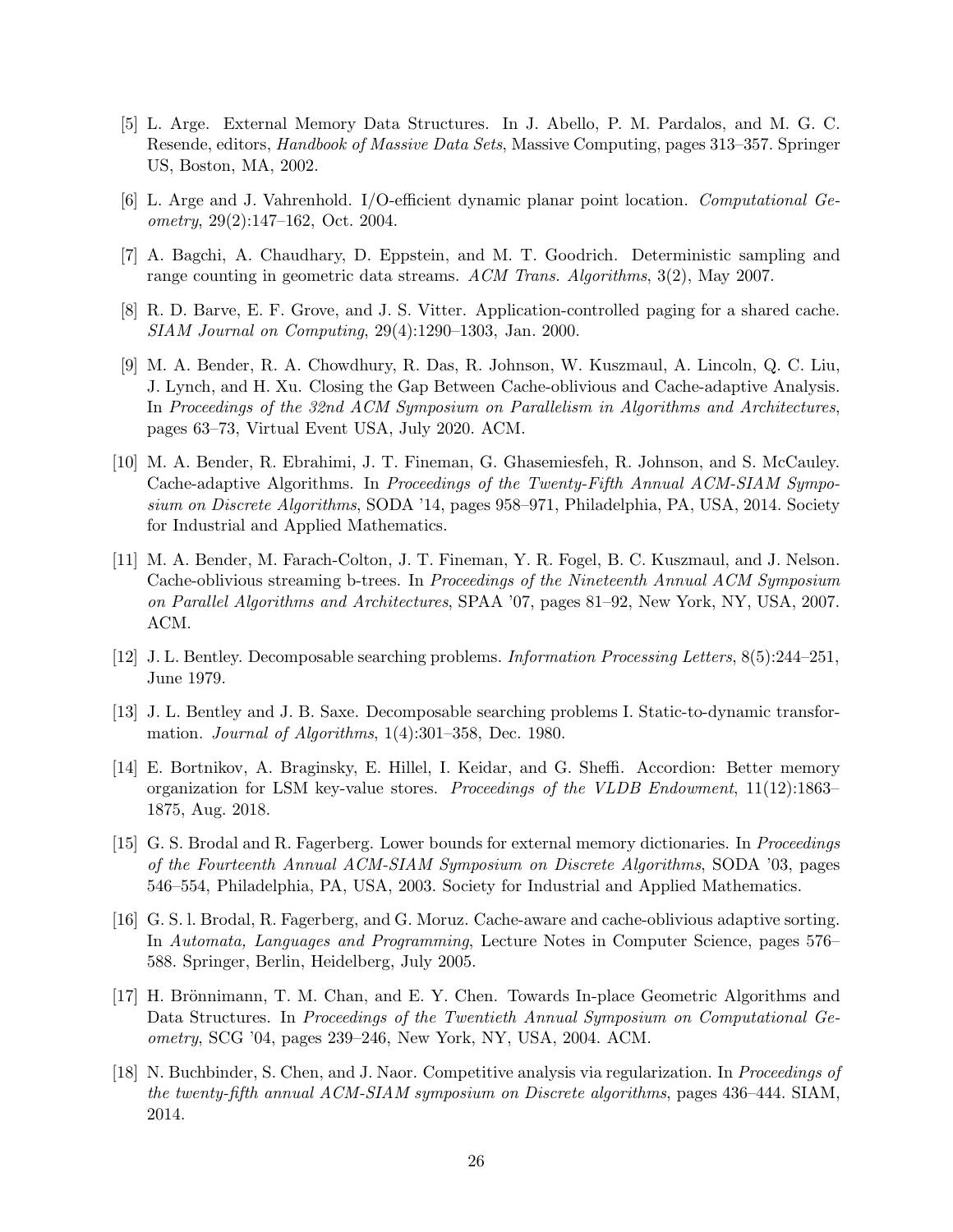- <span id="page-26-10"></span>[19] N. Buchbinder and J. (Seffi) Naor. The design of competitive online algorithms via a primal—dual approach. Foundations and Trends® in Theoretical Computer Science,  $3(2-3):93-$ 263, 2009.
- <span id="page-26-3"></span>[20] F. Chang, J. Dean, S. Ghemawat, W. C. Hsieh, D. A. Wallach, M. Burrows, T. Chandra, A. Fikes, and R. E. Gruber. BigTable: A distributed storage system for structured data. ACM Trans. Comput. Syst., 26(2):4:1–4:26, June 2008.
- <span id="page-26-12"></span><span id="page-26-0"></span>[21] Y. Chiang and R. Tamassia. Dynamic algorithms in computational geometry. Proceedings of the IEEE, 80(9):1412–1434, Sept. 1992.
- [22] V. Ciriani, P. Ferragina, F. Luccio, and S. Muthukrishnan. Static optimality theorem for external memory string access. In The 43rd Annual IEEE Symposium on Foundations of Computer Science, 2002. Proceedings., pages 219–227, Nov. 2002.
- <span id="page-26-13"></span>[23] R. Cohen, L. Katzir, and A. Yehezkel. A minimal variance estimator for the cardinality of big data set intersection. In Proceedings of the 23rd ACM SIGKDD International Conference on Knowledge Discovery and Data Mining, pages 95–103, Halifax NS Canada, Aug. 2017. ACM.
- <span id="page-26-4"></span>[24] J. C. Corbett, J. Dean, M. Epstein, A. Fikes, C. Frost, J. J. Furman, S. Ghemawat, A. Gubarev, C. Heiser, P. Hochschild, W. Hsieh, S. Kanthak, E. Kogan, H. Li, A. Lloyd, S. Melnik, D. Mwaura, D. Nagle, S. Quinlan, R. Rao, L. Rolig, Y. Saito, M. Szymaniak, C. Taylor, R. Wang, and D. Woodford. Spanner: Google's globally distributed database. ACM Trans. Comput. Syst., 31(3):8:1–8:22, Aug. 2013.
- <span id="page-26-11"></span>[25] N. Dayan, M. Athanassoulis, and S. Idreos. Monkey: Optimal navigable key-value store. In Proceedings of the 2017 ACM International Conference on Management of Data, SIGMOD '17, pages 79–94, New York, NY, USA, 2017. ACM.
- <span id="page-26-5"></span>[26] G. DeCandia, D. Hastorun, M. Jampani, G. Kakulapati, A. Lakshman, A. Pilchin, S. Sivasubramanian, P. Vosshall, and W. Vogels. Dynamo: Amazon's highly available key-value store. In Proceedings of Twenty-First ACM SIGOPS Symposium on Operating Systems Principles, SOSP '07, pages 205–220, New York, NY, USA, 2007. ACM.
- <span id="page-26-8"></span><span id="page-26-7"></span>[27] A. Dent. Getting Started with LevelDB. Packt Publishing Ltd, Nov. 2013.
- <span id="page-26-2"></span>[28] S. Dong, M. Callaghan, L. Galanis, D. Borthakur, T. Savor, and M. Stumm. Optimizing space amplification in RocksDB. CIDR, pages 3–12, 2017.
- [29] D. Feldman, M. Schmidt, and C. Sohler. Turning big data into tiny data: Constant-size coresets for k-means, PCA and projective clustering. In Proceedings of the Twenty-Fourth Annual ACM-SIAM Symposium on Discrete Algorithms, SODA '13, pages 1434–1453, Philadelphia, PA, USA, 2013. Society for Industrial and Applied Mathematics.
- <span id="page-26-9"></span><span id="page-26-6"></span>[30] L. George. HBase: The Definitive Guide: Random Access to Your Planet-Size Data. "O'Reilly Media, Inc.", Aug. 2011.
- <span id="page-26-1"></span>[31] G. Graefe. Modern B-tree techniques. Foundations and Trends in Databases, 3(4):203–402, 2010.
- [32] S. Har-Peled and S. Mazumdar. On coresets for k-means and k-median clustering. In Proceedings of the Thirty-Sixth Annual ACM Symposium on Theory of Computing, STOC '04, pages 291–300, New York, NY, USA, 2004. ACM.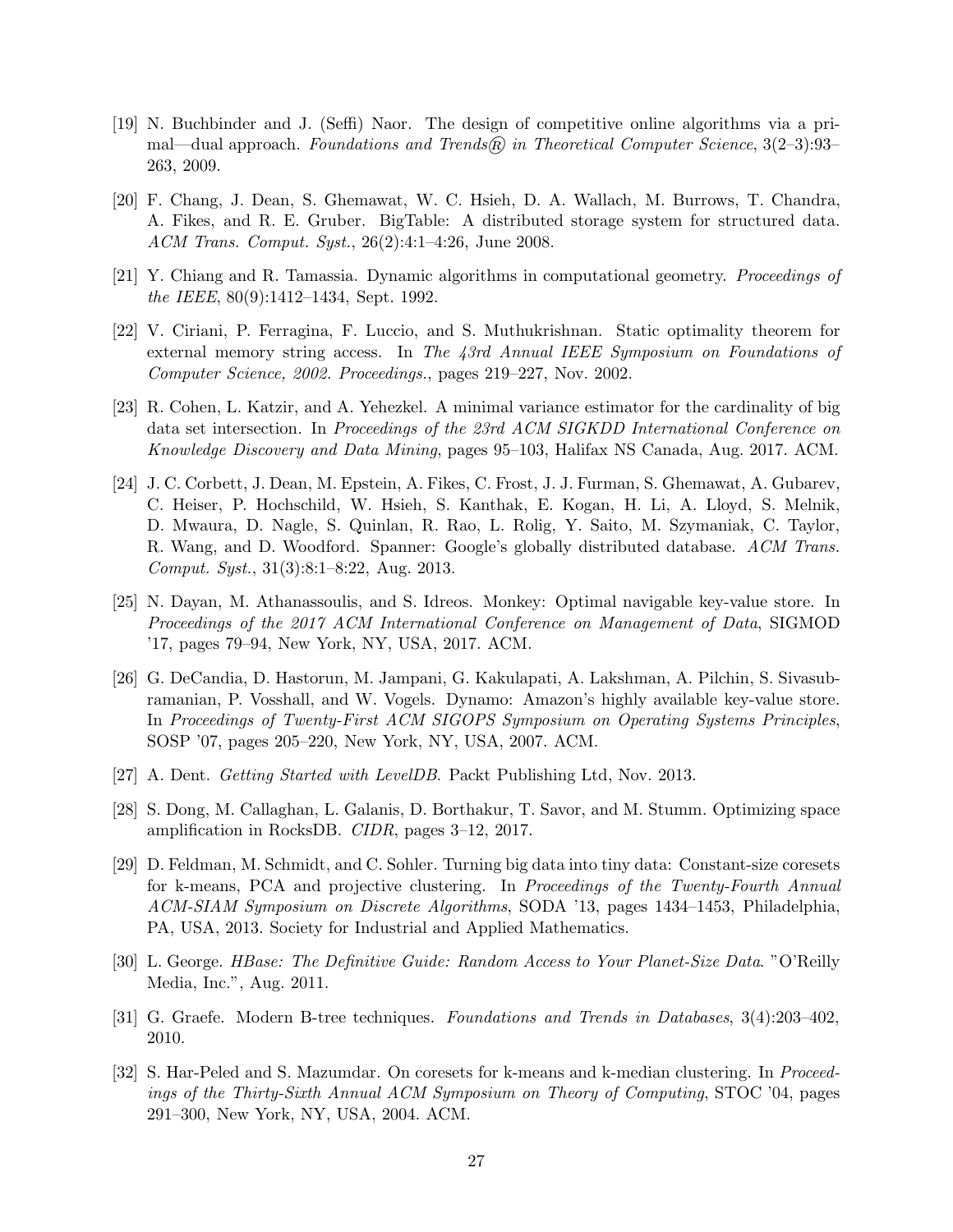- <span id="page-27-9"></span><span id="page-27-1"></span>[33] S. Har-Peled and S. Mazumdar. Coresets for k-means and k-median clustering and their applications. arXiv:1810.12826 [cs], Oct. 2018.
- <span id="page-27-6"></span>[34] A. R. Karlin, C. Kenyon, and D. Randall. Dynamic TCP acknowledgment and other stories about  $e/(e - 1)$ . *Algorithmica*, 36(3):209–224, July 2003.
- [35] J. Kepner, W. Arcand, D. Bestor, B. Bergeron, C. Byun, V. Gadepally, M. Hubbell, P. Michaleas, J. Mullen, A. Prout, A. Reuther, A. Rosa, and C. Yee. Achieving 100,000,000 database inserts per second using Accumulo and D4M. In 2014 IEEE High Performance Extreme Computing Conference (HPEC), pages 1–6, Sept. 2014.
- <span id="page-27-12"></span>[36] P. Ko and S. Aluru. Optimal self-adjusting trees for dynamic string data in secondary storage. In N. Ziviani and R. Baeza-Yates, editors, String Processing and Information Retrieval, volume 4726, pages 184–194. Springer Berlin Heidelberg, Berlin, Heidelberg, 2007.
- <span id="page-27-7"></span><span id="page-27-0"></span>[37] A. Lakshman and P. Malik. Cassandra: A decentralized structured storage system. SIGOPS Oper. Syst. Rev., 44(2):35–40, Apr. 2010.
- <span id="page-27-13"></span>[38] Lee and Preparata. Computational Geometry—A Survey. IEEE Transactions on Computers, C-33(12):1072–1101, Dec. 1984.
- [39] C. Levy and R. Tarjan. A new path from splay to dynamic optimality. In Proceedings of the Thirtieth Annual ACM-SIAM Symposium on Discrete Algorithms, SODA '19, pages 1311– 1330, Philadelphia, PA, USA, 2019. Society for Industrial and Applied Mathematics.
- <span id="page-27-10"></span>[40] H. Lim, D. G. Andersen, and M. Kaminsky. Towards accurate and fast evaluation of multistage log-structured designs. In Proceedings of the 14th Usenix Conference on File and Storage Technologies, FAST'16, pages 149–166, Berkeley, CA, USA, 2016. USENIX Association.
- <span id="page-27-8"></span>[41] C. Luo and M. J. Carey. LSM-based storage techniques: A survey. Technical Report arXiv: 1812.07527, (to appear in VLDB), Dec. 2018.
- <span id="page-27-2"></span>[42] C. Mathieu, R. Rajaraman, N. E. Young, and A. Yousefi. Competitive data-structure dynamization. In Proceedings of the 2021 ACM-SIAM Symposium on Discrete Algorithms (SODA), pages 2269–2287. SIAM, 2021.
- <span id="page-27-11"></span>[43] K. Mehlhorn. Lower bounds on the efficiency of transforming static data structures into dynamic structures. Mathematical systems theory, 15(1):1–16, Dec. 1981.
- <span id="page-27-4"></span>[44] P. O'Neil, E. Cheng, D. Gawlick, and E. O'Neil. The log-structured merge-tree (LSM-tree). Acta Informatica, 33(4):351–385, June 1996.
- <span id="page-27-3"></span>[45] M. H. Overmars. The Design of Dynamic Data Structures. Number 156 in Lecture Notes in Computer Science. Springer, Berlin, 1. ed., 2. print edition, 1987.
- <span id="page-27-14"></span>[46] R. Pagh, M. Stöckel, and D. P. Woodruff. Is min-wise hashing optimal for summarizing set intersection? In Proceedings of the 33rd ACM SIGMOD-SIGACT-SIGART Symposium on Principles of Database Systems - PODS '14, pages 109–120, Snowbird, Utah, USA, 2014. ACM Press.
- <span id="page-27-5"></span>[47] M. Rosenblum and J. K. Ousterhout. The design and implementation of a log-structured file system. In Proceedings of the Thirteenth ACM Symposium on Operating Systems Principles, SOSP '91, pages 1–15, New York, NY, USA, 1991. ACM.